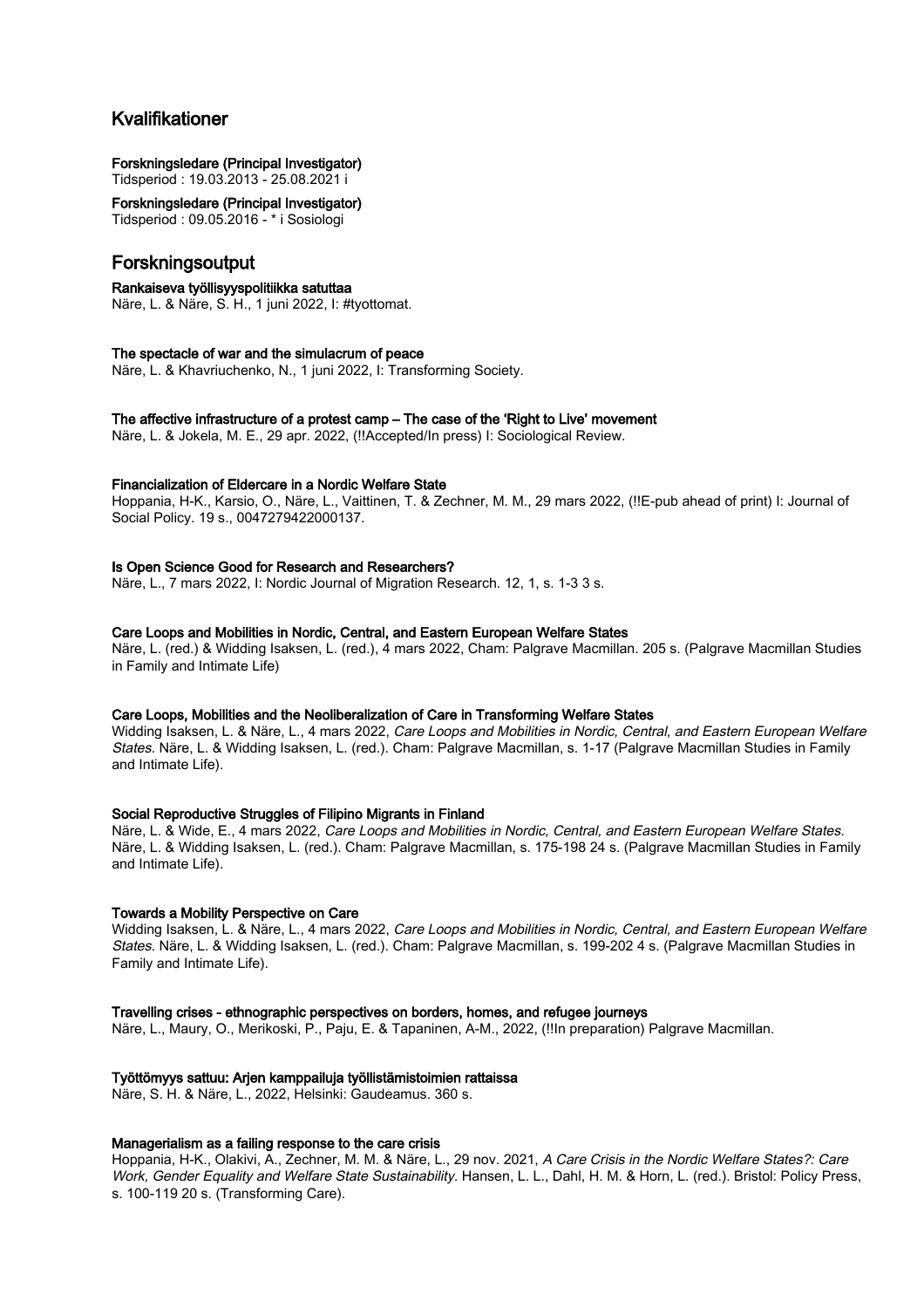#### The global bases of inequality regimes: the case of international nurse recruitment

Näre, L. & Silva, T. C., 8 juni 2021, I: Equality, Diversity and Inclusion. 40, 5, s. 510-524 15 s.

#### Parenting and Caring Across Borders in Refugee Contexts

Näre, L., juni 2021, The Palgrave Handbook of Family Sociology in Europe. Castrén, A-M., Cesnuityte, V., Crespi, I., Gauthier, J-A., Gouveia, R., Martin, C., Moreno Mínguez, A. & Suwada, K. (red.). Cham: Palgrave Macmillan, s. 537-553 17 s.

#### Työttömiä rankaiseva aktivointi johtaa vain passivoitumiseen

Näre, L. & Näre, S., 9 apr. 2021, I: Helsingin Sanomat.

## Neoliberal 'flexibility' and the discursive incorporation of migrant labour in public eldercare in Finland

Wrede, S., Näre, L., Olakivi, A. & Nordberg, C., 29 mars 2021, The Palgrave Handbook of Gender and Migration. Mora, C. & Piper, N. (red.). Palgrave Macmillan, s. 253-268 16 s.

#### Notes on a More Equitable Higher Education

Näre, L. & Bendixsen, S., 22 mars 2021, I: Nordic Journal of Migration Research. 11, 1, s. 1-3 3 s.

#### Home and homemaking during refugee journeys

Paju, E., Näre, L. & Merikoski, P., 2021, (!!Accepted/In press) Edward Elgar Handbook on Home and Migration. Edward Edgar

#### Karkotuksiin liittyvä kärsimys ja byrokraattinen väkivalta mohajerien kokemana

Näre, L., Knappe, A. & Jan, A., 2021, (!!Accepted/In press) Suomesta poistetut – näkökulmia karkotuksiin ja käännytyksiin. . Vastapaino

#### Mobilising kinship during fragmented Afghan and Iraqi journeys - A study of the migration-kinship nexus

Bendixsen, S. & Näre, L., 2021, (!!Accepted/In press) Handbook of Transnational Families Around the World. Palgrave **Macmillan** 

#### Multiple Precarities: Bureaucratic bordering of temporary migrants in a Nordic welfare state

Näre, L. & Maury, O., 2021, (Insänt) I: Journal of Ethnic and Migration Studies.

#### Practising inclusion while waiting for a residence permit: Asylum seekers in informal social infrastructures

Näre, L., Bendixsen, S. & Maury, O., 2021, (Insänt) I: European Journal of Social Work.

#### Revisiting the Second Shift – Rethinking Value in the Outsourcing of Social Reproduction

Wide, E. & Näre, L., 2021, (Insänt) I: Nora : Nordic journal of feminist and gender research.

#### Sex, Love and a Better Future: Gendered Desire in the Narratives of Women from Post-socialist Countries in Italy and Finland

Diatlova, A. & Näre, L., 2021, (!!Accepted/In press) Desire-Producing Borders: Gender and Sexuality at the Eastern Borders of Europe. Pulkkinen, T. & Helms, E. (red.). Manchester University Press

#### The Politics of Ailment: A New Approach to Care

Zechner, M. M., Näre, L., Karsio, O., Olakivi, A., Sointu, L., Hoppania, H-K. & Vaittinen, T., 2021, (!!Accepted/In press) Bristol: Bristol University Press. 160 s.

#### Welfare state bordering as a form of mobility and migration control

Näre, L. & Bendixsen, S., 2021, (!!In preparation) Taylor & Francis. (Journal of Ethnic and Migration Studies)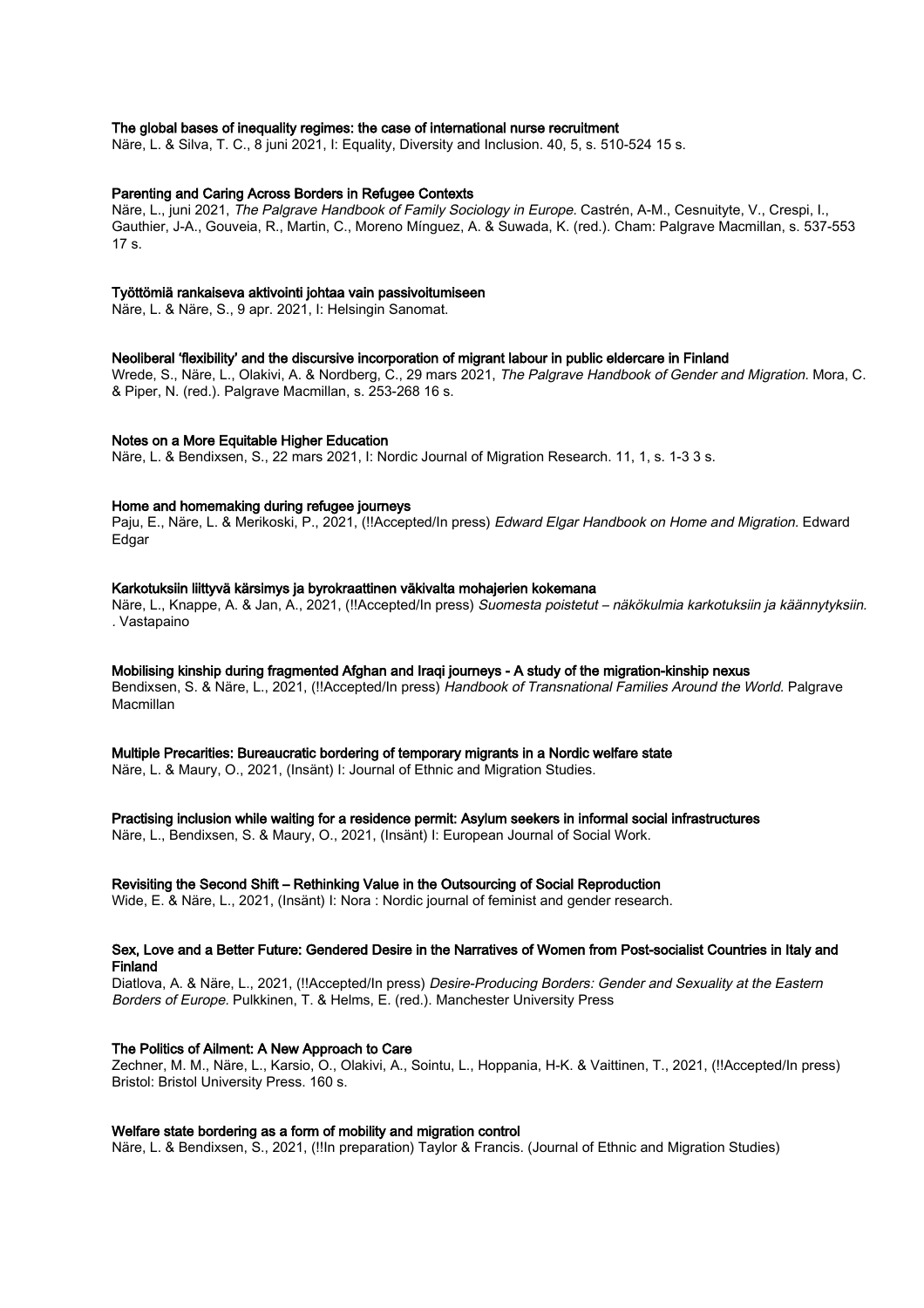#### 'I Do Not Trust Any of Them Anymore': Institutional Distrust in Pro-Asylum Activism in Finland

Pirkkalainen, P., Näre, L. & Lyytinen, E., 2021, (Insänt) I: Current Sociology.

#### Hoivan arvo markkinoilla ja markkinoitta

Hoppania, H-K., Karsio, O., Näre, L., Olakivi, A., Sointu, L., Tiina, V. & Zechner, M. M., 15 dec. 2020, I: Gerontologia. 34, 4, s. 345-348 4 s.

#### Family Lives on Hold: Bureaucratic bordering in male refugees' struggle for transnational care

Näre, L., 2 dec. 2020, I: ZfF - Zeitschrift für Familienforschung. 32, 3, s. 435-454 20 s.

Ageing/body/sex/work - Migrant women's narratives of intimacy and ageing in commercial sex and elder care work

Näre, L. & Diatlova, A., 28 juli 2020, (!!E-pub ahead of print) I: Sexualities. 19 s., 1363460720944590.

#### Notes on the Corona Crisis

Näre, L., Bendixsen, S. & Holley, P., juni 2020, I: Nordic Journal of Migration Research. 10, 2, s. 1-4 4 s.

#### Luottamus antaa hallinnolle käyttövoimaa

Näre, L. & Jäntti, M., 27 maj 2020, I: Helsingin Sanomat.

#### Vulnerable workers made more vulnerable

Näre, L. & Wide, E., 12 maj 2020, Friedrich Ebert Stiftung.

### We are all affected, but not equally: Migrant domestic workers in pandemic times

Widding Isaksen, L. & Näre, L., 16 apr. 2020, Discover Society.

#### Nuorten työttömien osaamisen kehittämisen erityispiirteet

Näre, L., 3 apr. 2020, Työttömien mahdollisuudet elinikäiseen oppimiseen. Ranki, S. (red.). Helsinki: Sitra, s. 36-41 6 s.

#### Special Section on Rethinking Activation for European Journal of Cultural and Political Sociology

Näre, L., jan. 2020, Taylor & Francis. (European Journal of Cultural and Political Sociology; vol. 7, nr. 1)

#### Human capitalisation in activation: Investing in the bodies, selves and skills of unemployed youth in Finland

Paju, E., Näre, L., Haikkola, L. & Krivonos, D., 2020, I: European Journal of Cultural and Political Sociology. 7, 1, s. 7-28  $22<sub>s</sub>$ 

#### Vanhuus, vaiva ja tasa-arvo

Karsio, O., Näre, L., Olakivi, A., Sointu, L. & Zechner, M. M., 2020, Tasa-arvopolitiikan suunnanmuutoksia: Talouskriisistä tasa-arvon kriiseihin. Kantola, J., Koskinen Sandberg, P. & Ylöstalo, H. (red.). Helsinki: Gaudeamus, s. 227-242 16 s.

#### Local loops and micro-mobilities of care: Rethinking care in egalitarian contexts

Isaksen, L. & Näre, L., 5 dec. 2019, Sage Publications. (Journal of European Social Policy; vol. 29, nr. 5)

#### Imagining the 'West' in the Context of Global Coloniality: The Case of Post-Soviet Youth Migration to Finland

Krivonos, D. & Näre, L., 1 dec. 2019, I: Sociology. 53, 6, s. 1177–1193 17 s.

#### Local loops and micro-mobilities of care: Rethinking care in egalitarian contexts

Isaksen, L. & Näre, L., 1 dec. 2019, I: Journal of European Social Policy. 29, 5, s. 593-599 7 s.

### Local loops of care in the metropolitan region of Helsinki: A time-economy perspective

Näre, L. M. & Wide, H. E., 1 dec. 2019, I: Journal of European Social Policy. 29, 5, s. 600-613 14 s.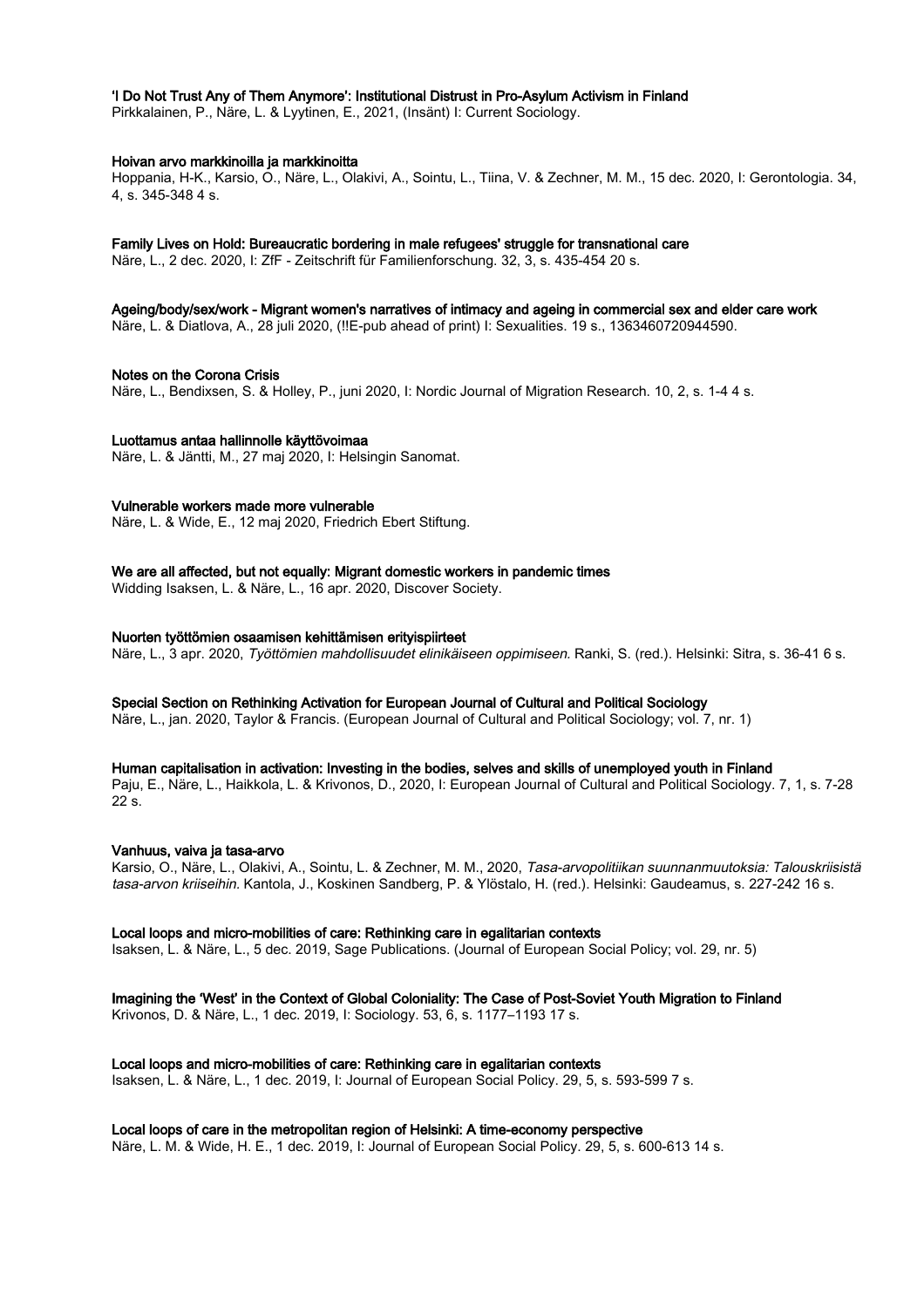#### Hoivan rahavirtoja pitää tarkastella läpinäkyvästi

Hoppania, H-K. & Näre, L., 21 nov. 2019, I: Helsingin Sanomat.

#### **Editorial**

Näre, L. & Bendixsen, S., sep. 2019, I: Nordic Journal of Migration Research. 9, 3, s. 289-291 3 s.

#### Hyvinvointivaltiossa hyvä hoito taataan myös varattomille vanhuksille: Hyvä vanhusten hoiva edellyttää verovaroja

Karsio, O. & Näre, L. M., 6 feb. 2019, I: Helsingin Sanomat.

#### Rajat, siirtolaisuus ja epävirallinen muuttoliike

Näre, L. M., 17 dec. 2018, I: Sosiologia-lehden blogi.

#### "Olemme täällä näyttämässä, että olemme ihmisiä siinä missä muutkin" – Etnografinen tutkimus turvapaikanhakijoiden protestista Helsingissä

Näre, L. M., dec. 2018, I: Sosiologia. 55, 4, s. 350-365 16 s.

#### Toteutuvatko maahanmuuttajien ihmisoikeudet Suomessa?

Honkasalo, V., Näre, L. M. & Tervonen, M., okt. 2018, Jakautuuko Suomi?: Eriarvoisuus tutkijoiden, toimittajien ja taiteilijoiden silmin. Lähde, V. & Vehkoo, J. (red.). Helsinki: Into kustannus

#### Living the Perpetual Border: Bordering practices in the lives of Russian-speaking women engaged in commercial sex in Finland

Diatlova, A. & Näre, L. M., 6 sep. 2018, I: Nordic Journal of Migration Research. 8, 3, s. 151-158 8 s.

#### Näkökulmia toimijuuteen toisella kielellä

Vaattovaara, J. & Näre, L. M., 21 mars 2018, I: Virittäjä. 122, 1, s. 135-140 6 s.

#### Editorial

Näre, L. M., 10 mars 2018, I: Nordic Journal of Migration Research. 8, 1, s. 1-2 2 s.

#### Rajat, siirtolaisuus ja epävirallinen muuttoliike: Johdatus teemanumeroon

Näre, L. M., 2018, I: Sosiologia. 55, 4, s. 327-333 7 s.

#### Rajat, siirtolaisuus ja epävirallinen muuttoliike

Näre, L., 2018, Vaasa: Westermarck-seura. 92 s. (Sosiologia-lehti; vol. 55, nr. 4)

#### Ageing in Transnational Contexts: Transforming Everyday Practices and Identities in Later Life

Näre, L. M. (red.), Katie, W. (red.) & Baldassar, L. (red.), okt. 2017, Abingdon: Routledge. 135 s. (Identities: Global Studies in Culture and Power; vol. 24, nr. 5)

#### Ageing in transnational contexts: transforming everyday practices and identities in later life

Näre, L. M., Walsh, K. & Baldassar, L., okt. 2017, I: Identities. 24, 5, s. 515-523 9 s.

## Identity and Ambivalence in Everyday Transnationalism: Older-Aged Gujaratis in London

Näre, L. M., okt. 2017, I: Identities. 24, 5, s. 625-640 16 s.

#### Living the border: Russian-speaking sex workers in Finland

Diatlova, A. & Näre, L. M., 2 aug. 2017

#### Sote-norsu posliinikaupassa? Vanhuus ja vaivaisuus sosiaali- ja terveydenhuollon uudistuksessa

Zechner, M., Hoppania, H-K., Karsio, O., Näre, L., Olakivi, A., Sointu, L. & Vaittinen, T., 8 juni 2017, I: Janus : sosiaalipolitiikan ja sosiaalityön tutkimuksen aikakauslehti. 25, 2, s. 176-180 5 s.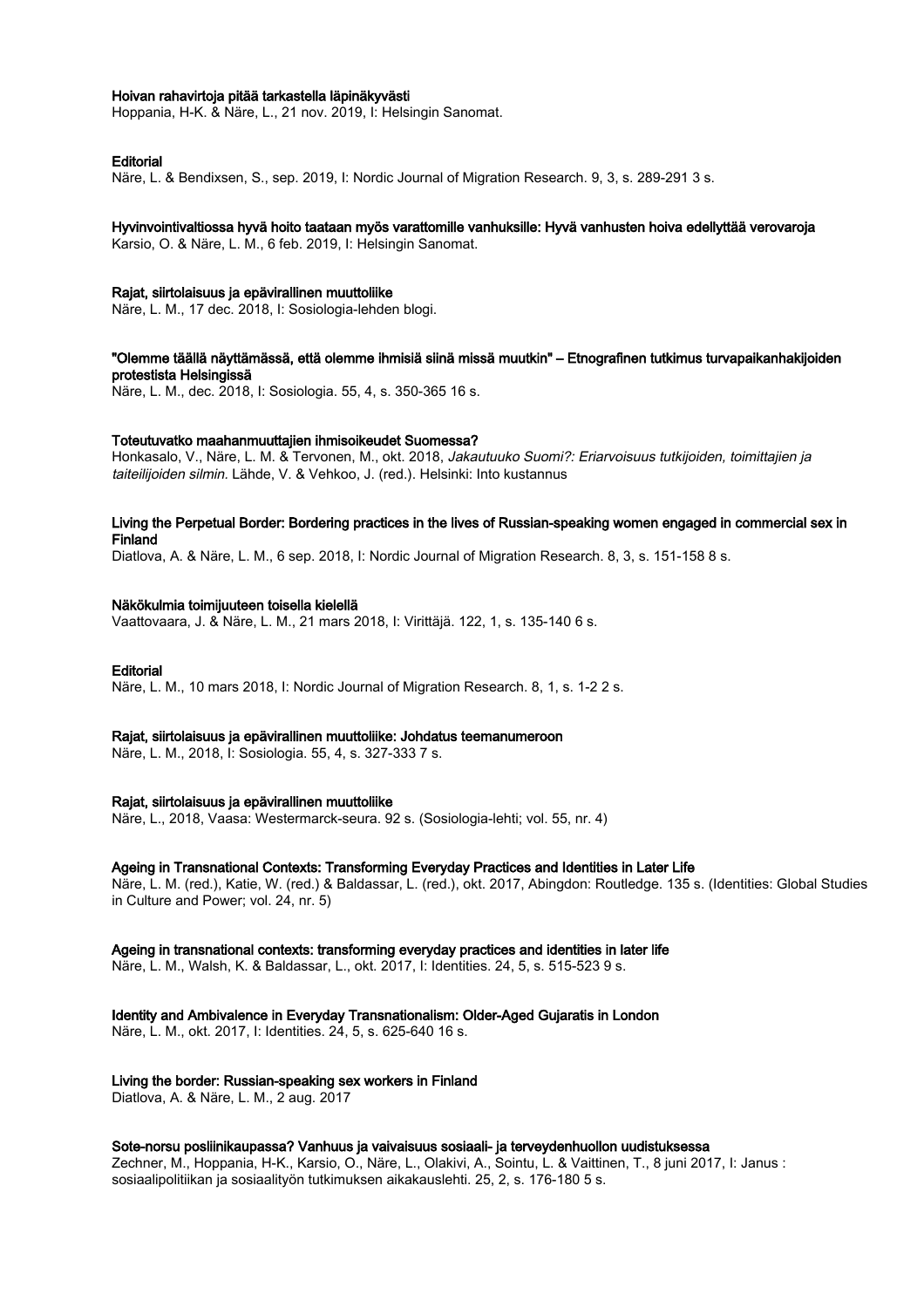#### Maahanmuuttoviraston on otettava kritiikki tosissaan: Turvapaikanhakijoiden pakkopalautukset on keskeytettävä, kunnes turvapaikkaprosessien lainmukaisuudesta ja oikeellisuudesta voidaan varmistua

Hirvonen, A. J., Bodström, E. M. S. & Näre, L. M., 15 maj 2017, I: Helsingin Sanomat.

#### Editorial

Näre, L. M. & Bendixsen, S., 14 mars 2017, I: Nordic Journal of Migration Research. 7, 1

#### Roots and Routes of Finnish Sociology: A Contemporary Perspective on Early Sociology

Näre, L. M., 8 mars 2017, I: Research on Finnish society. 9, s. 41-44 4 s.

#### ESA:n (European Sociological Associationin) kuulumisia

Näre, L. M., mars 2017, I: Jäsentiedote - Westermarck Society.

#### Monimuotoinen satavuotias Suomi: muuttoliike vahvistaa hyvinvoivaa kuntaa

Haikkola, L-I., Näre, L. M., Creutz-Sundblom, K. A. M. & Sotkasiira, T., mars 2017, Tulevaisuuden kunta. Nyholm, I., Haveri, A., Majoinen, K. & Pekola-Sjöblom, M. (red.). Helsinki: Kuntaliitto, s. 364-383 20 s. (Acta; nr. 264).

#### Symbolic and ritual enactments of nationalism: A visual study of Jobbik's gatherings during Hungarian national day commemorations

Hyttinen, A. & Näre, L., 2017, I: Visual Studies. 32, 3, s. 236-250 15 s.

#### Tunnistamisen institutionaaliset kontekstit: Nuoret työttömät aktivointitoimenpiteissä

Haikkola, L., Näre, L. & Lähteenmaa, J., 2017, Nuoret aikuiset hyvinvointipalvelujen käyttäjinä ja kohteina. Aaltonen, S. & Kivijärvi, A. (red.). Helsinki: Nuorisotutkimusseura Nuorisotutkimusverkosto, s. 53-78 18 s. (Julkaisuja / Nuorisotutkimusverkosto & Nuorisotutkimusseura; nr. 198).

#### Paperittomuus johtuu turvapaikkapolitiikasta

Näre, L. M. & Könönen, J., 7 dec. 2016, I: Helsingin Sanomat.

#### Työperäisen maahanmuuton illuusio ja työn uudet hierarkiat

Näre, L. M., dec. 2016, Maassamuutto ja siirtolaisuus kehityksen moottoreina? : Näkökulmia Suomen alueelliseen ja väestölliseen tulevaisuuteen. Heikkilä, E. & Martikainen, T. (red.). Siirtolaisuusinstituutti, s. 42-55 14 s. (Julkaisuja; nr. 4).

#### **Editorial**

Näre, L. M. & Bendixsen, S., sep. 2016, I: Nordic Journal of Migration Research. 6, 3, s. 139 1 s.

#### Haavoittuvaisimmat kärsivät eniten perheenyhdistämisen tiukentamisesta

Näre, L. M., 17 maj 2016, I: Iso Numero. 2016, 2, s. 22

#### Poliisiammattikorkeakoulun Maahanmuutto ja turvallisuus -raportti ei täytä tutkimuskriteerejä

Creutz, K. A. M., Jäntti, M. B. & Näre, L. M., 24 feb. 2016, I: Image .

#### Korkeat tulorajat koskevat jo tuhansia Suomessa oleskelevia

Näre, L. M. & Vaittinen, T., 20 feb. 2016, I: Helsingin Sanomat.

#### Uudet mittarit eivät tee tutkimusta paremmaksi

Näre, L. M. & Jäntti, M. B., 5 feb. 2016, I: Helsingin Sanomat.

#### Neoliberal Postcolonialism in the Media – Constructing Filipino Nurse Subjects in Finland

Näre, L. & Nordberg, C., 14 jan. 2016, I: European Journal of Cultural Studies. 19, 1, s. 16-32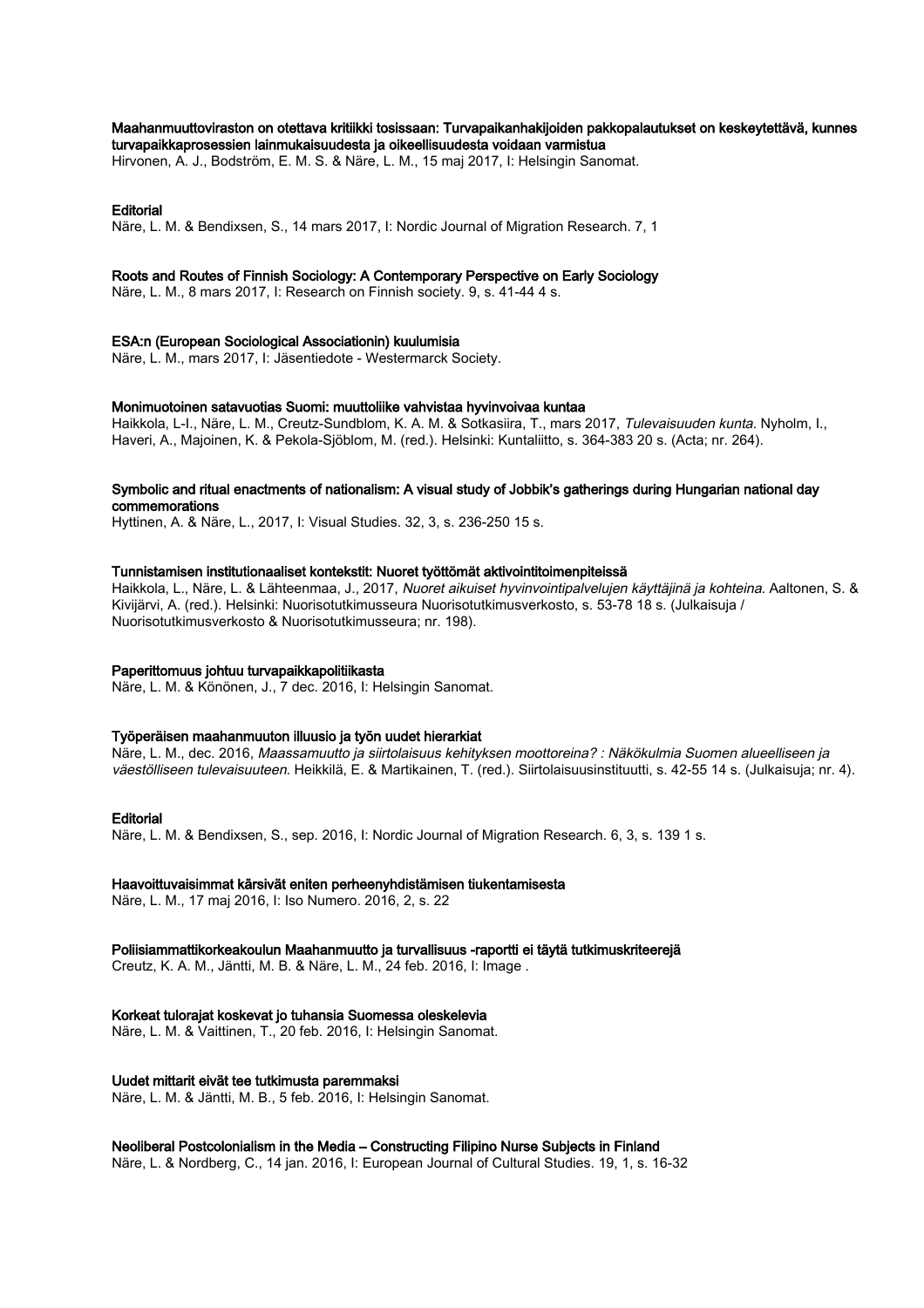#### Hoivan arvoiset: vaiva yhteiskunnan ytimessä

Hoppania, H-K., Karsio, O., Näre, L. M., Olakivi, A. O., Sointu, L., Vaittinen, T. & Zechner, M., 2016, Helsinki: Gaudeamus.

#### Home as Family: Narratives of Home Among Ageing Gujaratis in the UK

Näre, L. M., 2016, Transnational Migration and Home in Older Age. Walsh, K. & Näre, L. (red.). 1st red. Routledge, s. 50- 60 (Routledge Research in Transnationalism; vol. 33).

#### Introduction: Transnational Migration and Home in Older Age

Näre, L. M., 2016, Transnational Migration and Home in Older Age. Walsh, K. & Näre, L. (red.). Routledge

#### Neoliberal Citizenship and Domestic Service in Finland: A Return to a Servant Society?

Näre, L., 2016, Paid Domestic Labour in a Changing Europe: Questions of Gender Equality and Citizenship. Gullikstad, B., Korsnes Kristensen, G. & Ringrose, P. (red.). Basingstoke: Palgrave Macmillan, s. 31-53 23 s.

#### Transnational Migration and Home in Older Age

Katie, W. (red.) & Näre, L. (red.), 2016, Routledge.

#### Sukupuoli ja rodullistaminen

Näre, L. (red.), Tuori, S. (red.) & Keskinen, S. (red.), dec. 2015, Sukupuolentutkimuksen seura ry. (Sukupuolentutkimus )

#### Sosiologian kaksi lupausta

Näre, L. M., 27 okt. 2015, I: Sosiologia. 52, 1, s. 38-41

#### Keskusteluja Marxin kanssa työstä ja arvosta

Näre, L. M. & Salmenniemi, S-T., sep. 2015, Marxin Pääoman ajankohtaisuus. Hakanen, Y. (red.). Helsinki: Kustannusyhtiö TA-Tieto Oy

#### Rethinking Methodological Nationalism in Migration Research - Towards Participant Learning in Ethnography

Näre, L. & Holley, P., sep. 2015, *Dilemmas of Researching Marginalised Groups.* Deuchar, R. & Bhopal, K. (red.). Routledge, (Routledge Advances in Research Methods).

#### Witches, Tea Plantations, and Lives of Migrant Laborers in India: Tempest in a Teapot by Soma Chaudhuri

Näre, L. M., sep. 2015, I: American Journal of Sociology. 121, 2, s. 656-657 2 s.

#### Unelma omasta kodista

Laurent, L. & Näre, L., 10 mars 2015, I: Iso Numero. 2015, 1, s. 10-17

#### Editorial for Nordic Journal of Migration Research

Näre, L. & Bendixsen, S., mars 2015, I: Nordic Journal of Migration Research. 5, 1, s. 1-2

#### The Innovation and Interdisciplinarity of Russell King

Näre, L. M. & Teerling, J., 2015, A 70th birthday tribute to Russell King.

#### Valkoisuusnormi, rodullistamisen kritiikki ja sukupuoli

Keskinen, S. P., Näre, L. M. & Tuori, S., 2015, I: Sukupuolentutkimus. 28, 4, s. 2-5

#### Gendered Mobilities and Social Change - An Introduction to the Special Issue on Gender, Mobility and Social Change Näre, L. & Akhtar, P., 4 nov. 2014, I: Women's Studies International Forum. 47, s. 185–190

#### Agency as Capabilities: Ukrainian Women's Narratives of Social Change and Mobility

Näre, L., 31 okt. 2014, I: Women's Studies International Forum. 47, s. 223-231 9 s.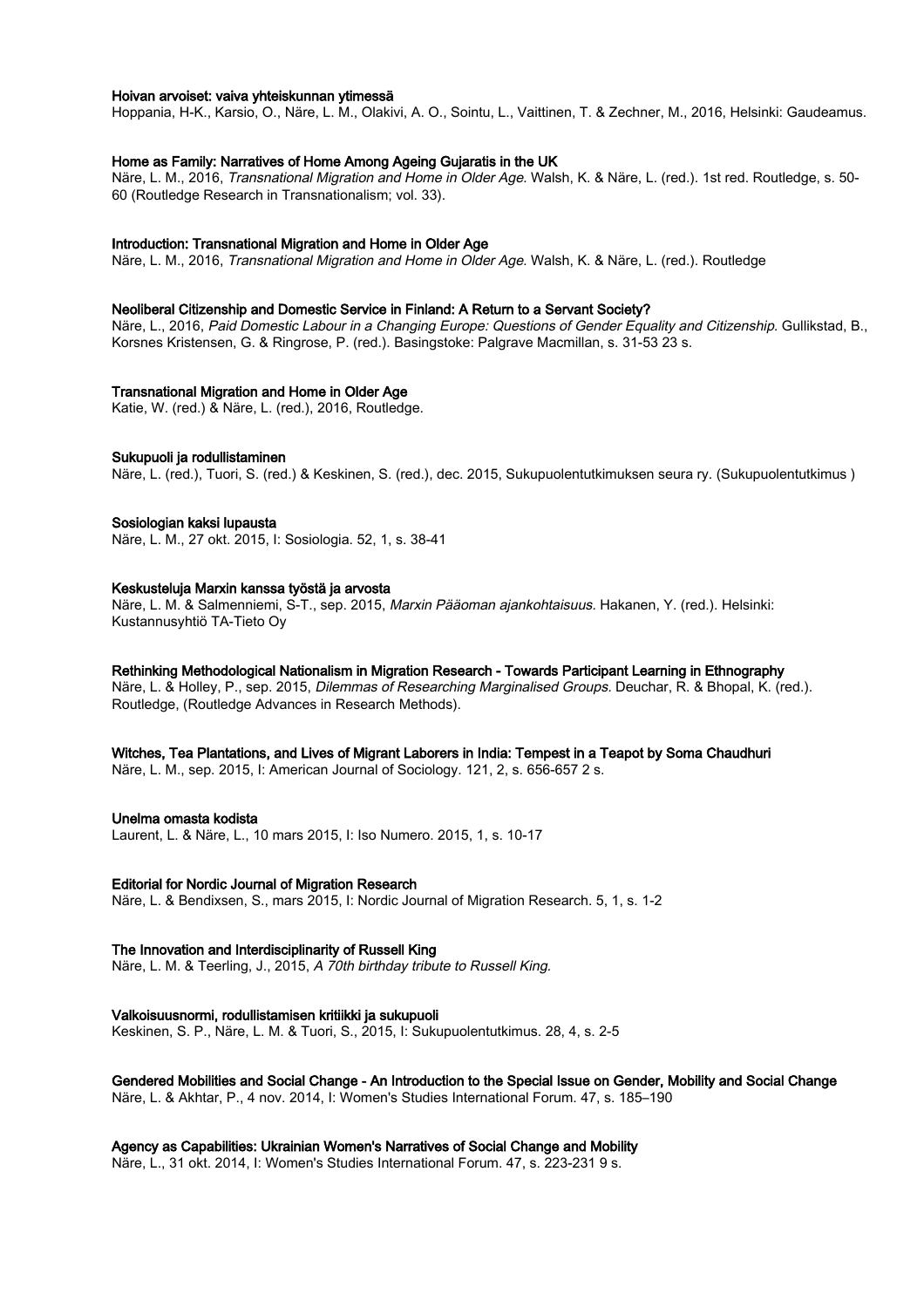## Review of Transnational Families: Ethnicities, Identities and Social Capital by Gouldbourne, H; Reynolds, T.; Solomos, J. & Zontini, E.

Näre, L., 17 sep. 2014, I: Nordic Journal of Migration Research. 4, 3

## Yliopiston lasikatto on rikottava

Näre, L., 15 aug. 2014, I: Politiikasta.fi.

#### Ihmisoikeusnäkökulma työperusteiseen muuttoon: Filippiniläiset hoitajat ja siivoojat Suomessa

Tiina, V. & Näre, L., maj 2014, Ihmisoikeudet Aasiassa. Niskanen, E. (red.). Into kustannus, s. 120-141

#### Marxin analyysi auttaa ymmärtämään kuinka palvelualoilla tehdään voittoa

Näre, L., 7 apr. 2014

## Editorial of Nordic Journal of Migration Research

Bendixsen, S. & Näre, L., mars 2014, I: Nordic Journal of Migration Research. 4, 1, s. 1-2 2 s.

## Moral Encounters: Drawing Boundaries of Class, Sexuality and Migrancy in Paid Domestic Work

Näre, L. M., 2014, I: Ethnic and Racial Studies. 37, 2, s. 363-380 18 s.

## Keskusteluja Marxin kanssa työstä ja arvosta

Salmenniemi, S-T. & Näre, L., 29 nov. 2013, I: Tiedonantaja. 3/2013, s. F-G 2 s.

## Glocalising Care in the Nordic Countries: Special Issue for Nordic Journal of Migration Research

Wrede, S. (red.) & Näre, L. (red.), 19 juli 2013, De Gruyter Poland. (Nordic Journal of Migration Research; vol. 3, nr. 2)

## Glocalising Care in the Nordic Countries: An Introduction to the Special Issue

Wrede, S. & Näre, L., 19 juli 2013, I: Nordic Journal of Migration Research. 3, 2, s. 57-62 6 s.

#### Ideal Workers and Suspects: Employer's Politics of Recognition and the Migrant Division of Care Labour in Finland Näre, L., 17 juni 2013, I: Nordic Journal of Migration Research. 3, 2, s. 72-81

#### The Ethics of Transnational Market Familism: Inequalities and Hierarchies in the Italian Elderly Care

Näre, L., 14 juni 2013, I: Ethics and Social Welfare. 7, 2, s. 184-197

#### Open access-julkaisuja ei syytä rinnastaa saalistajiin

Vaittinen, T. & Näre, L., maj 2013, I: Acatiimi : Professoriliiton, Tieteentekijöiden liiton ja Yliopistonlehtorien liiton lehti. 2013, 4

#### Editorial

Näre, L. & Sicakkan, H., mars 2013, I: Nordic Journal of Migration Research. 3, 1, s. 1-2

## Migrancy, Gender and Social Class in Domestic and Social Care Labour in Italy: An Intersectional Analysis of Demand

Näre, L. M., 15 feb. 2013, I: Journal of Ethnic and Migration Studies. 39, 4, s. 601-623 23 s.

## Gendered Mobilities and Work in Europe

Andall, J. (red.) & Näre, L. (red.), feb. 2013, 4 red. Taylor & Francis.

#### Empowerment, Survival and Everyday Life Struggles: Ukrainian and Polish Care Workers in Naples

Näre, L. M., nov. 2012, "Builders" of a New Europe. Women Migrants from the Eastern Trans-regions. Kikimora Publications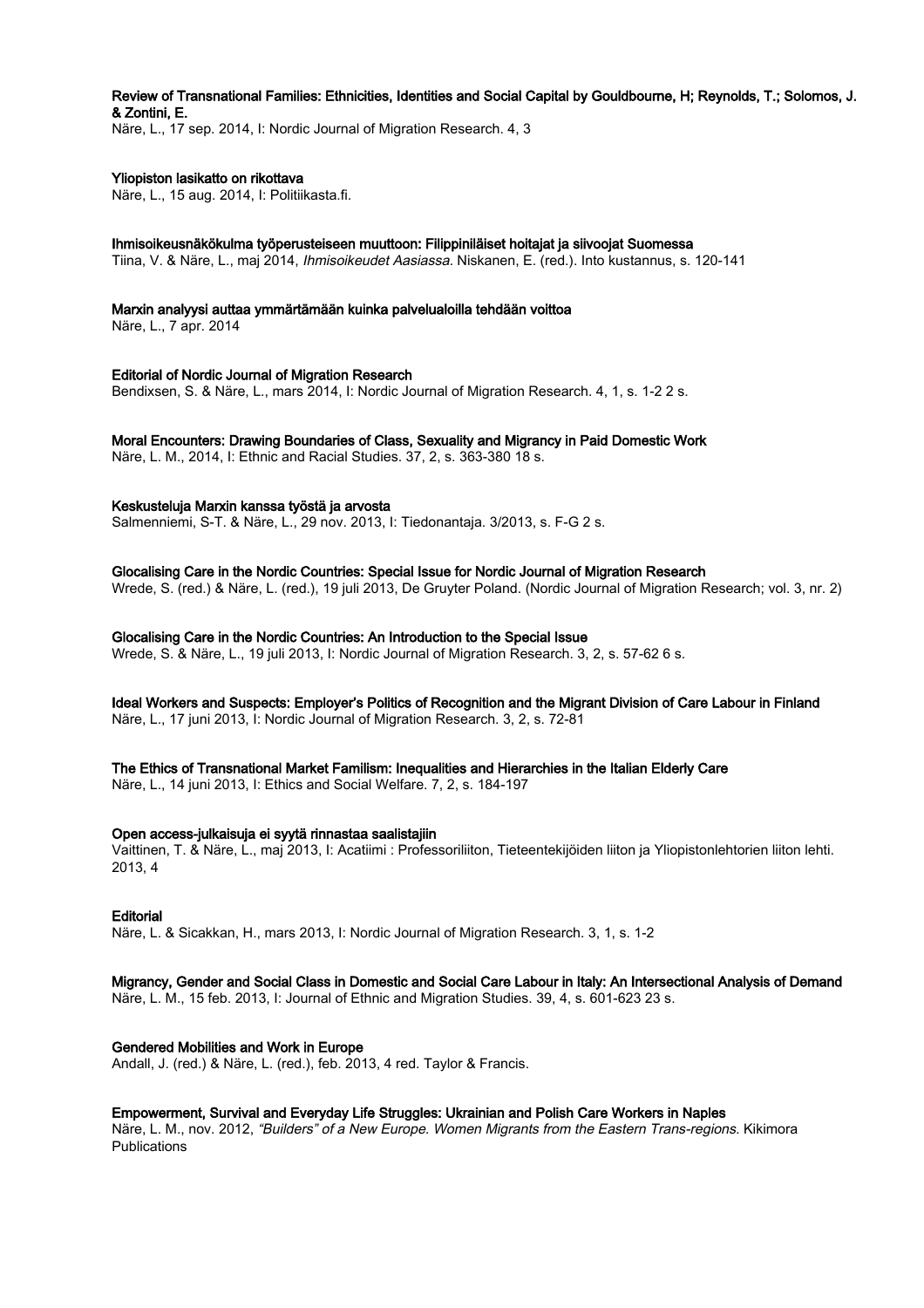# Hoivatyön glokaaleilla markkinoilla: Filippiiniläisten sairaanhoitajien rekrytointi Suomeen jälkikolonialistisena käytäntönä

Näre, L., 9 okt. 2012, I: Sosiologia. 49, 3, s. 206-221

## Työn glokalisaatio

Näre, L., Wrede, S. & Zechner, M., 9 okt. 2012, I: Sosiologia. 49, 3/2012, s. 185-189 5 s.

## Review of Lutz, Helma The New Maids. Transnational Women and the Care Economy.

Näre, L., okt. 2012, I: Nordic Journal of Migration Research. Sep. 2012, 3, s. 264-266

## Moral Economies of Reproductive Labour: An Ethnography of Migrant Domestic and Care Labour in Naples, Italy

Näre, L., 27 apr. 2012, Helsinki: University of Helsinki, Swedish School of Social Science, Research Institute.

## Hoivan uudet paradoksit

Näre, L., mars 2012, I: Niin & näin : filosofinen aikakauslehti. 72, 1, s. 92-96 5 s.

## Työn glokalisaatio Sosiologia-lehden teemanumero

Näre, L. (red.), Wrede, S. (red.) & Zechner, M. (red.), 2012, 3 red. The Westermarck Society ry.

## Care loops and everyday mobilities in pandemic times

Widding Isaksen, L. & Näre, L., 11 nov. 2011, I: JESP European Social Policy Blog.

## The Informal Economy of Paid Domestic Work: The Case of Ukrainian and Polish Migrants in Naples

Näre, L. M., aug. 2011, Foggy Social Structures: Irregular Migration and Informal Economy in Western Europe. Bommes. M. & Sciortino, G. (red.). Amsterdam University Press, s. 67-87.

## Muuttaako yliopisto lähiöihin?

Helander, M. & Näre, L. M., 12 juli 2011, I: Helsingin Sanomat.

## On Whiteness and White Privilege

Näre, L. M., juli 2011

## The Moral Economy of Domestic and Care Labour: Migrant Workers in Naples, Italy

Näre, L. M., 2011, I: Sociology. 45, 3, s. 396–412 17 s.

## Ukrainian migration to Italy: Lone female breadwinners as 'skilled' workers in 'low'-skilled occupations

Näre, L. M., 2011, *Imigração ucraniana : a emergência de uma ou várias comunidades?* . Baganha, M. I. B., Marques, J. C. & Góis, P. (red.). 1 red. Lissabon: Alto-Comissariado para a Imigração e Diálogo Intercultural. ACIDI, s. 231-243 12 s.

## Sri Lankan Men Working as Cleaners and Carers: Negotiating Masculinity in Naples

Näre, L. M., 25 sep. 2010, I: Men and Masculinities. 13, 1, s. 65-86 21 s.

## The making of 'proper' homes: Everyday practices in migrant domestic work in Naples

Näre, L. M., feb. 2009, I: Modern Italy. 14, 1, s. 1-17 18 s.

# Managing Households, Making Homes: - A Moral Economy of Migrant Domestic and Care Work in Naples

Näre, L. M., 2008

#### Naisia loukkaava mainonta visuaalisena väkivaltana

Näre, L. M., 2008, Paljastettu intiimi: sukupuolistuneen väkivallan dynamiikka . Näre, S. & Ronkainen, S. (red.). Rovaniemi: University of Lapland, s. 344–367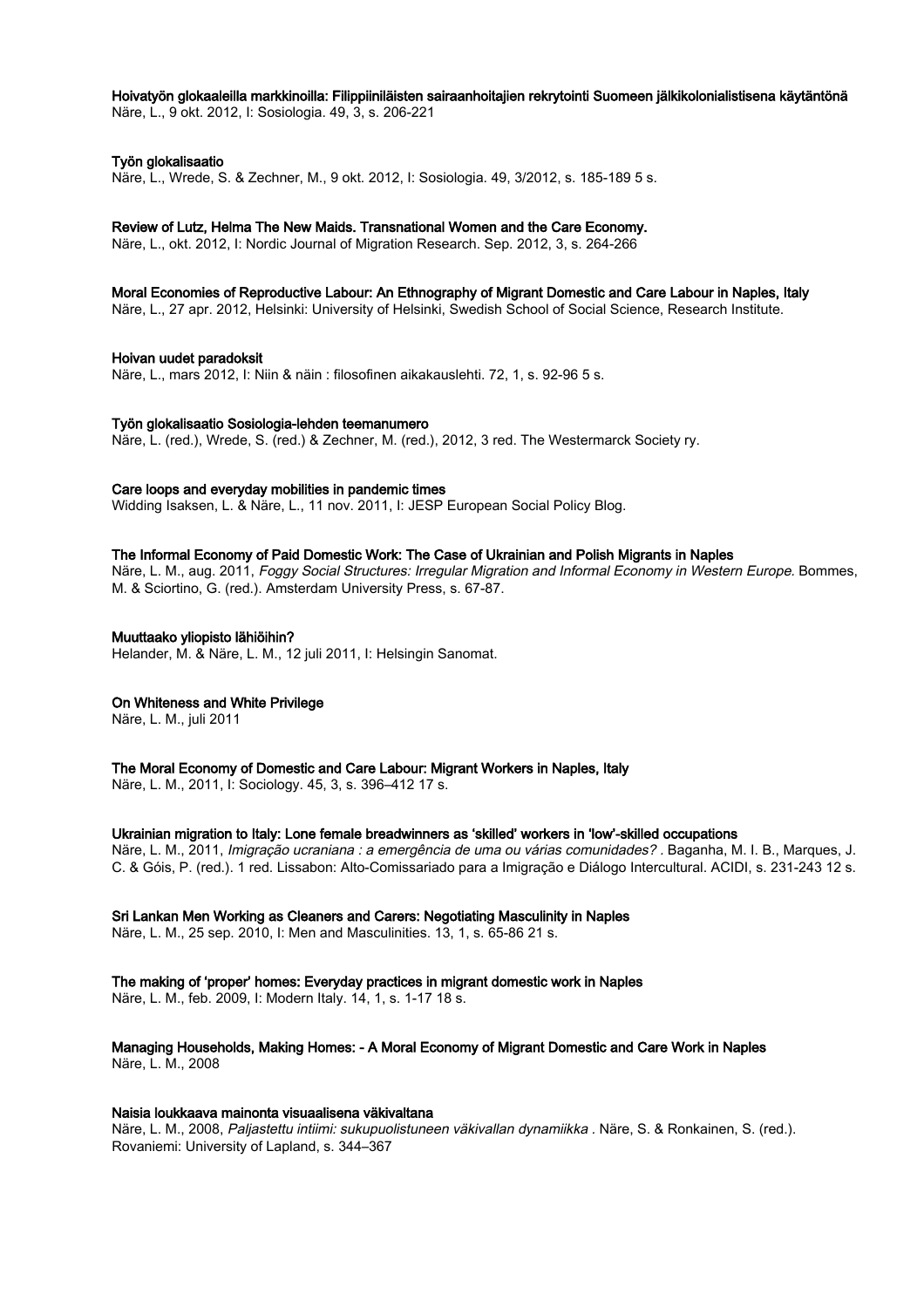## Review of Jeffrey E. Cole and Sally Booth Dirty Work: Immigrants in Domestic Service, Agriculture and Prostitution in **Sicily**

Näre, L. M., 2008, I: Journal of Ethnic and Migration Studies. 34 , 3, s. 511–512 2 s.

#### Ylirajaiset hoivajärjestykset: puolalaisten naisten kokemuksia koti- ja hoivatyöstä Napolissa

Näre, L. M., 2008, Yhteiskuntaluokka ja Sukupuoli. Tolonen, T. (red.). 1. red. Tampere: Vastapaino, Vol. 2008. s. 274–299 26 s.

## A Remarkable Study on Transnational Caregiving

Näre, L. M., 2007, I: Finnish Journal of Ethnicity and Migration. 2, 2, s. 44–46 2 s.

## La comunità transnazionale dallo Sri Lanka a Napoli

Näre, L. M., 2007, Stranieri in Italia : Trent'anni dopo. Colombo, A. & Sciortino, G. (red.). 1 red. Milano: Il Mulino, Vol. 2007 . s. 83–116 33 s.

Ukrainian and Polish Domestic Workers in Naples - A Case of East-South Migration

Näre, L., 2007

# ESA summer school on "Immigration in Europe": continied : out of the students' perspectives

Näre, L., 2006, I: European Sociologist. 23, s. 9 1 s.

## Kirkasta teoriaa ja mutaista empiriaa - näkökulmia Bourdieun ajatteluun

Näre, L. & Tolonen, T., 2006, I: Sosiologia. 43, 3, s. 234-235 2 s.

## Lasten suojeleminen visuaalisesti häiritsevältä mainonnalta

Sari, N. & Näre, L., 2004, Lapsuuden muuttuva maisema. Puheenvuoroja kulutuskulttuurin seksualisoinnin vaikutuksista.. Stakes, (Raportteja; nr. 284).

## Uudelleen ajateltua yleisötutkimusta? kirja-arvostelu

Näre, L., 2002, I: Sosiologia. 39, s. 348-349

Yhdessä väkivaltaa vastaan - Naisiin kohdistuva väkivalta kehitysyhteistyössä

Näre, L. & Mattila, P., 2001, Ministry for Foreign Affairs of Finland.

Ristiriitainen nainen: naiseuden kuva ja käytäntö tytöille suunnatuissa opaskirjoissa

Näre, L., 1999, I: Nuorisotutkimus. 17, s. 13-28

## Tyyli sosiaalisen nousun välineenä: havaintoja tyylikurssilta

Näre, L., 1997, I: Nuorisotutkimus. 15, s. 35-41

# Aktiviteter

#### 11th European Feminist Research Conference Lena Näre (Närvarande)

17 juni 2022

Toward a Northern and Central/Eastern European Dialogues on gender, mobility and care Lise Widding Isaksen (!!Speaker) & Lena Näre (!!Speaker) 17 juni 2022

Invited expert Lena Näre (!!Consultant) 14 juni 2022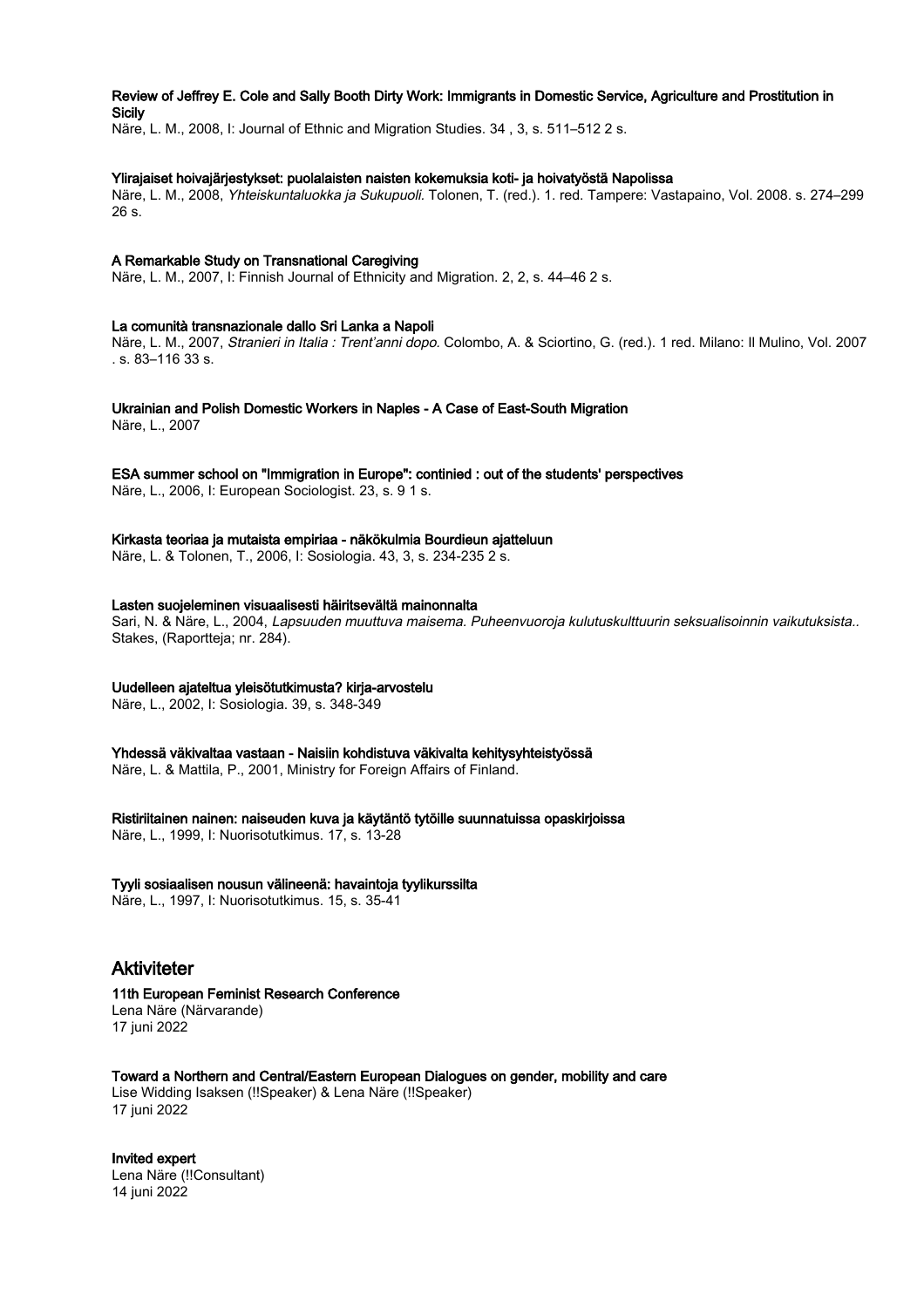## Gendered migration regimes and social reproduction

Lena Näre (!!Speaker) 13 juni 2022

#### Evaluation of Elina Lindman's Master's thesis

Lena Näre (Deltagare) 25 maj 2022

## CCDP Seminar

Lena Näre (Deltagare) 6 maj 2022

## Ecole des Hautes Etudes en Sciences Sociales

Lena Näre (Besökande forskare) 1 apr. 2022 → 30 apr. 2022

#### Global Social Challenges Journal (Tidskrift)

Lena Näre (Referentgranskare) 3 mars 2022

## Critical African Studies (Tidskrift)

Lena Näre (Referentgranskare) 12 feb. 2022

## Cycling through gendered lives

Lena Näre (!!Keynote speaker) 20 jan. 2022

## European Sociological Association Conference 15th in Barcelona (online)

Lena Näre (Talare: Ordförande) 1 sep. 2021

## Supervisor and second examiner of Outi Lepistö's MA thesis

Lena Näre (Handledare) 24 aug. 2021

#### Second supervisor of Titi Gävert's doctoral dissertation on unemployment

Lena Näre (Bihandledare) 1 aug. 2021 → …

# University of Lapland (Extern organisation) Lena Näre (Assessment)

aug. 2021 → …

The global bases of inequality regimes - presentation at the 'WELLMIG to PEOPLESKILLS: from studying skilled migration to viewing migration studies through the lens of skills' research seminar Lena Näre (!!Speaker) 2 juni 2021

Supervisor and second examiner of Maria Möller's thesis Lena Näre (Handledare) 1 juni 2021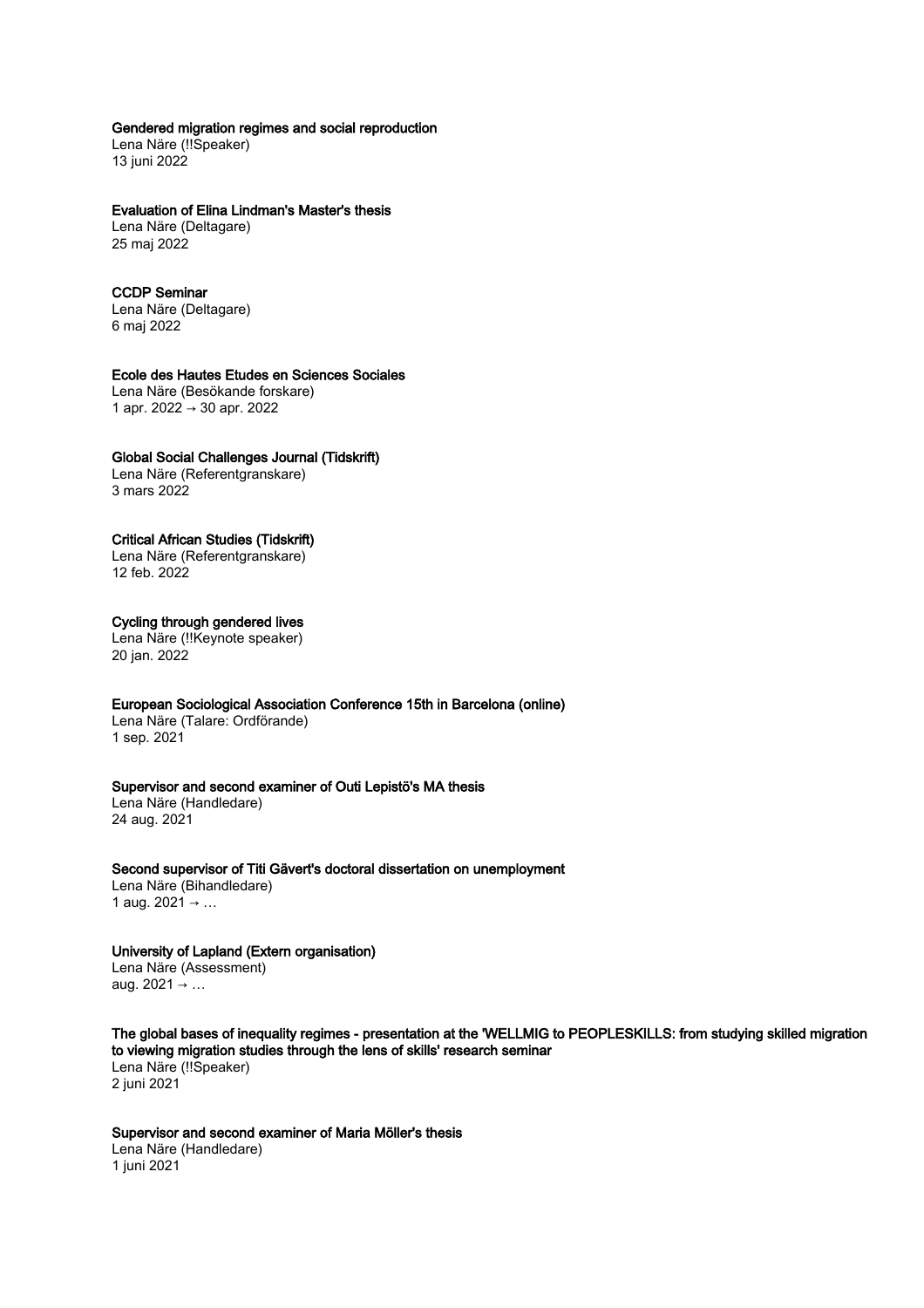## Journal of Ethnic and Migration Studies (Tidskrift)

Lena Näre (Referentgranskare) maj 2021

Social Politics (Tidskrift) Lena Näre (Referentgranskare) maj 2021

#### British Sociological Association Conference

Lena Näre (Talare: Presentation) & Elina Paju (Talare: Presentation) 13 apr. 2021

Coordinator of Sociology of Migration workshop and presenter of research paper Lena Näre (!!Speaker) 11 mars 2021 → 12 mars 2021

## Panelist speaker at the panel entitled On the Sociology of Hope

Lena Näre (!!Invited speaker) 11 mars 2021

#### Sociology Days 2021

Lena Näre (Medlem i organisationskommitté) 11 mars 2021 → 12 mars 2021

## Supervisor of Sara Heinänen's master thesis

Lena Näre (Handledare) mars 2021  $\rightarrow$  ...

## Population Space and Place (Tidskrift)

Lena Näre (Referentgranskare) 5 jan. 2021

## Global Social Challenges Journal (Tidskrift)

Lena Näre (Redaktör)  $2021 \rightarrow ...$ 

#### Revue européenne des migrations internationales (Tidskrift)

Lena Näre (Referentgranskare) 22 dec. 2020

Global inequality regimes in international nurse recruitment and what can we learn from the current pandemic, keynote at the Multicare final conference

Lena Näre (!!Speaker) 14 dec. 2020

## Keynote 'Collective Imagination in Migration - How hope and rumours move people'

Lena Näre (!!Speaker) 11 dec. 2020

## Opponent of Katrine Bjerke's dissertation

Lena Näre (Handledare) 4 dec. 2020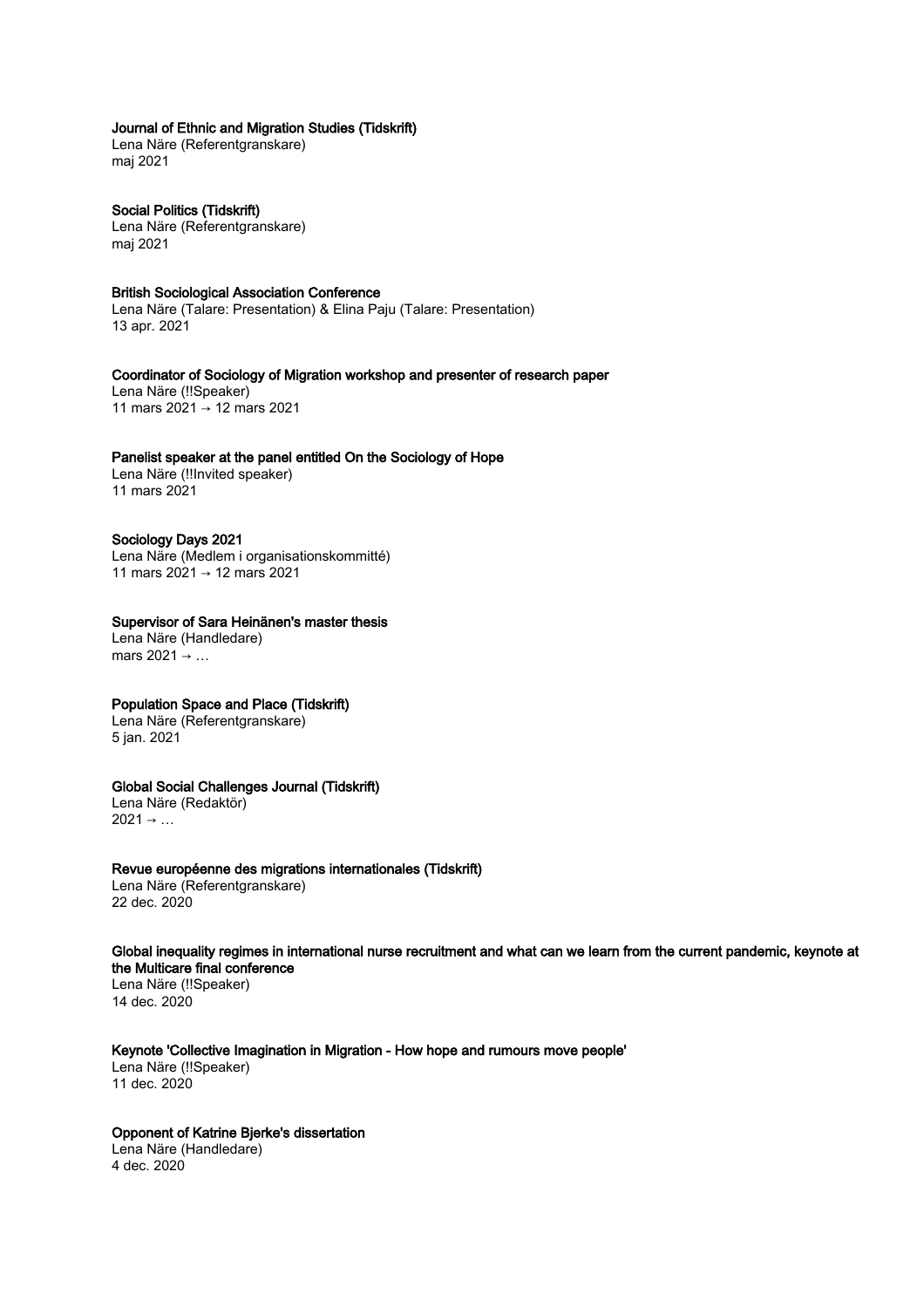#### Erik Allardt Muistopnaeeli

Eeva Luhtakallio (Ordförande i organisationskommitté) & Lena Näre (Ordförande i organisationskommitté) 26 nov. 2020

#### Supervisor and second examiner of Johanna Koivisto's MA thesis

Lena Näre (Handledare) 25 nov. 2020

#### Managerialism as a failing answer to the care crisis

Lena Näre (!!Keynote speaker) 23 okt. 2020

## Bristol University Press (Förlag)

Lena Näre (Referentgranskare) 20 okt. 2020

#### Custos and member of doctoral thesis evaluation group

Lena Näre (Medlem i avhandlingskommitté) 10 sep. 2020

## Chair of Kaisu Koskela's PhD grading committee

Lena Näre (Handledare) 13 aug. 2020

## Custos at Kaisu Koskela's PhD examination

Lena Näre (Deltagare) 13 aug. 2020

## Pre-examiner and member of the doctoral committee of Katrine Bjerke's PhD

Lena Näre (Handledare) 12 aug. 2020 → 3 nov. 2020

## Reviewer of Tiina Seppälä's docent application

Lena Näre (Deltagare) 10 aug. 2020

#### Supervisor and second examiner of Sofia Åkerblom's MA thesis

Lena Näre (Handledare) 8 maj 2020 → …

### Chair of Zeinab Karimi's PhD grading committee

Lena Näre (Medlem i avhandlingskommitté) 6 maj 2020

## Custos at Zeinab Karimi's PhD examination

Lena Näre (Deltagare) 6 maj 2020

#### Routledge (Förlag)

Lena Näre (Referentgranskare) 30 apr. 2020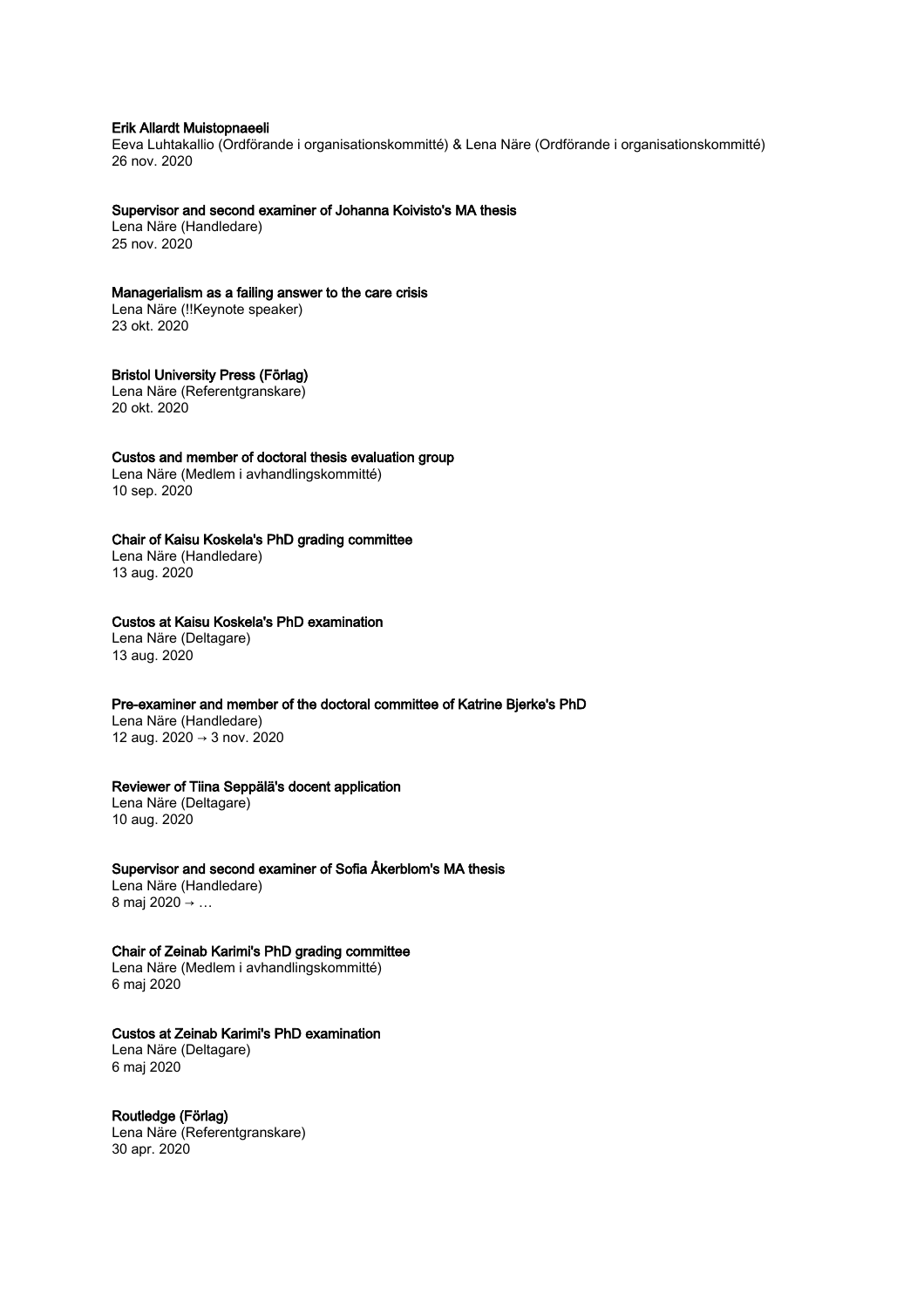#### European Journal of Cultural and Political Sociology (Tidskrift)

Lena Näre (Referentgranskare) 17 mars 2020

Member of the grading committee of Anastasia Novkunskaja's Phd thesis

Lena Näre (Handledare) 14 mars 2020

#### Journal of Immigrant & Refugee Studies (Tidskrift)

Lena Näre (Referentgranskare) 11 mars 2020

# Member of the grading committee of Elina Turjanmaa's PhD thesis Lena Näre (Handledare)

6 mars 2020

Sue Scott Lena Näre (Värd) 22 jan. 2020 → 27 jan. 2020

#### Mitä paluun jälkeen? Monipaikkainen tutkimus Afganistaniin palautettujen kokemuksista

Lena Näre (!!Invited speaker) 16 dec. 2019

Custos and supervisor, (co-supervisor Lena Näre) of Maria Väkiparta's doctoral thesis Young men against female genital mutilation/cutting in Somaliland - Discursively negotiating violence, gender norms and gender order Marjut Jyrkinen (Handledare) & Lena Näre (Handledare) 13 dec. 2019

## Ambivalent digital co-presence - Asylum seekers' transnational care practices

Lena Näre (!!Speaker) 23 nov. 2019

#### The necropolitics of the migration-deportation regime

Lena Näre (!!Speaker), Anna Knappe (!!Speaker) & Amir Jan (!!Speaker) 15 nov. 2019

## Siirtolaisuuden rajat ja rajoja ylittävät kodit

Lena Näre (!!Invited speaker) 17 okt. 2019

## Custos at Anastasia Diatlova's PhD defense

Lena Näre (Deltagare) 11 okt. 2019

## Sue Scott

Lena Näre (Värd) 9 okt. 2019 → 12 okt. 2019

## Custos at Daria Krivonos' PhD defense

Lena Näre (Deltagare) 31 aug. 2019

Local Loops of Care in the Helsinki Region– A Time-Economy Perspective Lena Näre (!!Speaker) & Elisabeth Wide (!!Speaker)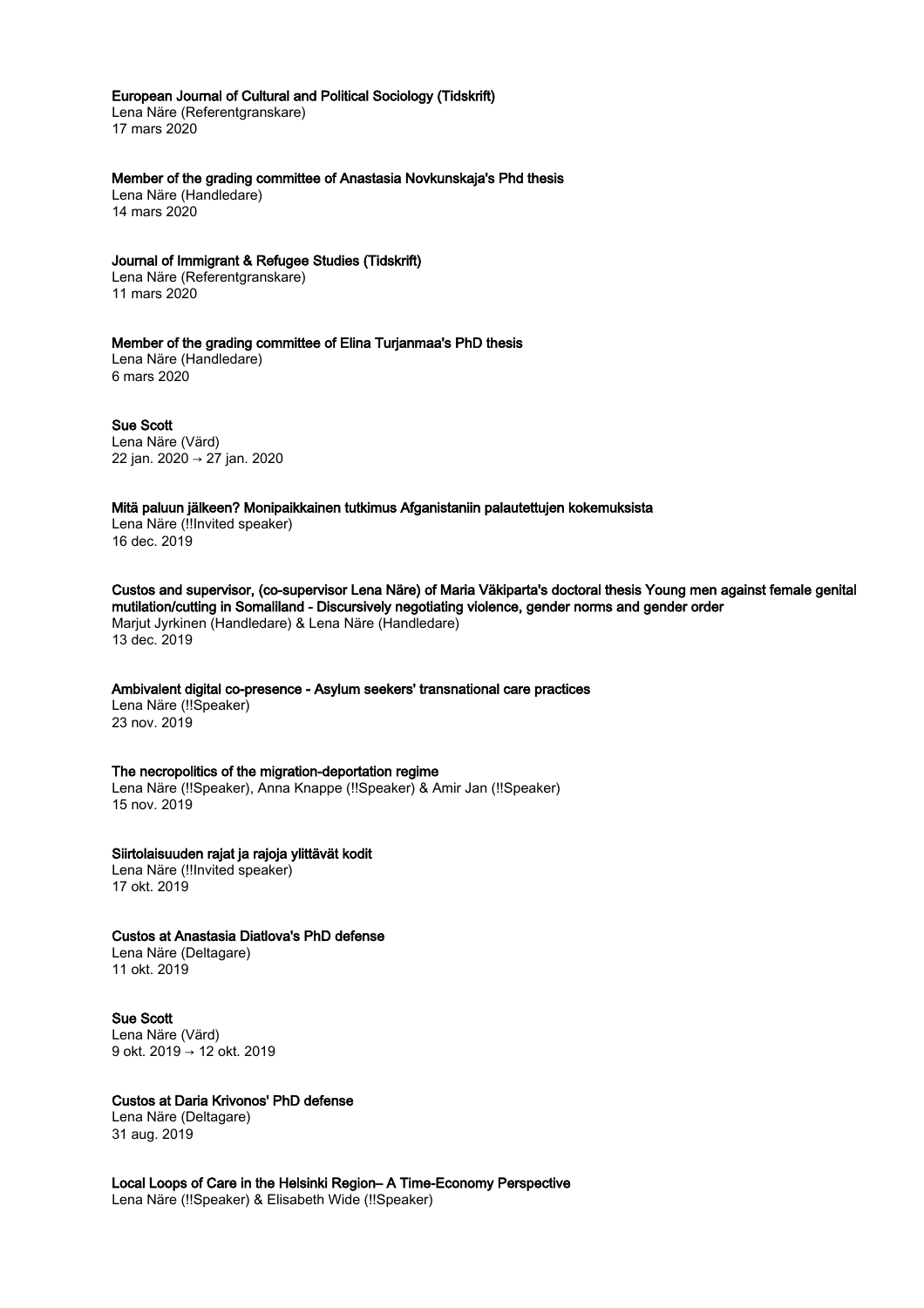21 aug. 2019

## European Sociological Association Conference

Lena Näre (Talare: Presentation) 18 aug. 2019 → 23 aug. 2019

#### First Supervisor of Martta Myllylä's research on the reception system of asylum seekers

Lena Näre (Handledare) 1 aug. 2019 → …

## Sue Scott

Lena Näre (Värd) 5 apr. 2019 → 13 apr. 2019

#### Jätteet ja jätetyt: turvapaikanhakijat jäteyhteiskunnassa

Elina Paju (!!Speaker) & Lena Näre (!!Speaker) 28 mars 2019

## Vyda Malmley Bjørvik's opponent

Lena Näre (Opponent) 15 mars 2019

## Journal of Ethnic and Migration Studies (Tidskrift)

Lena Näre (Referentgranskare) 5 mars 2019

## Gender, Work and Organization (Tidskrift)

Lena Näre (Referentgranskare) 25 feb. 2019

## Vyda Malmley Bjørvik`s pre-examination of PhD thesis

Lena Näre (Förhandsgranskare) 31 jan. 2019

#### Sue Scott

Lena Näre (Värd) 16 jan. 2019 → 23 jan. 2019

## Supervisor of Krista Nyström

Lena Näre (Handledare) 1 jan. 2019 → 24 okt. 2019

#### Westermarck-seura/The Westermarc Society (Extern organisation)

Lena Näre (Styrelsemedlem) 1 jan. 2019 → ...

## Distinktion (Tidskrift)

Lena Näre (Referentgranskare) jan. 2019

# Supervisor of Ismo Ukkola's MA thesis

Lena Näre (Handledare) 2019 → 9 juni 2020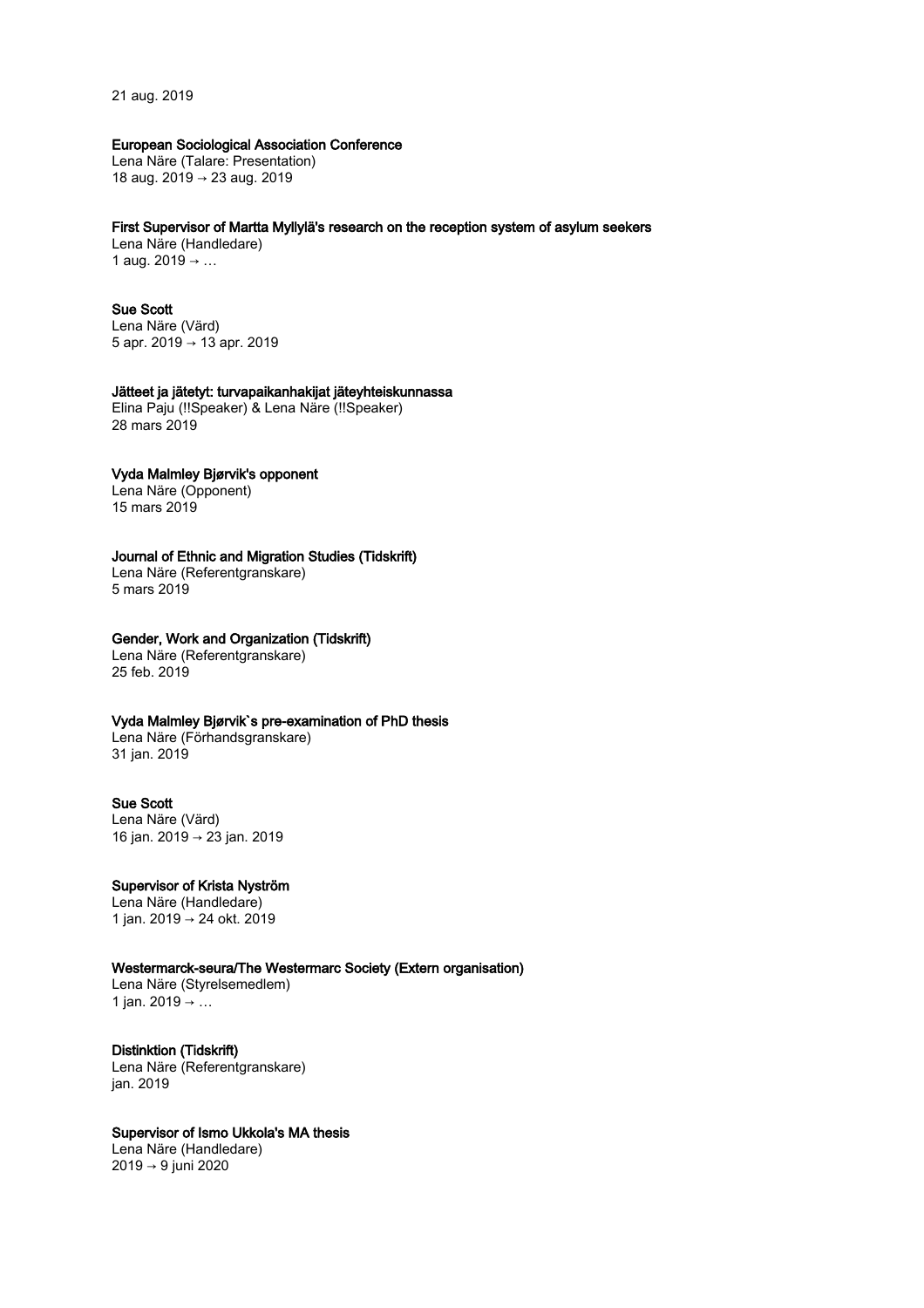#### Supervisor of Liisa Tatti's MA thesis

Lena Näre (Handledare)  $2019 \rightarrow ...$ 

# Supervisor of Maria Möller's MA thesis

Lena Näre (Handledare) 2019 → 1 juni 2021

## Supervisor of Shangzhi Sun's MA and BA thesis

Lena Näre (Handledare) 2019 → 2020

# Supervisor of Topi Moilanen's MA thesis

Lena Näre (Handledare)  $2019 \rightarrow ...$ 

#### How institutions recognise? Human capitalisation and the unemployed migrant youth

Lena Näre (!!Invited speaker) 3 dec. 2018

## University of Turku (Extern organisation)

Lena Näre (Assessment) 24 aug. 2018

# First Supervisor of Paula Merikoski's doctoral dissertation on home accommodation of asylum seekers

Lena Näre (Handledare) 1 aug.  $2018 → ...$ 

## International Sociological Association World Congress

Lena Näre (Närvarande) 15 juli 2018 → 21 juli 2018

## Traces, crisis, voices - Refugee epistemologies in the context of global coloniality

Lena Näre (!!Keynote speaker) 20 maj 2018

## Gender, Work and Organization (Tidskrift) Lena Näre (Referentgranskare)

17 maj 2018

## Dosenttilausunto Katariina Mäkisen dosenttuuriin

Lena Näre (Deltagare) 8 maj 2018

## Supervisor and Second Examiner of Iris Lawson's Master's thesis

Lena Näre (Handledare) 4 maj 2018

## University of Turku (Extern organisation)

Lena Näre (Assessment) 16 mars 2018 → 6 juni 2018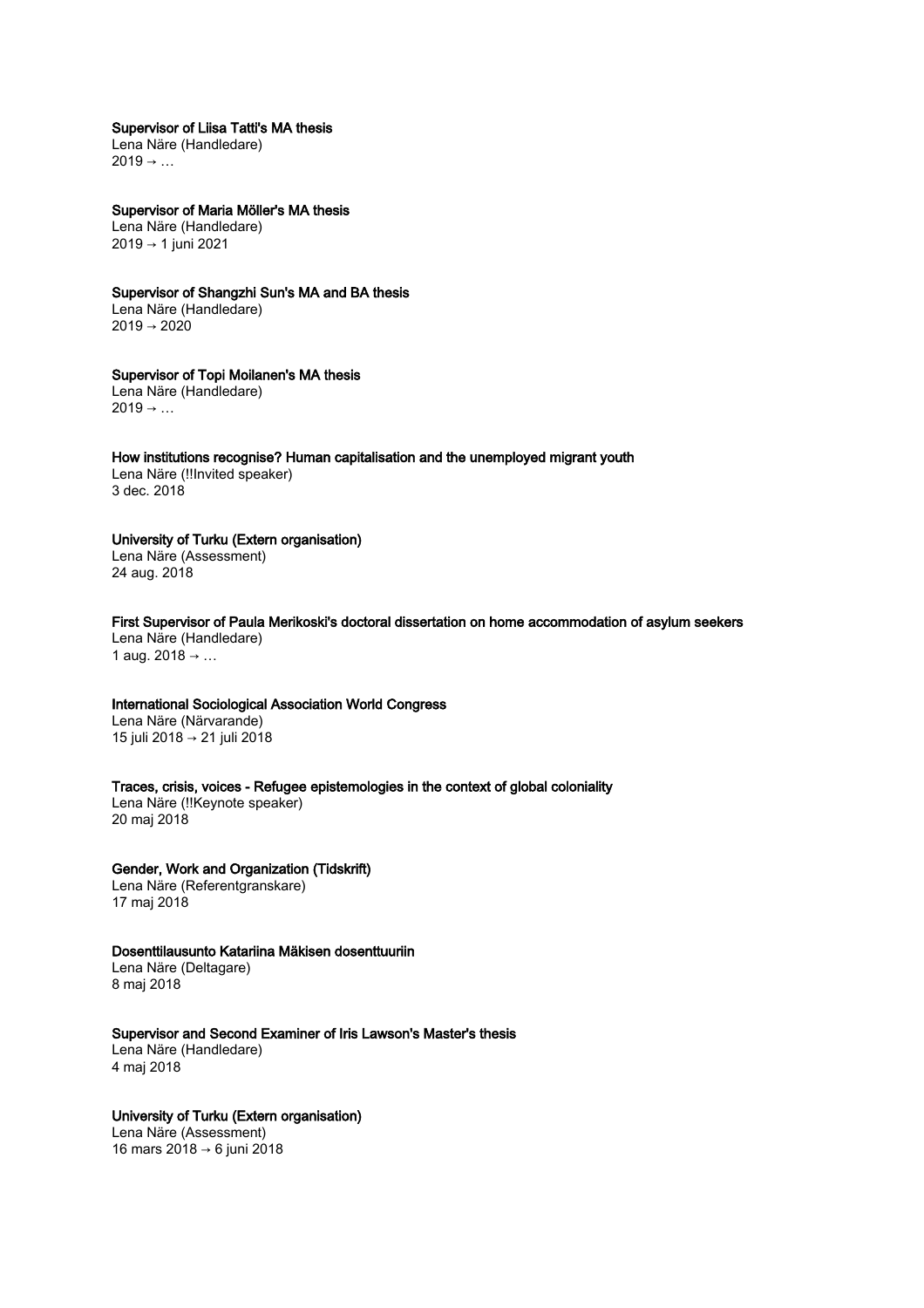## Journal of Ethnic and Migration Studies (Tidskrift)

Lena Näre (Referentgranskare) 9 feb. 2018

## Consultation on migration and trafficking

Lena Näre (!!Consultant) 8 feb. 2018

## Supervisor and Second examiner of Johanna Karjalainen's Master's thesis

Lena Näre (Handledare) 6 feb. 2018

## Reviewer of Research Grant

Lena Näre (!!Consultant) 31 jan. 2018

Opponent of Merita Jokela's departmental defense Lena Näre (Opponent) 29 jan. 2018

## University of Turku (Extern organisation)

Lena Näre (Assessment) 29 jan. 2018

## Sociologi (Organisation)

Lena Näre (Styrelsemedlem) 23 jan. 2018 → 31 dec. 2021

## First examiner of Mira Larduet's Master's thesis

Lena Näre (Annan roll (beskriv i "Relationsbeskrivning")) 16 jan. 2018

## Tampereen yliopistopaino (Förlag)

Lena Näre (Referentgranskare) 15 jan. 2018

First Supervisor of Elisabeth Wide's doctoral research on paid domestic and care work Lena Näre (Handledare) 1 jan. 2018 → ...

# First Supervisor of Kaisu Koskela's doctoral dissertation on skilled migrants in Finland

Lena Näre (Handledare) 1 jan. 2018 → 12 aug. 2020

## Second supervisor of Eveliina Louhivuori-Lampe

Lena Näre (Handledare)  $2018 \rightarrow ...$ 

Supervisor of Kirsi Burgos' MA thesis Lena Näre (Handledare)  $2018 \rightarrow 2019$ 

Ethnic and Racial Studies (Tidskrift) Lena Näre (Referentgranskare) 1 dec. 2017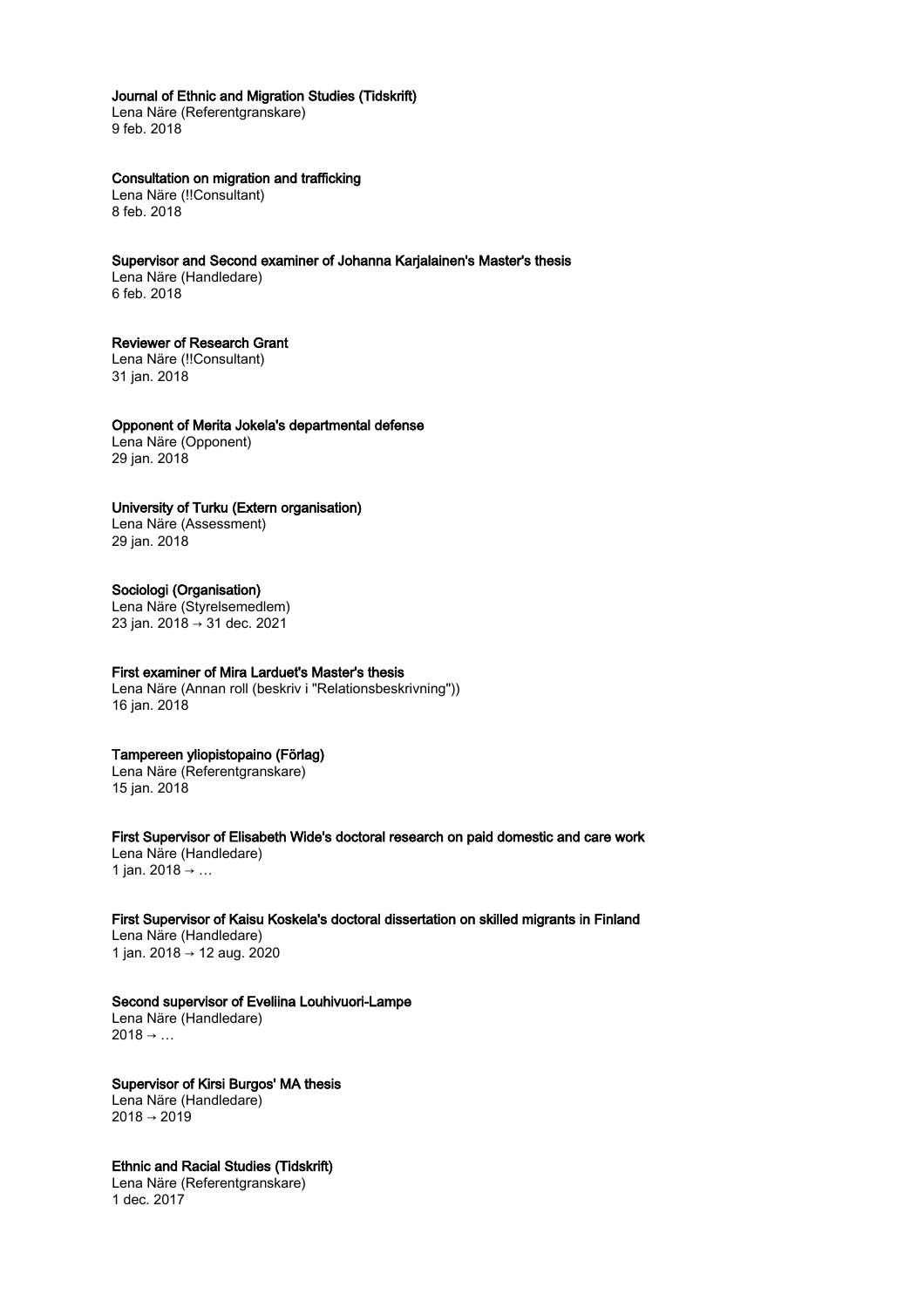## Outi Kähäri's thesis pre-examination and assessment

Lena Näre (Förhandsgranskare) 1 dec. 2017

Women's Studies International Forum (Tidskrift)

Lena Näre (Referentgranskare) 27 nov. 2017

### Journal of Immigrant & Refugee Studies (Tidskrift)

Lena Näre (Referentgranskare) 23 nov. 2017

Second examiner and Supervisor of Tuija Takalas Master's thesis Lena Näre (Deltagare)

19 sep. 2017

#### Care, Time and Labour: Economic and affective surplus value in global care chains

Elisabeth Wide (!!Speaker) & Lena Margareta Näre (!!Speaker) 31 aug. 2017

## European Sociological Association Conference, Athens

Lena Näre (Medlem i organisationskommitté) 29 aug. 2017 → 31 aug. 2017

## Expert review of a research proposal

Lena Näre (!!Consultant) 20 juli 2017

## Area (Tidskrift)

Lena Näre (Referentgranskare) 14 juli 2017

## Invited expert at the EYP meeting in Tampere

Lena Näre (!!Invited speaker) 1 juli 2017

#### Lecture at Kalevi Sorsa Foundation summer school

Lena Näre (!!Speaker) 17 juni 2017

## European Societies (Tidskrift)

Lena Näre (Referentgranskare) 11 juni 2017

#### Lund Universitet

Lena Näre (Besökande forskare) 7 juni 2017 → 23 juni 2017

## Human capitalization in a rhizome of activation: Investment in bodies, selves and skills of youth outside of employment and education in Finland

Elina Paju (!!Speaker), Lotta-Inari Haikkola (!!Speaker), Daria Krivonos (!!Speaker) & Lena Margareta Näre (!!Speaker) 19 maj 2017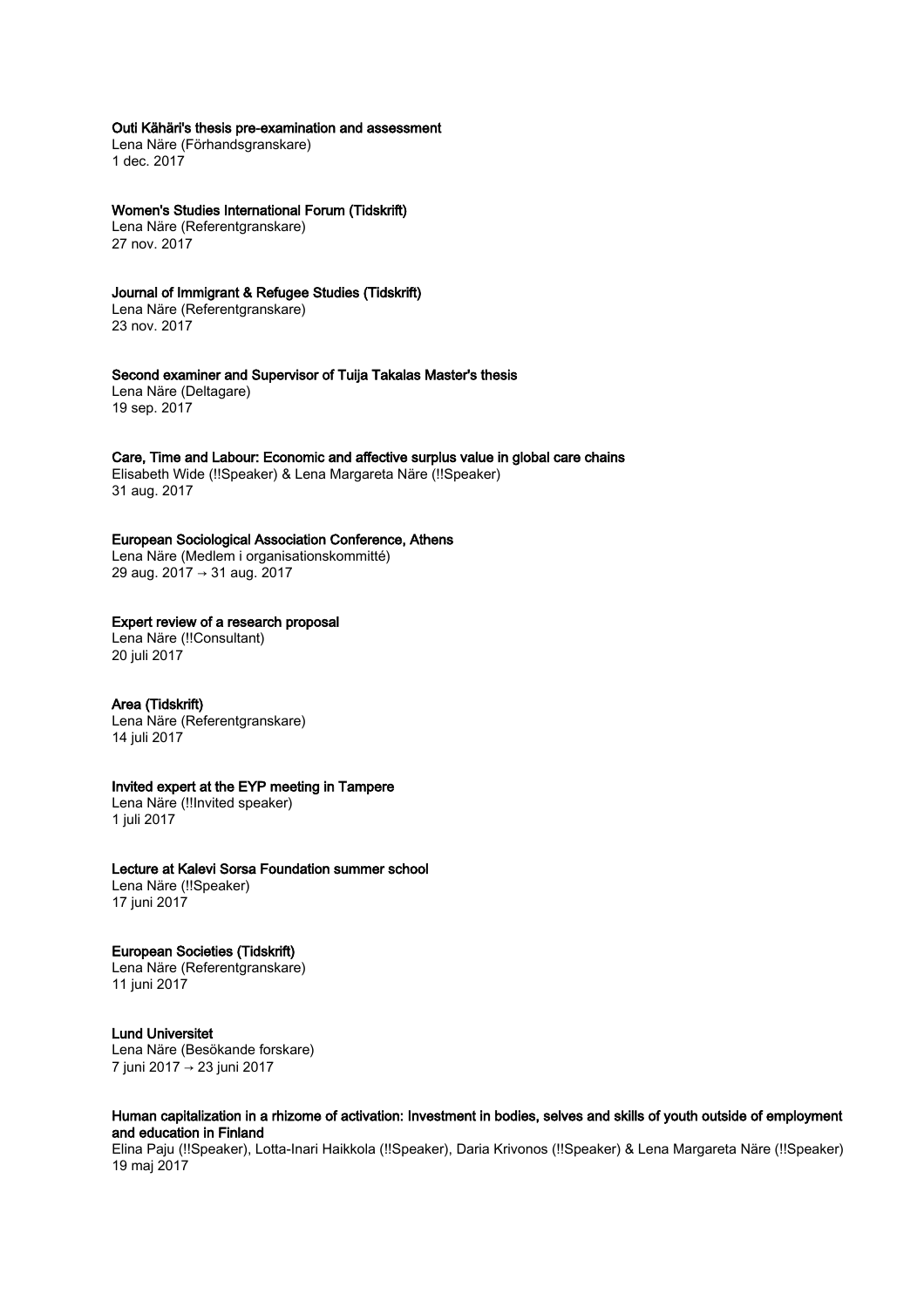Lund Universitet Lena Näre (Besökande forskare) 8 maj 2017 → 12 maj 2017

## Toimijuutta toisella kielellä: kansainvälisten sairaanhoitajaopiskelijoiden ammatillinen suomen kielen taito ja sen kehittyminen työharjoitteluissa (Second language agency: the development of international nursing students' professional Finnish language skills during their practical training)

Johanna Vaattovaara (Opponent) & Lena Margareta Näre (Opponent) 22 apr. 2017

Affective labour in the household: Intersectional positions of care and domestic workers and employers in Finland Elisabeth Wide (!!Speaker) & Lena Margareta Näre (!!Speaker) 10 mars 2017

#### Institutionen för socialvetenskaper (Organisation)

Lena Näre (Medlem) 1 mars 2017 → …

## Huutolaisuudesta hoivabisnekseen - paneelin puhujana Rovaniemellä

Lena Näre (!!Invited speaker) 28 feb. 2017

## Care, Time and Labour - presentation at the Sociology Seminar University of Lund

Lena Näre (!!Keynote speaker) 16 feb. 2017

## Lund Universitet

Lena Näre (Besökande forskare) 12 feb. 2017 → 17 feb. 2017

#### University of Copenhagen

Lena Näre (Deltagare) 10 feb. 2017

PhD opponent of Mariya Bikova's PhD dissertation at the University of Bergen Lena Näre (Opponent) 2 feb. 2017

Luento hoivan globalisaatiosta ja eriarvoisuudesta Asklepios-ohjelmassa Lena Näre (!!Invited speaker) 16 jan. 2017

## University of Tampere (Extern organisation)

Lena Näre (Expert) 10 jan. 2017

First Supervisor of Anniina Hyttinen's doctoral research on the visual populist politics in Hungary Lena Näre (Handledare) 1 jan. 2017 → ...

ESA - European Sociological Association (Extern organisation) Lena Näre (Ordförande)  $2017 \rightarrow 2019$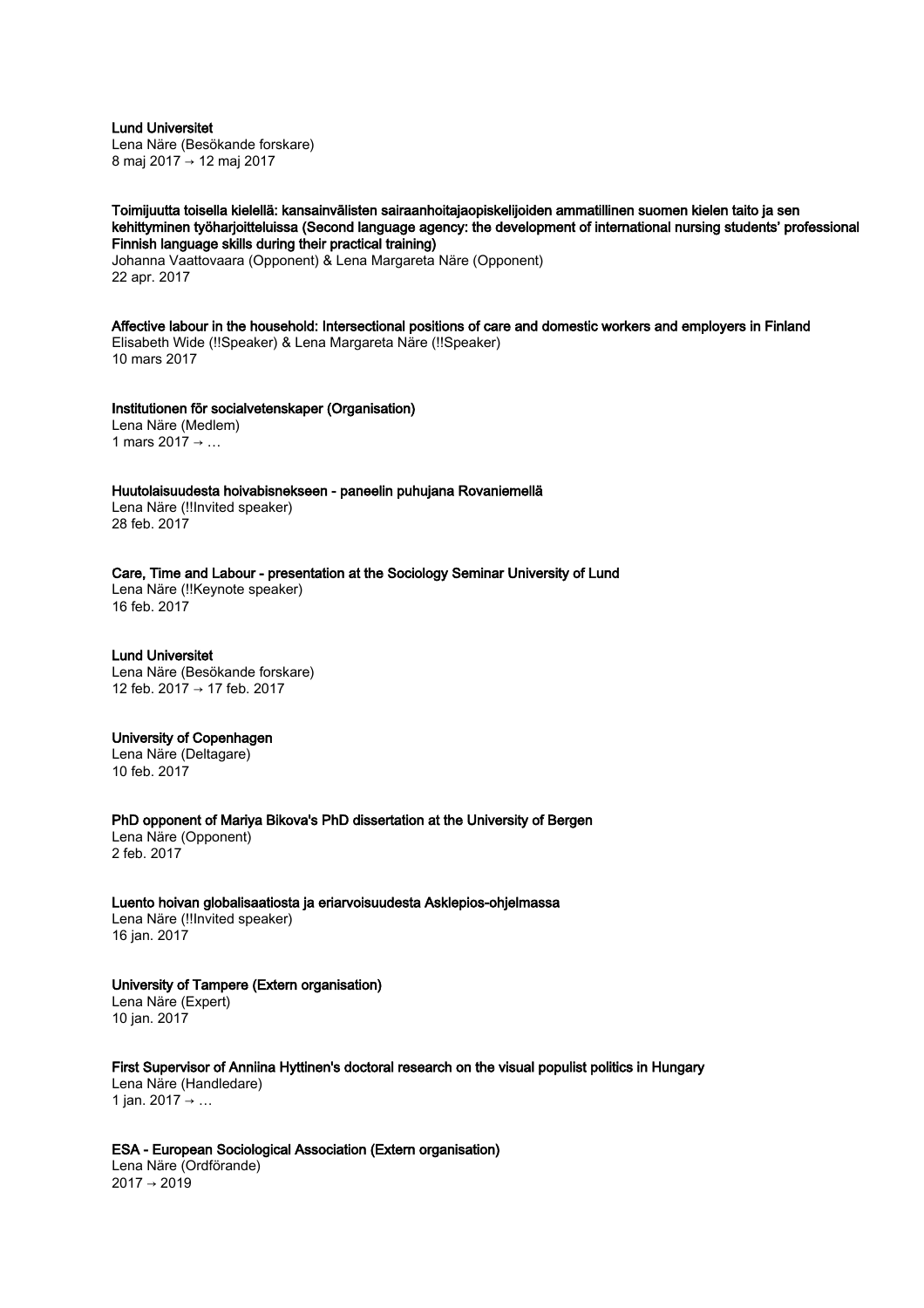Supervisor and second examiner of Elisabeth Wide's MA thesis

Lena Näre (Handledare) 2017

Supervisor and second examiner of Martta Myllylä's MA thesis

Lena Näre (Handledare) 2017

Supervisor of Susanna Luukinen's MA thesis Lena Näre (Handledare)

2017

## The Roots and Routes of Finnish Sociology

Lena Näre (!!Keynote speaker) 8 dec. 2016

## Journal of Immigrant & Refugee Studies (Tidskrift)

Lena Näre (Referentgranskare) 23 nov. 2016

## Pre-examiner of Outi Kähäri's doctoral thesis

Lena Näre (Förhandsgranskare) 9 nov. 2016

## Institutionen för politik och ekonomi (Organisation)

Lena Näre (Ordförande) 4 nov. 2016 → 13 dec. 2016

## Pre-examiner of Aija Virtanen's doctoral thesis

Lena Näre (Förhandsgranskare) 2 nov. 2016

## NOS-HS Workshop: Rethinking Youth Employment - Work, Policy and the Changing Welfare State in the Nordic Countries Lena Näre (Ordförande)

nov. 2016 → …

# Discussant on a panel on migration and human rights

Lena Näre (!!Speaker) 28 okt. 2016

# Discussant on a panel on care Lena Näre (!!Speaker)

27 okt. 2016

#### Eduskunta (Extern organisation) Lena Näre (Expert)

25 okt. 2016

# University of Bergen

Lena Näre (Annan roll) 25 okt. 2016 → 27 okt. 2016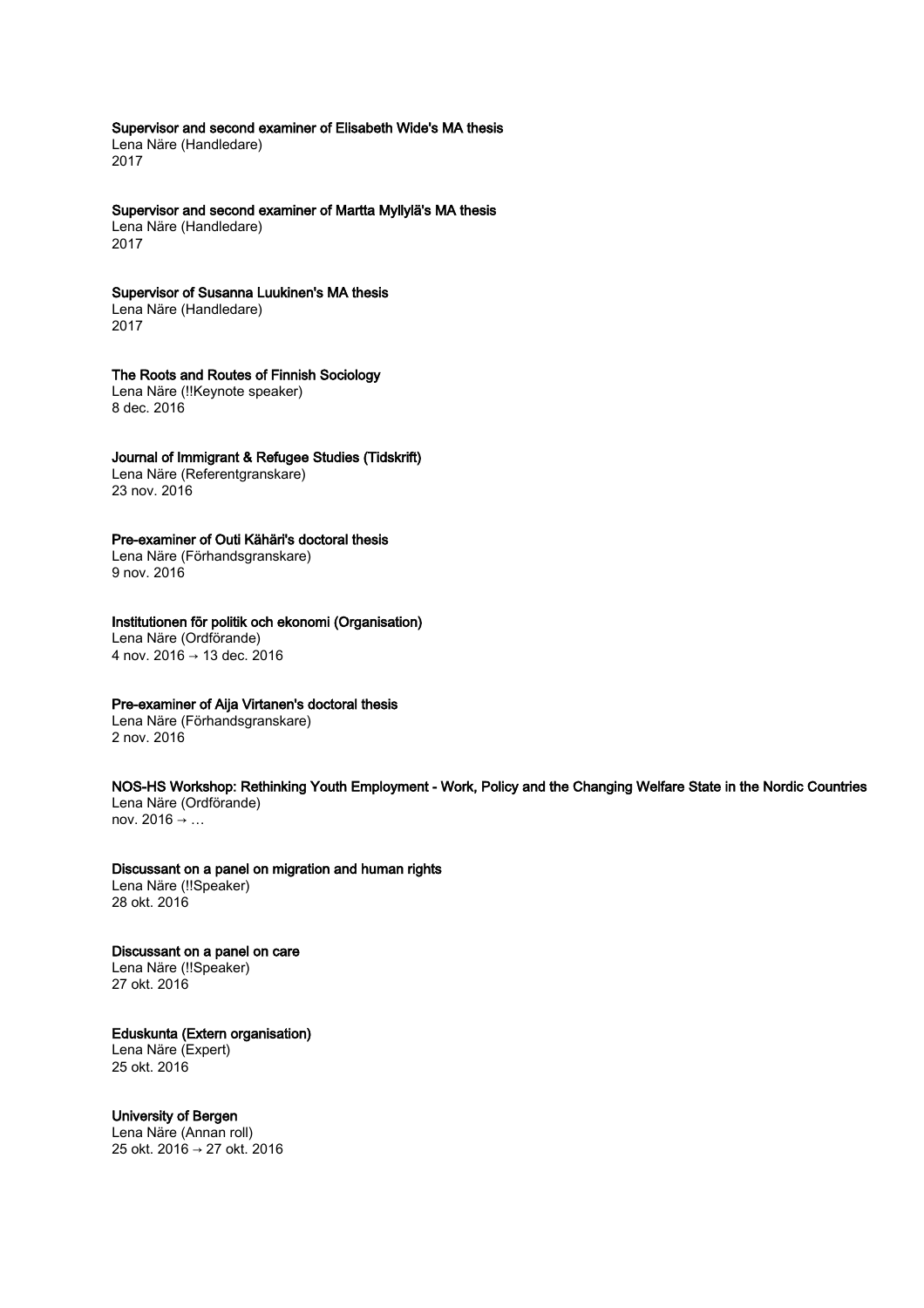#### European Sociological Association

Lena Näre (Annan roll) 21 okt. 2016 → 23 okt. 2016

## Keynote at the Gränser i den gränslösä Norden

Lena Näre (Talare: Presentation) 2 sep. 2016

#### Pre-examiner of Outi Kähäri's doctoral thesis Venäläistaustaiset suomalaisessa työelämässä - kokemuksia työmarkkinoista ja työyhteisöistä

Lena Näre (Förhandsgranskare) 2 sep. 2016 → …

### Nordic Sociological Association Conference: Chair of two key note sessions and one workshop

Lena Näre (Ordförande) 10 aug. 2016 → 13 aug. 2016

#### Nordic Sociological Association Conference: member of the organising committee

Lena Näre (Medlem i organisationskommitté) 10 aug. 2016 → 13 aug. 2016

#### ISA Forum

Lena Näre (Ordförande) 10 juli 2016 → 17 juli 2016

## University of Tampere (Extern organisation)

Lena Näre (Assessment) iuli 2016  $\rightarrow$  ...

#### Teacher at the ESA PhD Summer School in Lisbon

Lena Näre (Deltagare) 19 juni 2016 → 22 juni 2016

#### Gender & Society (Tidskrift)

Lena Näre (Referentgranskare) 24 maj 2016

#### First Examiner of Kalle Häkkinen's Master's thesis

Lena Näre (Annan roll (beskriv i "Relationsbeskrivning")) 23 maj 2016

# European Sociological Association

Lena Näre (Annan roll) 19 maj 2016 → 22 maj 2016

Pre-examiner of Aija Virtanen's doctoral thesis Toimijuutta toisella kielellä. Kansainvälisten sairaanhoitajaopiskelijoiden ammatillinen suomen kielen taito ja sen kehittyminen työharjoittelussa Lena Näre (Förhandsgranskare) 19 maj 2016 → …

Review for Yearbook for Women's History 2016: Gendered Food Practices from Seed to Waste (Tidskrift) Lena Näre (Referentgranskare) 16 maj 2016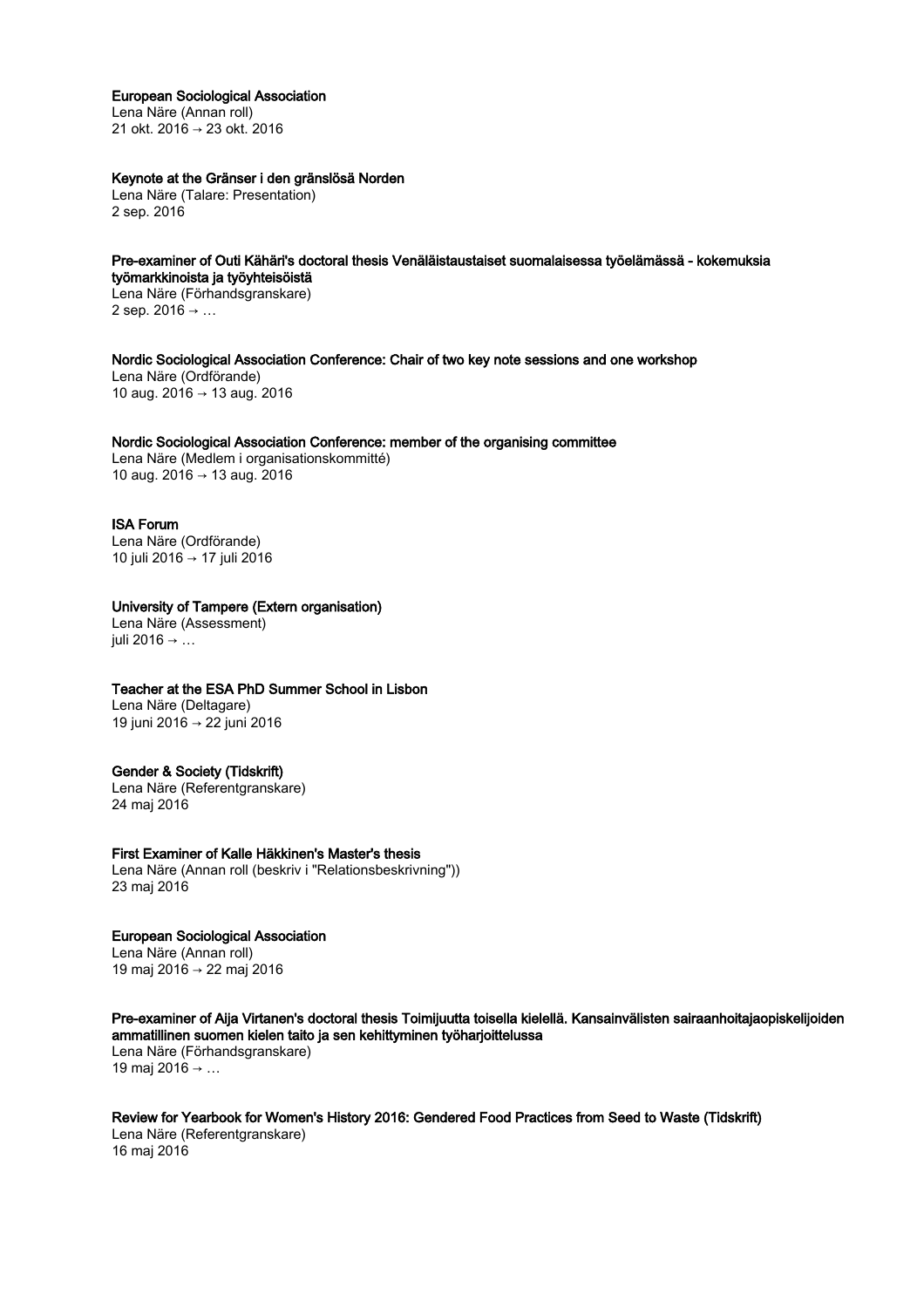Anthropological Forum (Tidskrift)

Lena Näre (Referentgranskare) 11 maj 2016

Second examiner of Larri Himma's master's thesis

Lena Näre (Handledare) 25 apr. 2016

Speaker at an event with Ministry of Justice and the Faculty of Social Sciences Lena Näre (Deltagare) 22 apr. 2016

Marjaana Faugel's Master's thesis examination - second examiner Lena Näre (Handledare) 21 mars 2016

Annual Sociology Days - chairing, being on the panel discussion and giving a paper Lena Näre (Talare: Presentation) 17 mars 2016 → 18 mars 2016

Key concepts in Sociology - Convener of the course and lecturer Lena Näre (Lärare) 16 mars 2016 → 31 maj 2016

Acta Sociologica (Tidskrift) Lena Näre (Referentgranskare) 22 jan. 2016

Goldsmiths, University of London Lena Näre (Besökande forskare) 15 jan. 2016 → 24 jan. 2016

Invited lecture at the University of Turku on Globalisation of Health Care and Inequalities

Lena Näre (Deltagare) 11 jan. 2016

Gender, Place and Culture (Tidskrift) Lena Näre (Referentgranskare) 16 dec. 2015

First Supervisor of Aino Korvensyrjä's doctoral dissertation on tolerated people 'duldung' in Germany Lena Näre (Handledare) 1 dec. 2015 → 2021

First Supervisor of Mikko Piispa's doctoral dissertation on youth mobility Lena Näre (Handledare) 1 dec.  $2015 \rightarrow ...$ 

First Supervisor of Olivia Maury's doctoral dissertation on migrant workers with student visas Lena Näre (Handledare) 1 dec. 2015 → 20 aug. 2021

Supervisor of Zoi Konna's Master's thesis on Second generation migrant youth in Greece Lena Näre (Handledare) 1 dec. 2015 → ...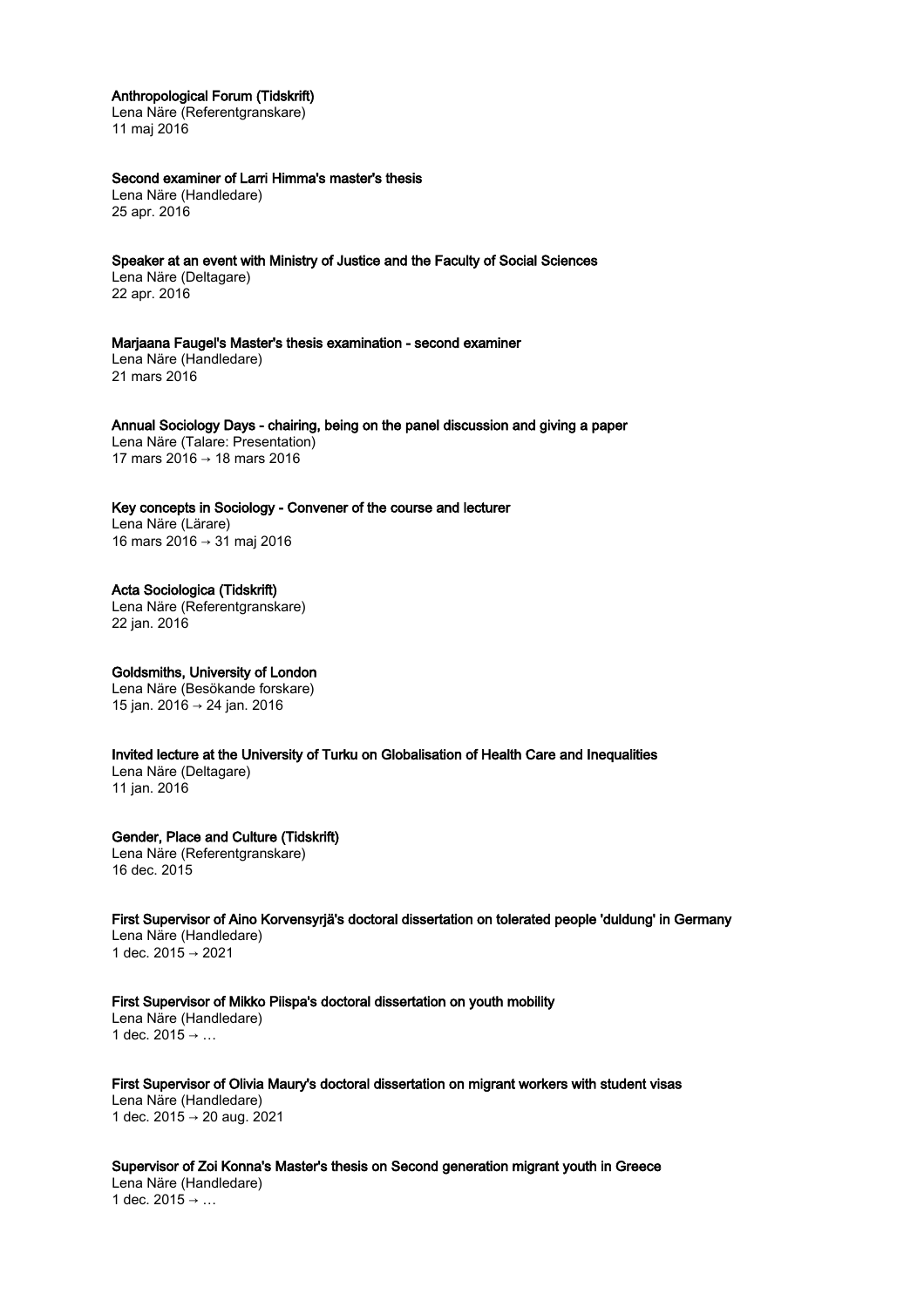## De-naturalizing Egalitarianism in the Nordic Countries Symposium

Lena Näre (Talare: Presentation) 24 nov. 2015 → 25 nov. 2015

#### Valtakunnallinen Muuttoliikesymposium Lena Näre (Talare: Inledningsanförande (keynote)) 20 nov. 2015

Miten tutkia yhteiskunnan moninaisia hierarkioita - luento Sukupuoli, yhteiskunta ja politiikka -kurssilla Lena Näre (Deltagare) 18 nov. 2015

Neoliberal care, postcolonial legacies - Filipino nurse recruitment to Finland Lena Näre (!!Invited speaker) 29 okt. 2015

## ETMU Days

Lena Näre (Talare: Inledningsanförande (keynote)) 22 okt. 2015 → 23 okt. 2015

## Etmu Days

Lena Näre (Ordförande) 22 okt. 2015 → 23 okt. 2015

# Marxin ajankohtaisuus -paneeli

Lena Näre (Talare: Presentation) 15 sep. 2015

## European Sociological Association (ESA) (Extern organisation)

Lena Näre (Styrelsemedlem) 1 sep. 2015 → 31 aug. 2017

#### Teacher and Convener Sociology of Migration MA -course

Lena Näre (Deltagare) 1 sep. 2015 → 31 dec. 2015

## European Sociological Association (Extern organisation)

Lena Näre (Styrelsemedlem) 27 aug. 2015 → …

#### European Sociological Association (ESA) Conference

Lena Näre (Talare: Presentation) 24 aug. 2015 → 29 aug. 2015

## Writing and Submitting a Starting Grant for European Research Council

Lena Näre (Deltagare) 1 aug. 2015 → 17 nov. 2015

# IMISCOE conference

Lena Näre (Talare: Presentation) 24 juni 2015 → 28 juni 2015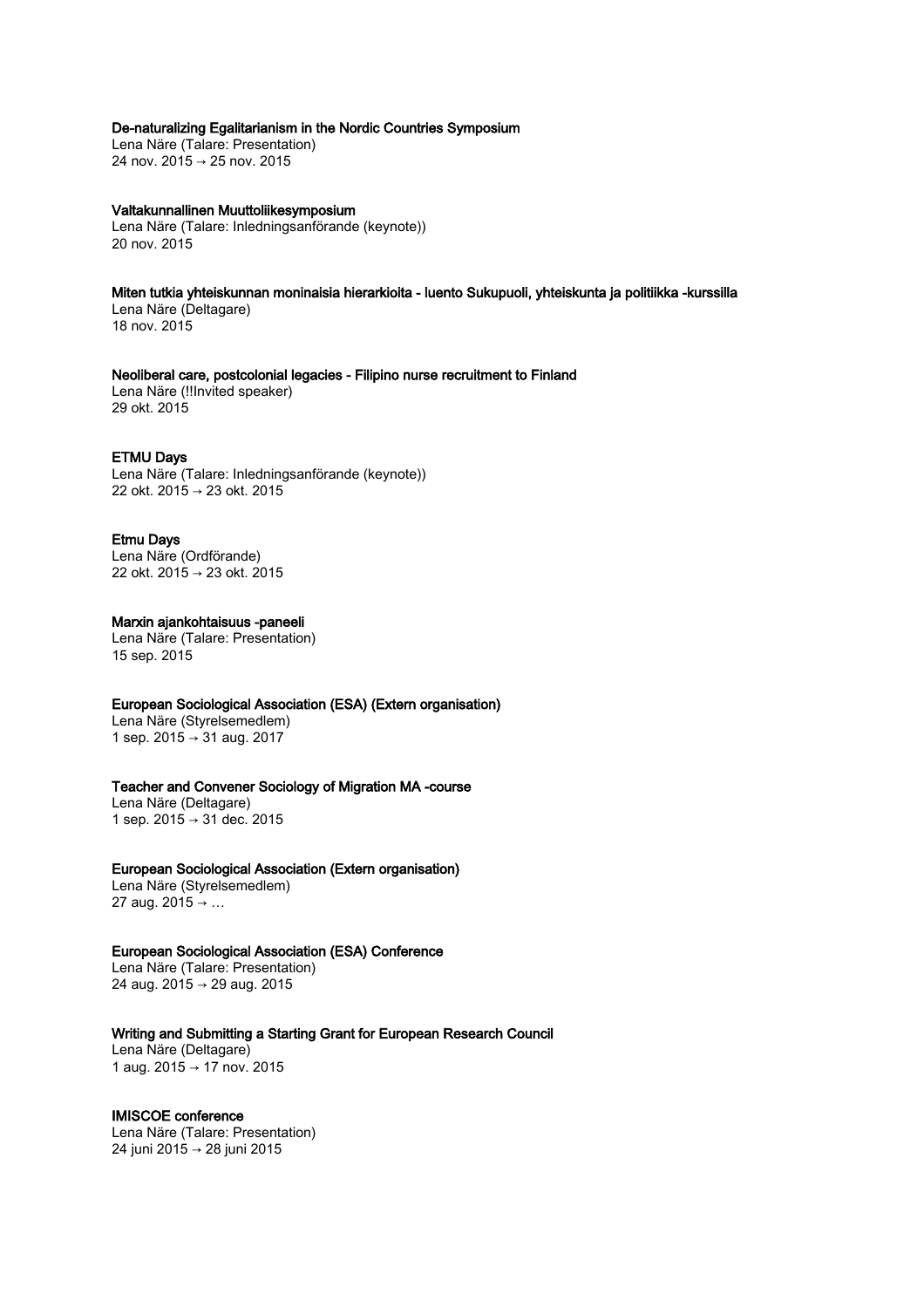#### Acta Sociologica (Tidskrift)

Lena Näre (Referentgranskare) 26 maj 2015

## Journal of Ethnic and Migration Studies (Tidskrift)

Lena Näre (Referentgranskare) 14 apr. 2015

Teacher and convener in a joint BA level course on Journeys to the Finnish Society Lena Näre (Deltagare) 13 mars 2015 → 30 apr. 2015

Commentator of a PhD thesis manuscript at the Social Work doctoral programme kick off -seminar Lena Näre (Deltagare) 12 mars 2015

Pedagogy course on supervision Lena Näre (Deltagare) 9 mars 2015 → 25 maj 2015

Talk on Ageing and Transnationalism in Migration Studies at the ETMU Spring Meeting Lena Näre (Talare: Presentation) 9 mars 2015

The Annual Sociology Days Meeting of Westermarck Society Lena Näre (Talare: Ordförande) 6 mars 2015

## The Annual Sociology Days Meeting of Westermarck Society

Lena Näre (Talare: Ordförande) 5 mars 2015

## The Annual Sociology Days Meeting of Westermarck Society

Lena Näre (Talare: Ordförande) 4 mars 2015

University of Helsinki, Faculty of Social Sciences (Extern organisation)

Lena Näre (Medlem) 4 mars 2015 → 30 apr. 2015

#### Women journalists event organised by the university communication services

Lena Näre (Talare: Presentation) 3 mars 2015

#### Supervisor of Ann-Mariea Eysler's Master's thesis

Lena Näre (Handledare) 1 mars 2015 → ...

Commentator of a visiting scholar Nathalie Morel's paper on political economy of household services in Europe Lena Näre (Deltagare) 13 feb. 2015

First examiner of Suvi Ignatius' Master's thesis

Lena Näre (Förhandsgranskare) 4 feb. 2015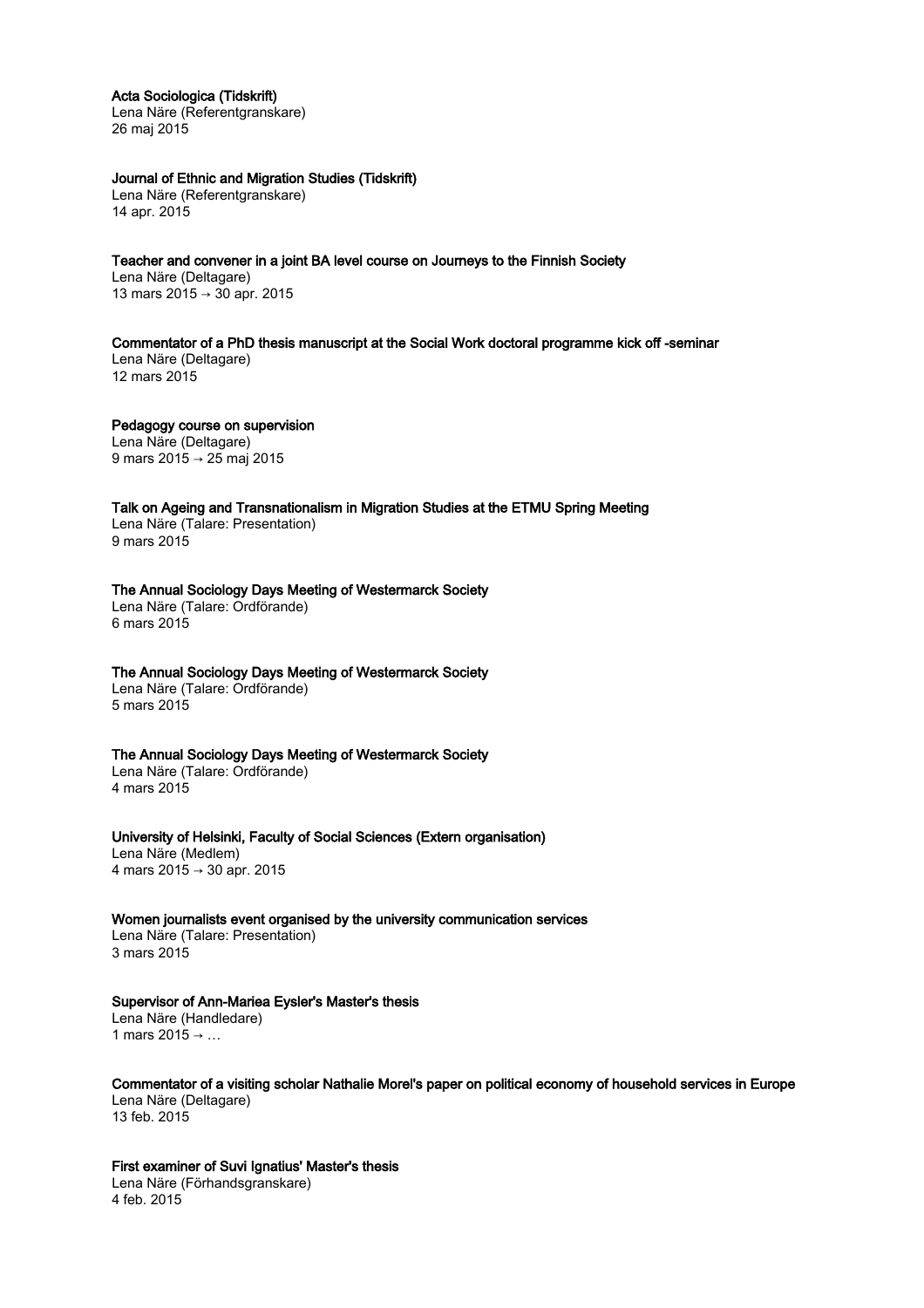Supervisor of Anna Albekoglu's Master's thesis

Lena Näre (Handledare) 14 jan. 2015 → 5 juni 2018

Supervisor of Tuija Takala's MA thesis Lena Näre (Handledare)

14 jan. 2015 → 19 sep. 2017

Second examiner of Pia Groschowski's Master's thesis

Lena Näre (Handledare) 13 jan. 2015

Distinktion (Tidskrift) Lena Näre (Referentgranskare) 12 jan. 2015

Ethnography (MA and PhD course)- Lecturer and course convener Lena Näre (Deltagare) 9 jan. 2015 → 31 dec. 2015

Teacher and Convenor BA thesis seminar /Kandidaattiseminaari Lena Näre (Deltagare) 9 jan. 2015 → 31 dec. 2015

Identities (Tidskrift) Lena Näre (Redaktör) 1 jan. 2015 → ...

Mentor of Jukka Könönen's postdoctoral research project on undocumented migrants in Finland Lena Näre (Handledare) 1 jan. 2015 → …

## Sukupuolentutkimus (Tidskrift)

Suvi Keskinen (Redaktör), Lena Margareta Näre (Redaktör) & Salla Tuori (Referentgranskare)  $2015 \rightarrow \ldots$ 

Youth, Employment and Society YES -seminar meeting Lena Näre (Ordförande)

28 nov. 2014

New Trends in Societal Security Research in the Nordic Countries

Lena Näre (Talare: Presentation) 26 nov. 2014 → 27 nov. 2014

The 28th Conference of Nordic Sociological Association

Lena Näre (Medlem i organisationskommitté) 24 nov.  $2014 \rightarrow ...$ 

## Lecture on Whiteness on a MA course on racism

Lena Näre (Deltagare) 19 nov. 2014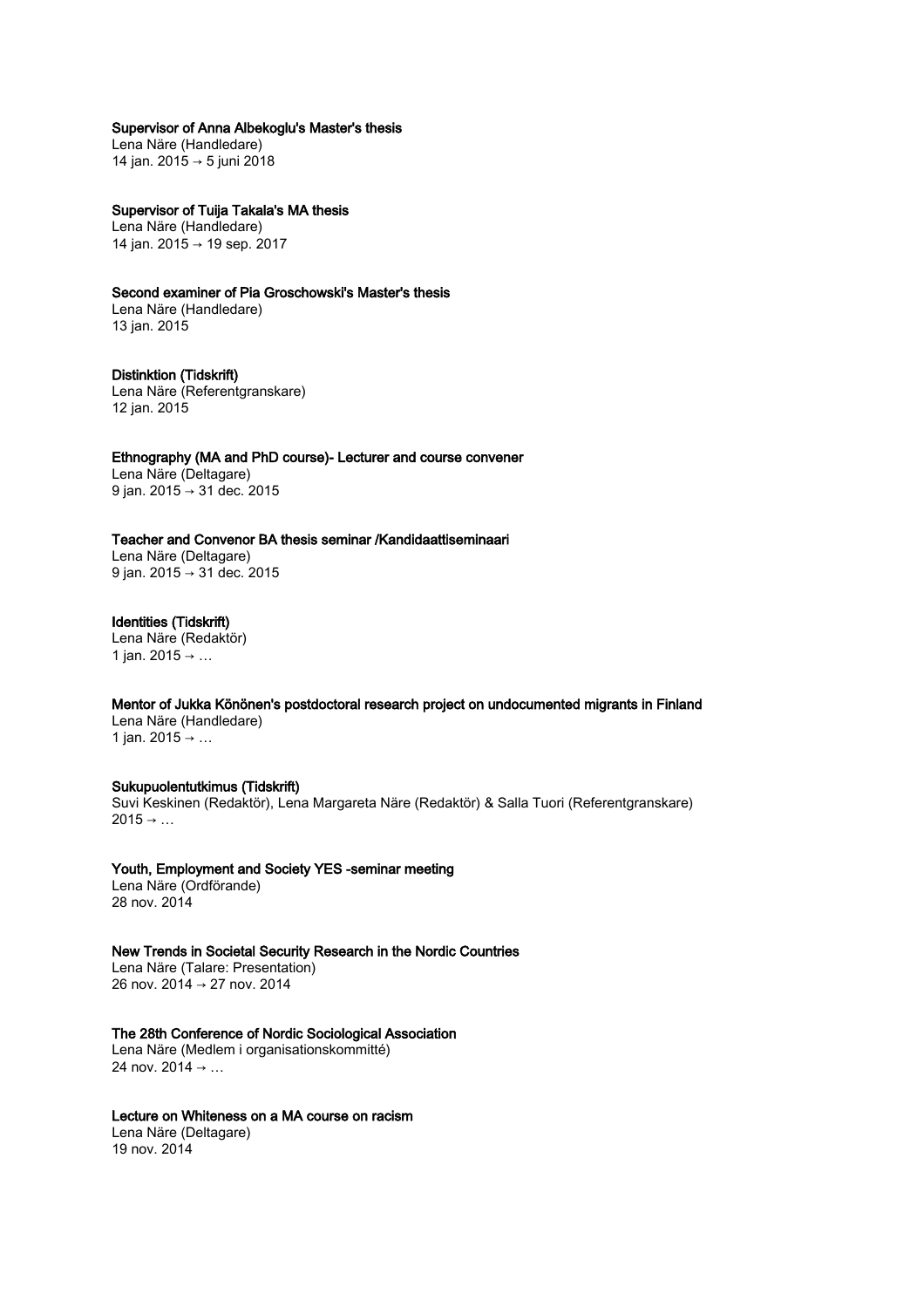#### University of Bergen

Lena Näre (Annan roll) 19 nov. 2014 → 20 nov. 2014

Miten tutkia yhteiskunnan moninaisia hierarkioita - luento Sukupuoli, yhteiskunta ja politiikka -kurssilla Lena Näre (Deltagare) 10 nov. 2014

Youth, Employment and Society YES -seminar meeting Lena Näre (Ordförande)

31 okt. 2014

11th ETMU Days Conference In/equalities in Diverse Societies Lena Näre (Talare: Presentation) 24 okt. 2014

11th ETMU Days Conference In/equalities in Diverse Societies Lena Näre (Talare: Ordförande)

23 okt. 2014 → 24 okt. 2014

# Unknown Person

Lena Näre (Värd) 22 okt. 2014 → 23 okt. 2014

## Anoop Nayak

Lena Näre (Värd) 7 okt. 2014 → 11 okt. 2014

# University of Helsinki, Swedish School of Social Science (Extern organisation)

Lena Näre (Medlem) 7 okt. 2014

## First Examiner of Kaisa Leinonen's Master's Thesis

Lena Näre (Förhandsgranskare) 6 okt. 2014

## Norwegian University of Science and Technology

Lena Näre (Annan roll) 25 sep. 2014 → 27 sep. 2014

Second examiner of Jaana Puhakka-Tanke's Master's thesis Lena Näre (Handledare) 23 sep. 2014

Panel Discussion at the Think Corner on Euroopan Uusjako - New Divisions in Europe

Lena Näre (Närvarande) 17 sep. 2014

Public talk in Think Corner (Tiedekulma) at Porthania on Wellbeing in Europe/ Hyvinvoinnin Eurooppa panel discussion Lena Näre (Deltagare) 17 sep. 2014

Supervisor of Paula Merikoski's MA thesis on migrant young girls' employment

Lena Näre (Handledare) 8 sep. 2014 → 2016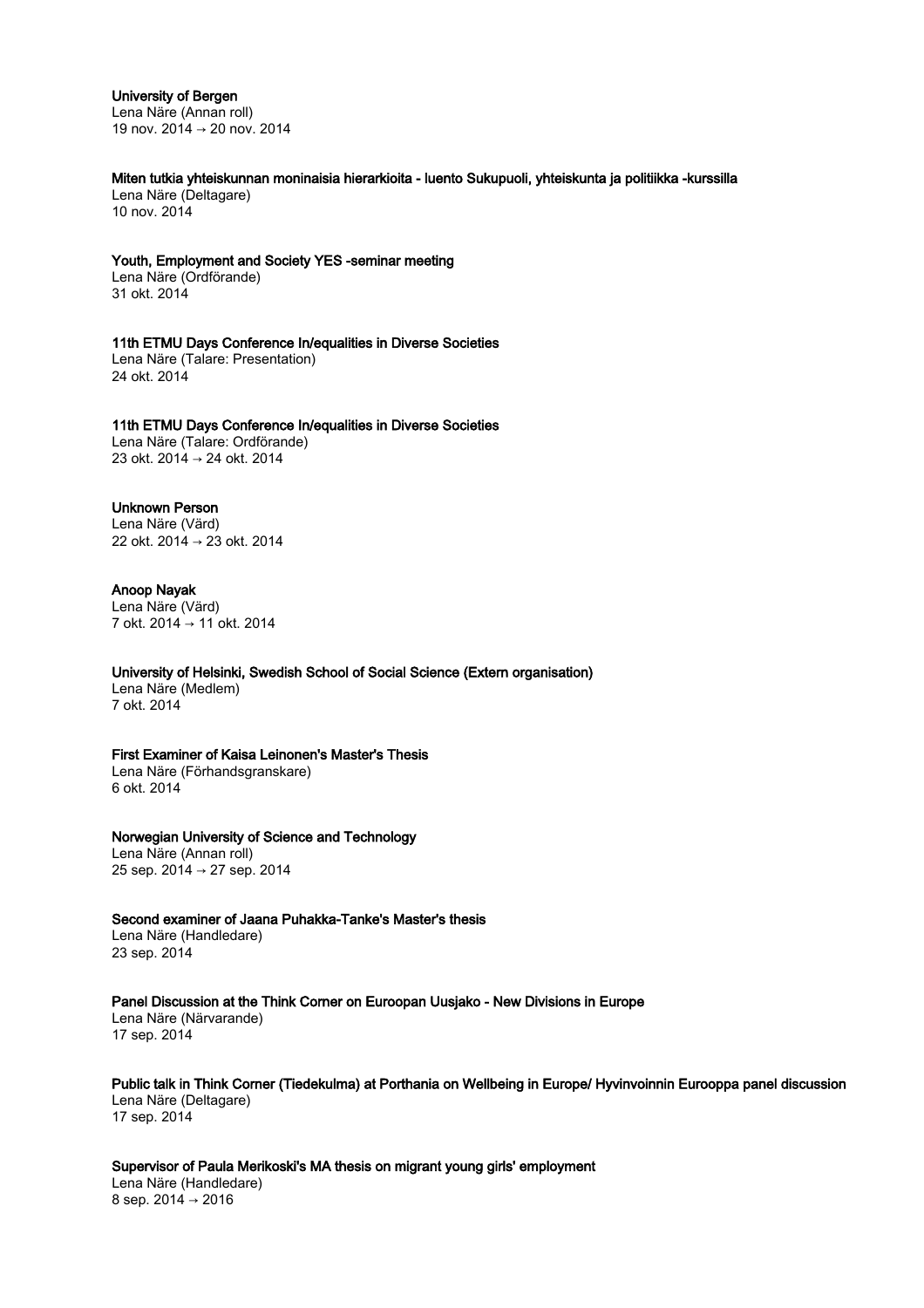Social Politics (Tidskrift)

Lena Näre (Referentgranskare) 1 sep. 2014

Riksbankens Jubileumsfond (Extern organisation) Lena Näre (Expert) 22 aug. 2014

27th Conference of the Nordic Sociological Association - Chair of Migration and Ethnicity session Lena Näre (Talare: Ordförande) 13 aug. 2014 → 16 aug. 2014

17th Nordic Migration Research conference Lena Näre (Närvarande)

12 aug. 2014 → 13 aug. 2014

# University of Copenhagen

Lena Näre (Annan roll) 12 aug. 2014 → 13 aug. 2014

## Social Politics (Tidskrift)

Lena Näre (Referentgranskare) 6 aug. 2014

Examiner of Faculty Exam Yhteiskunnallinen muutos I/Societal Change I

Lena Näre (Deltagare) 1 aug.  $2014 → ...$ 

First Supervisor of Daria Krivonos' doctoral thesis on Russian youth's access to employment in Finland

Lena Näre (Handledare) 1 aug. 2014 → aug. 2019

## XVIII ISA World Congress of Sociology

Lena Näre (Talare: Presentation) 13 juli 2014 → 20 juli 2014

## Ethnography (Tidskrift)

Lena Näre (Referentgranskare) 27 juni 2014

## Sociology Days - Sosiologipäivät Helsingissä

Lena Näre (Ordförande i organisationskommitté) 1 juni 2014 → 31 mars 2015

# Sukupuolentutkimus (Tidskrift)

Lena Näre (Redaktör) 1 juni 2014 → ...

## Second examiner of Daria Krivonos' Master's thesis

Lena Näre (Handledare) 26 maj 2014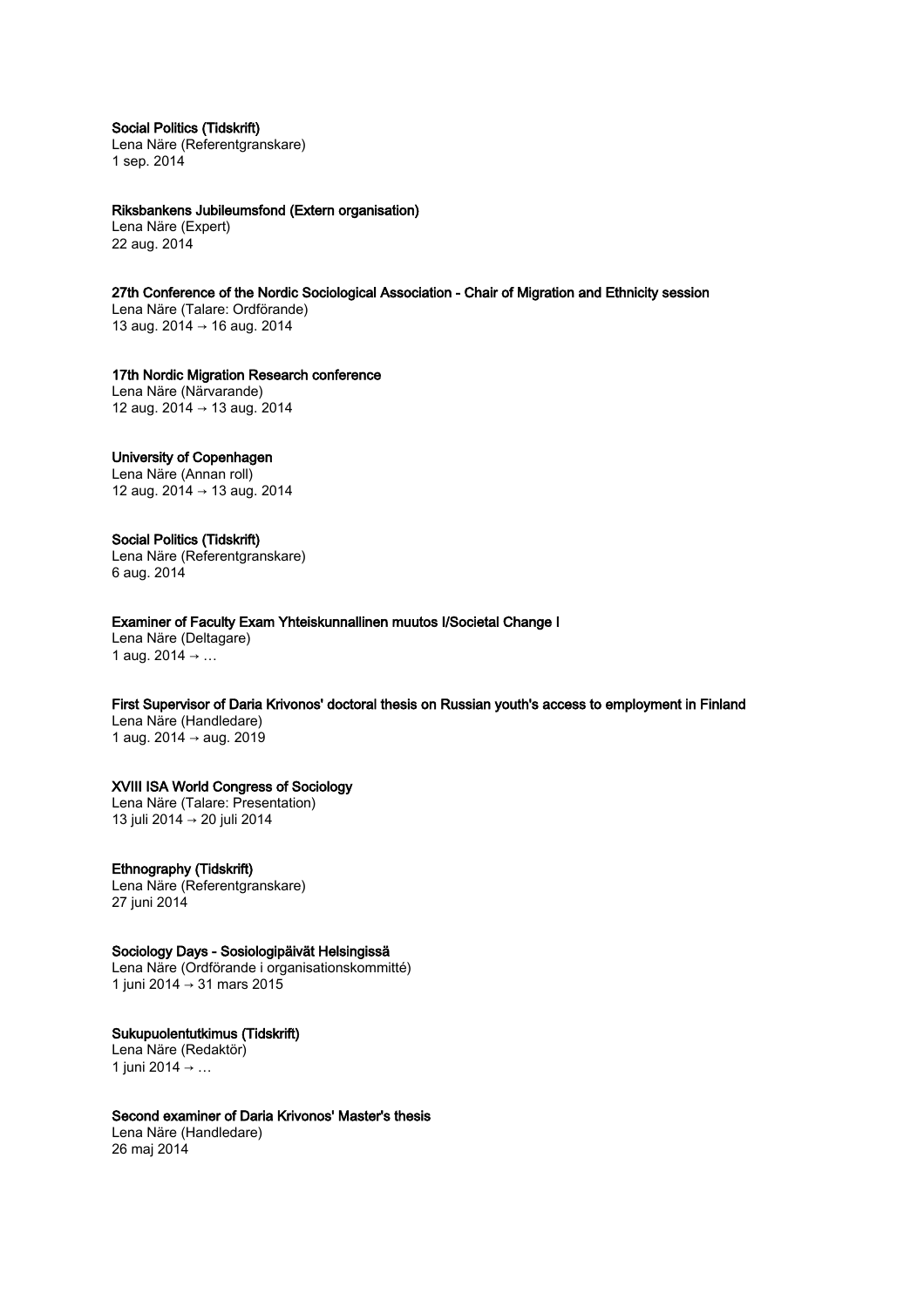## Public talk on Filipino labour migration to Finland at the World Village Festival

Lena Näre (Närvarande) 25 maj 2014

### First Examiner of Laura Puukko's Master's thesis

Lena Näre (Förhandsgranskare) 22 maj 2014

Commentator at Valpuri Gender Studies at the Faculty of Social Sciences Master's thesis event Lena Näre (Deltagare) 25 apr. 2014

Public talk on Gender equality at the University at the University's equality and work safety event Lena Näre (Närvarande) 25 apr. 2014

#### Marja Peltolan väitöskirjan Kunnollisia perheitä. Maahanmuutto, sukupolvet ja yhteiskunnallinen asema arvostelulautakunnan lisäjäsen

Lena Näre (Medlem i avhandlingskommitté) 4 apr. 2014

#### Sociology days - Sosiologipäivät

Lena Näre (Talare: Presentation) 27 mars 2014

Sociology Days - Sosiologipäivät Lena Näre (Ordförande) 26 mars 2014 → 28 mars 2014

## European Journal of Cultural and Political Sociology (Tidskrift)

Lena Näre (Referentgranskare) 10 mars 2014

#### NTNU - Norwegian University of Science and Technology

Lena Näre (Annan roll) 9 mars 2014 → 11 mars 2014

#### Transnational Migration and Global Work -workshop in Stockholm

Lena Näre (Talare: Presentation) 6 mars 2014 → 7 mars 2014

## Lecture on the Regulation of lifestyles -course

Lena Näre (Deltagare) 26 feb. 2014

#### Convener of Comparative Study of Social Change -PhD seminar Lena Näre (Deltagare)

20 feb.  $2014 \rightarrow ...$ 

## First Examiner of Anna Kaivosoja's Master's Thesis

Lena Näre (Förhandsgranskare) 4 feb. 2014

Westermarck Society (Extern organisation) Lena Näre (Medlem)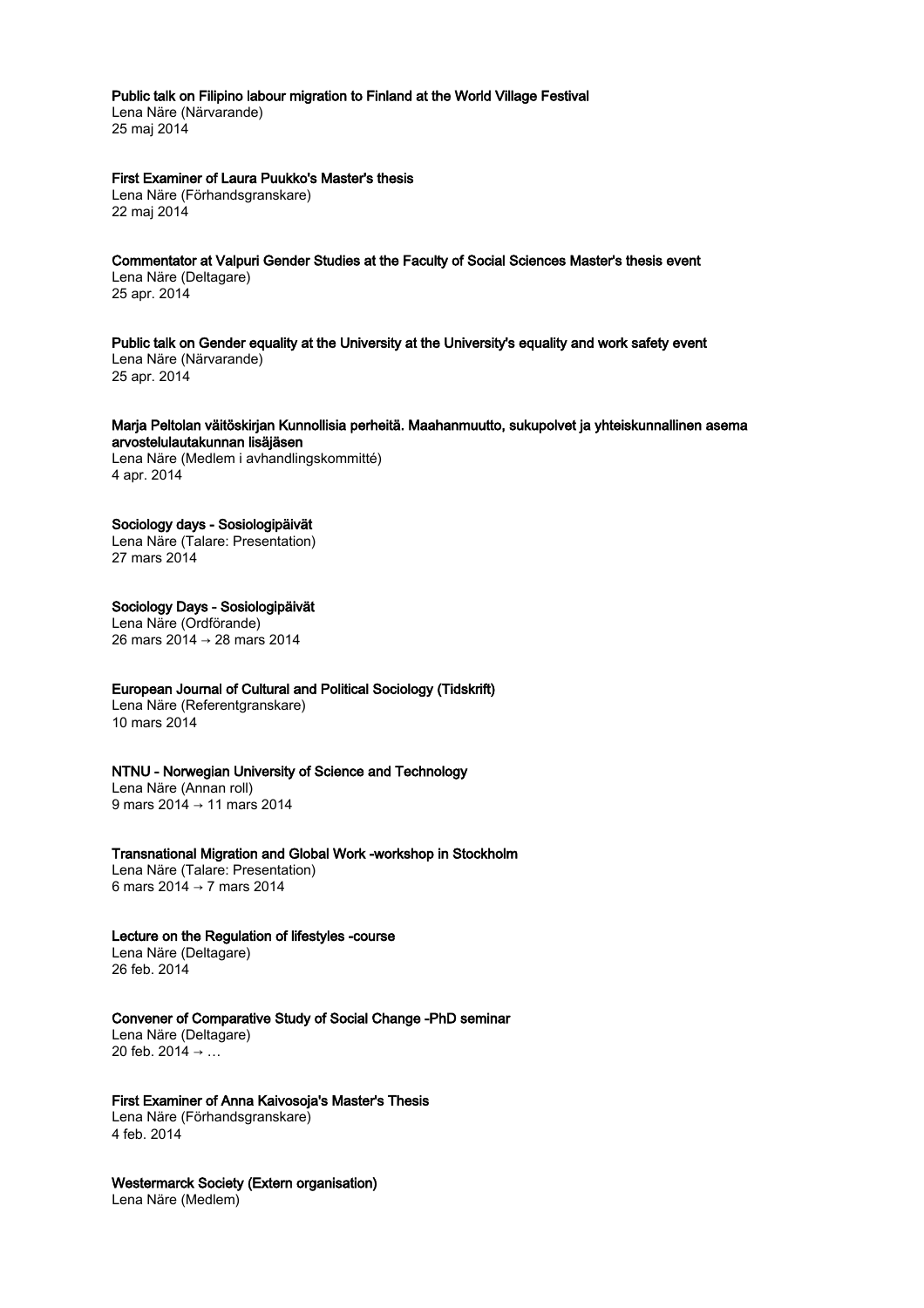feb. 2014 → 28 mars 2014

Care Networks in Europe - lecture at the Multi-Ethnicity, Social Work and the Welfare State course Lena Näre (Deltagare) 15 jan. 2014

Convener and teacher at the course Current Research in the Field of Ethnic Relations Lena Näre (Deltagare) 14 jan. 2014 → 14 apr. 2014

Ethnography (MA and PhD course)- Lecturer and course convener Lena Näre (Deltagare) 9 jan. 2014 → 31 dec. 2014

Faculty of Social Sciencies Gender Studies Teaching Basket (Extern organisation) Lena Näre (Medlem) 1 jan. 2014 → …

Mentor of Elina Paju's postdoctoral research on Citizenship and Youth Lena Näre (Handledare) 1 jan. 2014 → …

#### Oikeus (Tidskrift) Lena Näre (Referentgranskare)  $2014 \rightarrow ...$

## Journal of Ethnic and Migration Studies (Tidskrift)

Lena Näre (Referentgranskare) 17 dec. 2013

Supervisor of Austin Sears' Master's thesis on multicultural representations in advertising Lena Näre (Handledare)

10 dec. 2013 → 2017

# Welfare, Care and Migration - Recent Studies

Lena Näre (Talare: Inledningsanförande (keynote)) 9 dec. 2013

Seminar on Capital / Pääoma-seminaari Lena Näre (Talare: Inledningsanförande (keynote)) 16 nov. 2013

Emotion, Space and Society (Tidskrift) Lena Näre (Referentgranskare)

8 nov. 2013

Second supervisor of Maria Väkiparta's PhD thesis on Gender Equality and Genital Cutting Lena Näre (Bihandledare)

31 okt. 2013 → 2019

Master's thesis examination of Hanna Takolander's pro gradu Lena Näre (Handledare) 28 okt. 2013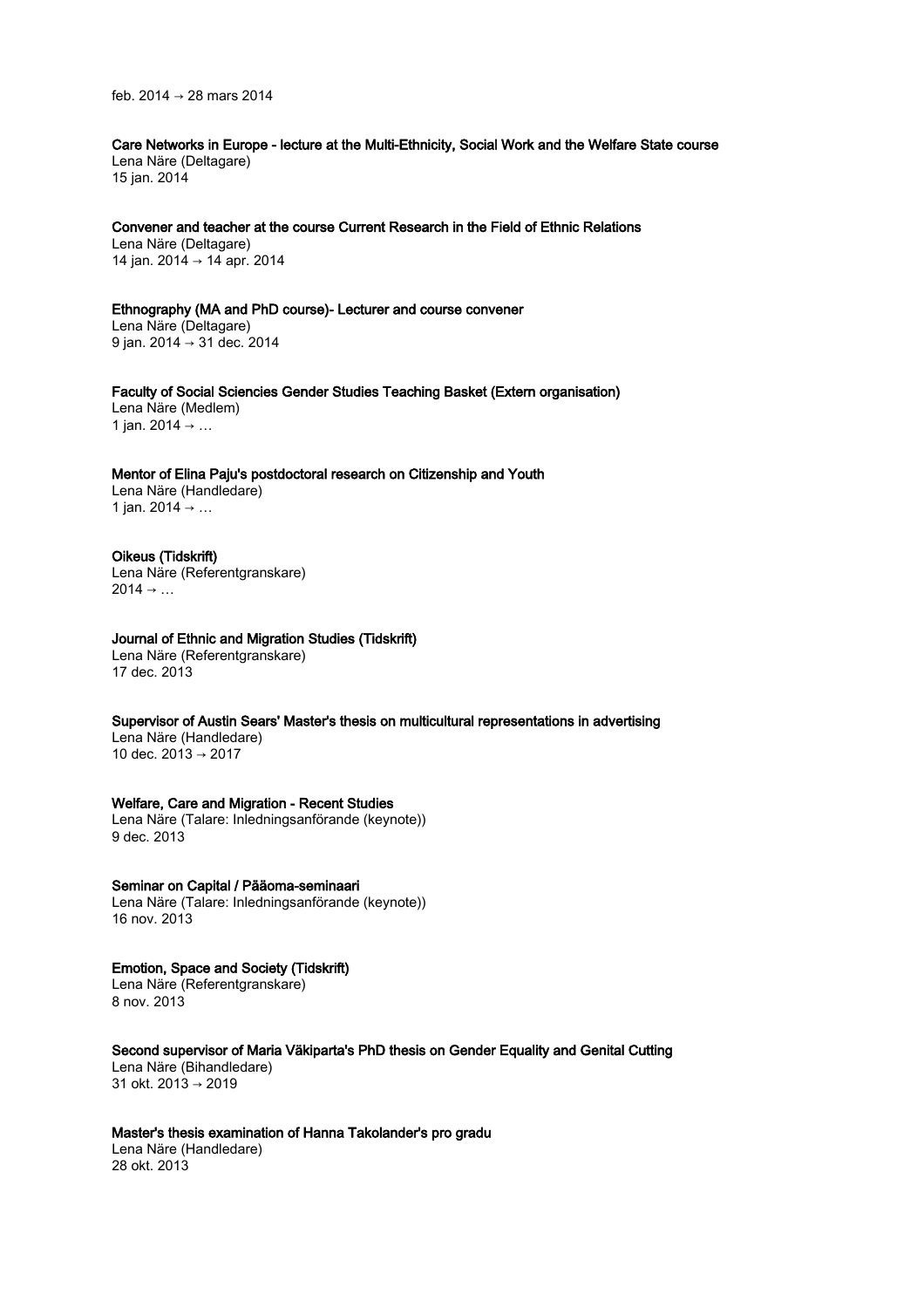Supervisor of Larri Himma's MA thesis on hip hop music and youth with migration histories

Lena Näre (Handledare) 25 okt. 2013 → 2016

I-Dage konferenssi Lena Näre (Närvarande) 23 okt. 2013

Traveling Whiteness: Interchanges in the Study of Whiteness

Lena Näre (Ordförande) 18 okt. 2013

Traveling whiteness: Interchanges in the Studye of Whiteness Lena Näre (Talare: Presentation) 18 okt. 2013 → 19 okt. 2013

#### Christina Research Seminar

Lena Näre (Talare: Inledningsanförande (keynote)) 8 okt. 2013

## Teacher at the Globalisation in place -course

Lena Näre (Deltagare) 11 sep.  $2013 → ...$ 

#### Etmu Days Conference Lena Näre (Ordförande i organisationskommitté) 1 sep.  $2013 → ...$

## Mentor of Lotta Haikkola's postdoctoral research on Migrant Youth Employment

Lena Näre (Handledare) 1 sep.  $2013 → ...$ 

## Supervisor of Pia Grochowski's Master's thesis on migrant women's sport activities in Finland

Lena Näre (Handledare) 1 sep. 2013 → 1 dec. 2014

11th Conference of the European Sociological Association, Chair of the open session of RN 35 Sociology of Migration Lena Näre (Ordförande)

28 aug. 2013 → 31 aug. 2013

#### 11th European Sociological Association Conference Lena Näre (Talare: Presentation)

28 aug. 2013 → 31 aug. 2013

# Riksbankens Jubileumsfond (Extern organisation)

Lena Näre (Expert) 20 aug. 2013

## Annual Meeting of the American Sociological Association

Lena Näre (Talare: Presentation) 13 aug. 2013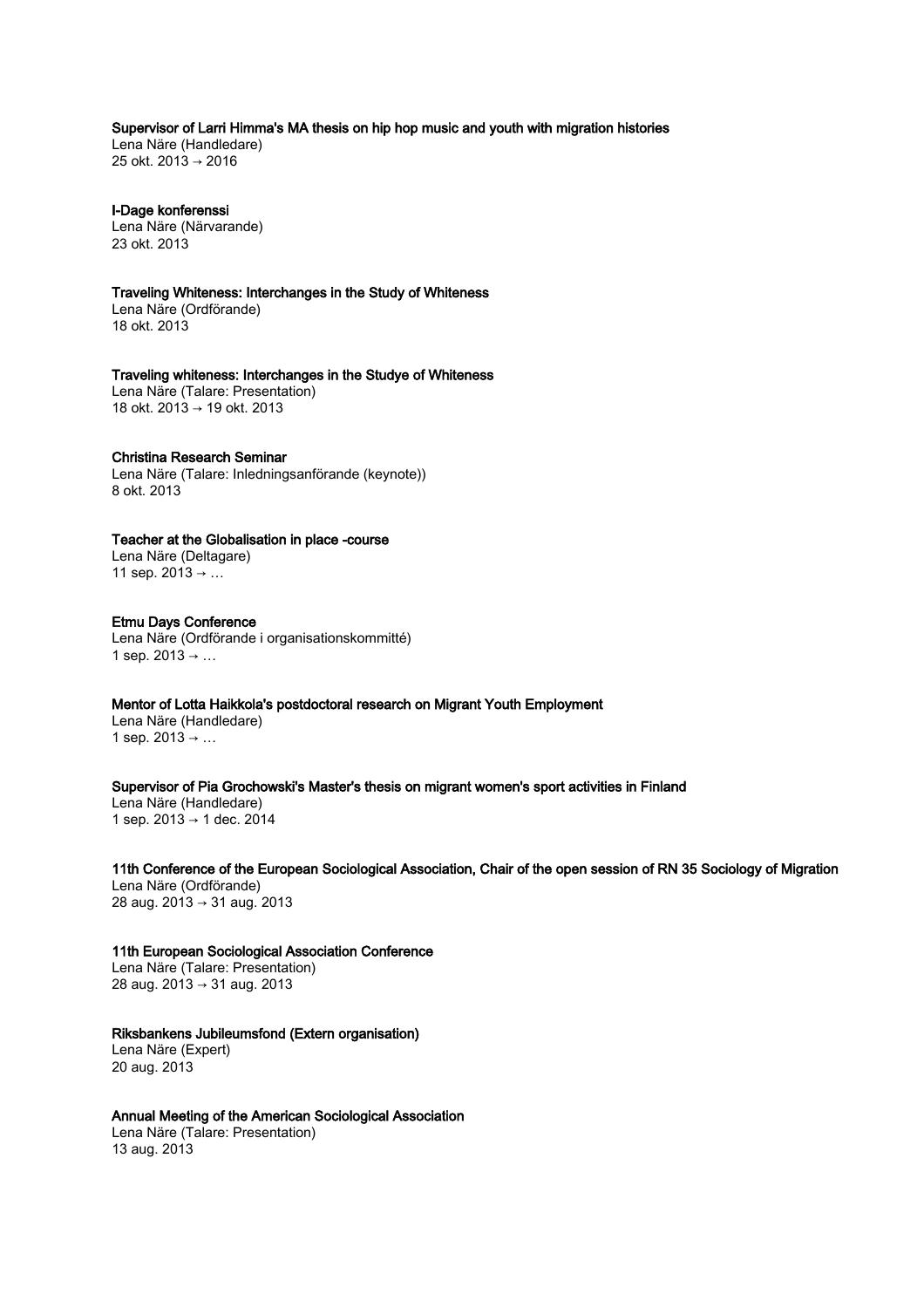#### Annual Meeting of the American Sociological Association

Lena Näre (Talare: Presentation) 10 aug. 2013 → 13 aug. 2013

Supervisor of Jaana Puhakka-Tanke's master's thesis on migrant men from Sub-Saharan Africa in Finland Lena Näre (Handledare) 1 aug. 2013 → 23 sep. 2014

Supervisor of Olivia Maury's master's thesis on student-migrant workers in Finland Lena Näre (Handledare) 1 aug. 2013 → 2015

## Gender & Society (Tidskrift)

Lena Näre (Referentgranskare) 17 juni 2013

Symposium on Agency Lena Näre (Talare: Opponent/debattör) 6 juni 2013

International Labour Organisation (Extern organisation) Lena Näre (Expert) 3 juni 2013 → 5 juni 2013

## First Supervisor of Anastasia Diatlova's PhD research on Russian-Speaking Sex Workers in Finland

Lena Näre (Handledare) 1 juni 2013 → okt. 2019

# Supervisor of Daria Krivonos' master's thesis on body and ageing in Russia

Lena Näre (Handledare) 1 juni 2013 → 23 maj 2014

#### Seminar with Nancy Fraser

Lena Näre (Talare: Presentation) 30 maj 2013

#### Second examiner of Tanja Ajaste's pro gradu - dissertation

Lena Näre (Handledare) 27 maj 2013

## Norwegian University of Science and Technology

Lena Näre (Annan roll) 22 maj 2013 → 24 maj 2013

#### Talk at Sociology Brown Bag -lunch seminar on Finnishness and Belonging

Lena Näre (Närvarande) 21 maj 2013

#### University of Helsinki, Gender Studies unit (Extern organisation) Lena Näre (Expert) 21 maj 2013

## Journal of Ethnic and Migration Studies (Tidskrift)

Lena Näre (Referentgranskare) 17 apr. 2013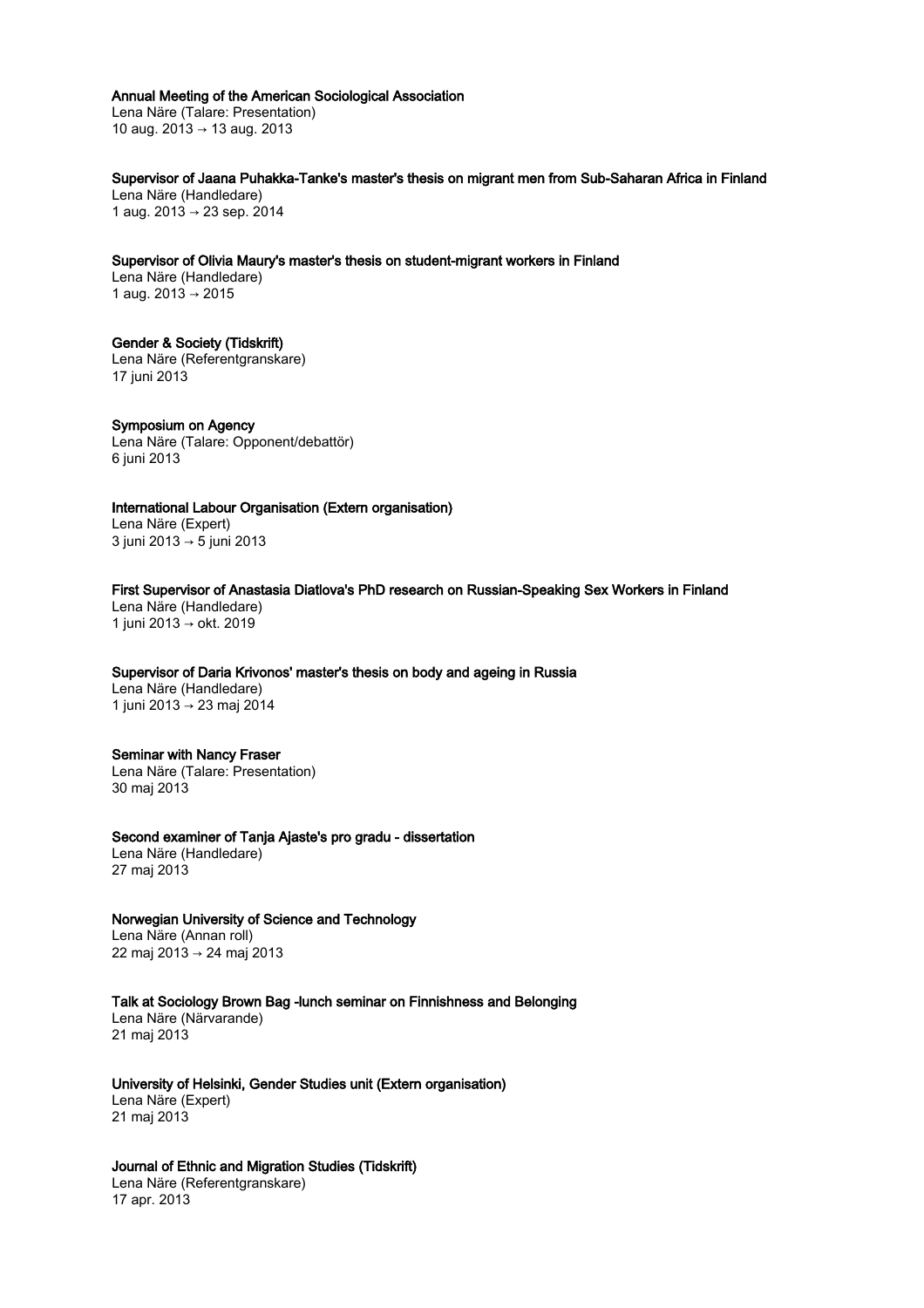The Society for the Study of Ethnic Relations and International Migration (ETMU) Association Spring Meeting Lena Näre (Närvarande)

8 apr. 2013

Annual Sociology Days organised by the Westermarck Society Lena Näre (Ordförande) 21 mars 2013 → 22 mars 2013

## The Annual Sociology Days organised by the Westermarck Society

Lena Näre (Talare: Presentation) 21 mars 2013

Master's thesis seminar workshop organised by the Faculty of Social Sciences Gender Studies Programme Valpuri Lena Näre (Deltagare) 15 mars 2013

Comparative Study of Social Change COMP doctoral sub-programme Lena Näre (Annan roll (beskriv i "Relationsbeskrivning")) 12 mars 2013 → 31 dec. 2016

## Reviewer for EURAM (European Academy of Management) Annual Conference full paper (Tidskrift)

Lena Näre (Referentgranskare) 7 mars 2013

Reviewer (Tidskrift) Lena Näre (Referentgranskare) 17 feb. 2013 → 19 feb. 2013

## Supervisor of Anniina Hyttinen's MA thesis on Anti-Roma populism in Hungary

Lena Näre (Handledare) 13 feb. 2013 → okt. 2016

# Talk at the Women's Science Foundation

Lena Näre (Deltagare) 5 feb. 2013

## Intersections-course

Lena Näre (Deltagare) 22 jan. 2013

## Multi-ethnicity, social work & the welfare state -course

Lena Näre (Deltagare) 21 jan. 2013

## Current Research in Ethnic Relation - course convenor

Lena Näre (Deltagare) 16 jan. 2013 → 15 apr. 2013

## First examiner of Tuuli Shinyella's Master's Thesis

Lena Näre (Förhandsgranskare) 15 jan. 2013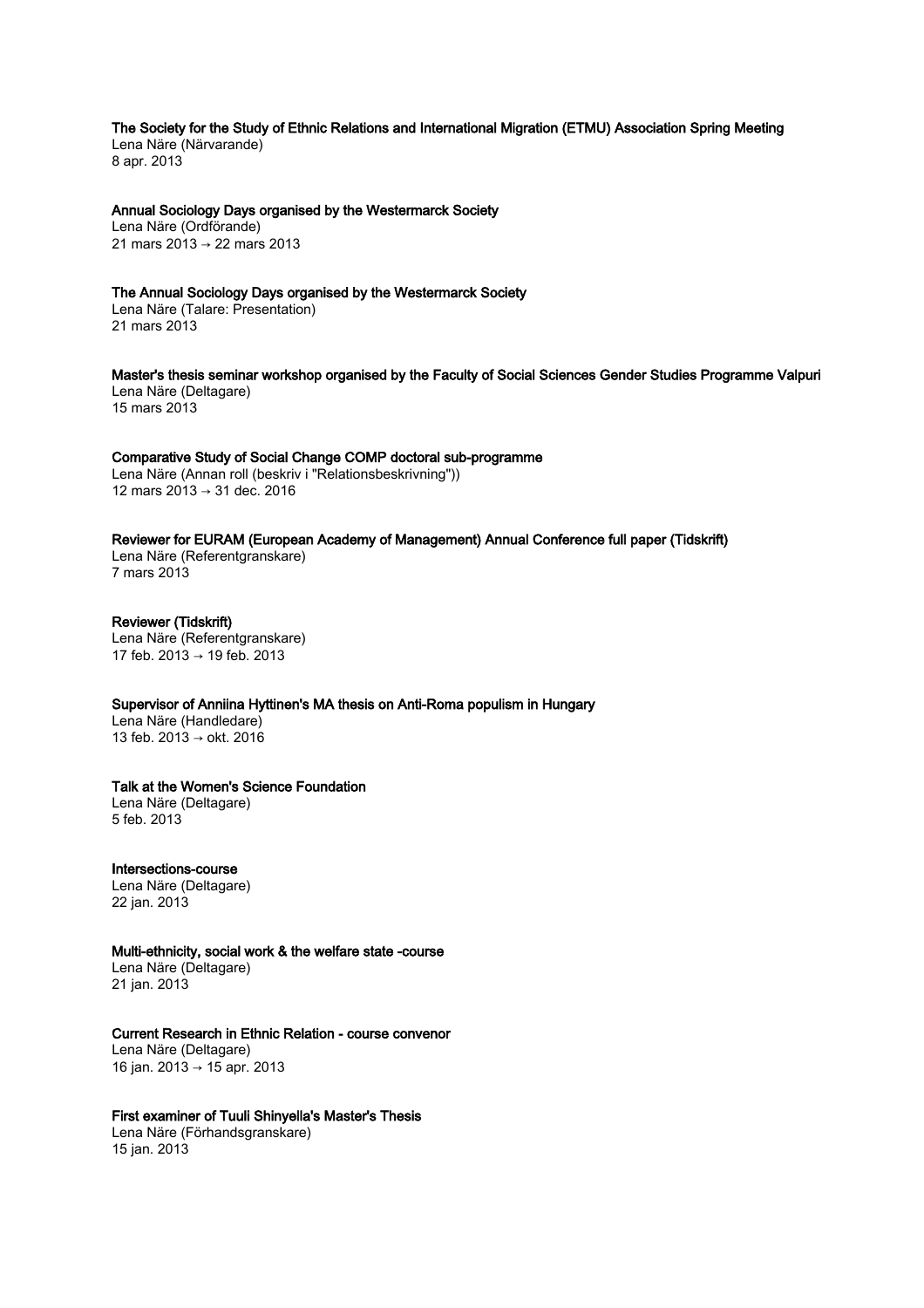#### Nordic Journal of Migration Research (Tidskrift)

Lena Näre (Chefredaktör) 1 jan. 2013 → …

## Nordic Migration Research - research association (Extern organisation)

Lena Näre (Styrelsemedlem) 1 jan. 2013 → …

## University of Helsinki (Extern organisation)

Lena Näre (Medlem) 1 jan. 2013 → …

## Nuorisotutkimus (Tidskrift)

Lena Näre (Referentgranskare) 22 dec. 2012

Women's Studies International Forum (Tidskrift) Lena Näre (Redaktör) 29 nov. 2012 → 2014

## International Conference on European Social Survey: Cross-National Evidence from European Social Survey: Exploring Public Attitudes, Informing Public Policy in Europe

Lena Näre (Talare: Presentation) 22 nov. 2012 → 26 nov. 2012

## University of Sussex

Lena Näre (Annan roll) 17 nov. 2012 → 20 nov. 2012

#### Second examiner of Saara' Myllymäki's Master's thesis

Lena Näre (Handledare) 31 okt. 2012

## Institute for Social Research (Extern organisation)

Lena Näre (Styrelsemedlem) 11 okt. 2012

Faculty of Social Sciencies Gender Studies Teaching Basket (Extern organisation) Lena Näre (Medlem) 1 okt. 2012 → dec. 2013

## Second Examiner of Minna Collins-Cona's Master's thesis

Lena Näre (Handledare) 24 sep. 2012

## Examiner of Faculty Exam 'Gender in Social Theory'

Lena Näre (Deltagare) 11 sep.  $2012 → ...$ 

University pedagogic course 1&2 Lena Näre (Närvarande) 30 aug. 2012 → 14 dec. 2012

ESF Exploratory Workshop Rethinking Older Age: Transnational Migration, Home and Cultures of Care Lena Näre (Talare: Presentation)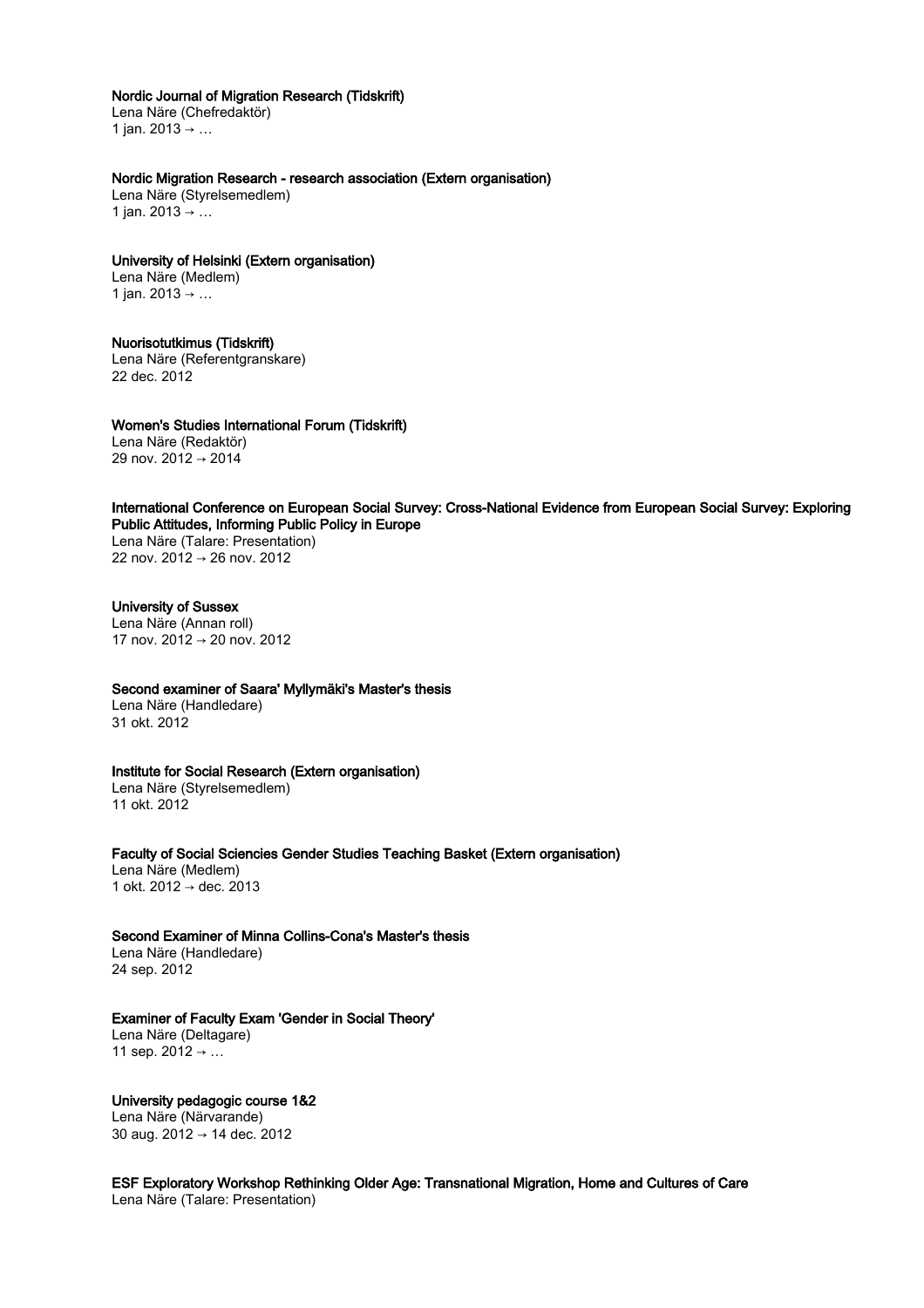23 aug. 2012

### ESF Exploratory Workshop Rethinking Older Age: Transnational Migration, Home and Cultures of Care

Lena Näre (Ordförande i organisationskommitté) 22 aug. 2012 → 25 aug. 2012

## Nordic Migration Conference & Etmu Days

Lena Näre (Talare: Presentation) 14 aug. 2012

## Nordic Migration Research & Etmu Days

Lena Näre (Talare: Presentation) 13 aug. 2012

#### Nordic Migration Research Conference & Etmu Days

Lena Näre (Talare: Ordförande) 13 aug. 2012 → 15 aug. 2012

#### Journal of Ethnic and Migration Studies (Tidskrift)

Lena Näre (Referentgranskare) 25 juni 2012

#### Stranieri in Italia (Tidskrift)

Lena Näre (Referentgranskare) 12 juni 2012 → 14 juni 2012

## Glocalising Care in Nordic Countries Seminar

Lena Näre (Ordförande) 11 juni 2012 → 12 juni 2012

## EURAM (The European Academy of Management) Annual Conference 2012

Lena Näre (Talare: Presentation) 6 juni 2012 → 8 juni 2012

#### First Examiner of Kati Hytönen's Master's thesis

Lena Näre (Förhandsgranskare) 29 maj 2012 → …

#### ESA Interim Meeting of the RN 19 Sociology of Professions

Lena Näre (Talare: Presentation) 24 maj 2012 → 26 maj 2012

## Middle Eastern University of Northern Cyprus (Extern organisation)

Lena Näre (Medlem) 29 apr. 2012

#### Rethinking the Self Helsinki College of Advanced Studies Symposium

Lena Näre (Talare: Presentation) 10 apr. 2012 → 12 apr. 2012

## Supervisor of Tanja Ajaste's Master's thesis on second generation Vietnamese in Finland

Lena Näre (Handledare) 29 mars 2012 → 27 maj 2013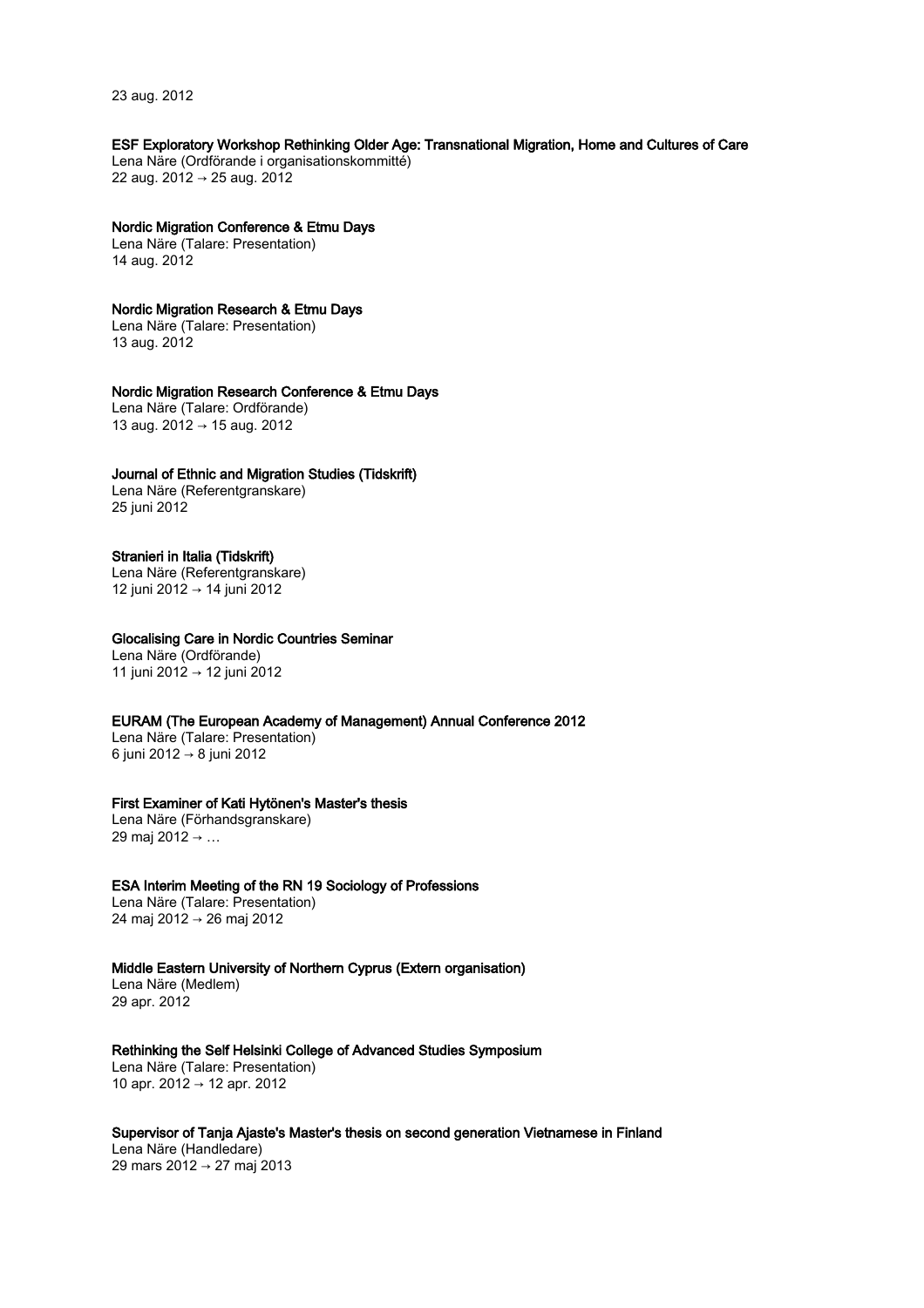The Annual Conference of the Finnish Sociological Association Lena Näre (Ordförande)

29 mars 2012 → 30 mars 2012

First Examiner of Jukka Saarila's Master's thesis Lena Näre (Förhandsgranskare)

21 mars 2012 → 26 mars 2012

Lukeminen Tutkijan taidot - tilaisuus Lena Näre (Talare: Presentation) 27 feb. 2012

## Supervisor of Hanna Takolander's Master's Thesis

Lena Näre (Handledare) 23 feb. 2012 → 7 okt. 2013

Ethnographic Research on Migrant Care and Domestic Work -lecture on Current Sociological Research -course Lena Näre (Deltagare)

14 feb. 2012

## Care Networks in Europe - lecture at Multi-Ethnicity, Social Work and the Welfare State course

Lena Näre (Deltagare) 23 jan. 2012

Etnisten suhteiden ja kansainvälisen muuttoliikkeen tutkimusseura ETMU ry (Extern organisation) Lena Näre (Styrelsemedlem) 1 jan. 2012 → ...

## Hospitality & Society (Tidskrift)

Lena Näre (Referentgranskare) 14 dec. 2011

Lecture on Care (Hoiva) at the Faculty of Social Sciences' women's studies' course Lena Näre (Deltagare) 14 dec. 2011

Nordic Journal of Migration Research (Tidskrift) Lena Näre (Redaktör) 30 nov. 2011 → 2013

Intersektionaalisuus/Intersectionality lecture in the Introduction to Gender Studies-course Lena Näre (Deltagare) 22 nov. 2011

CEREN Colloquium Lena Näre (Talare: Inledningsanförande (keynote)) 16 nov. 2011

## Sosiologian oppiaineen pikkujoulutoimikunnan jäsen

Lena Näre (Deltagare) 7 nov. 2011 → 14 dec. 2011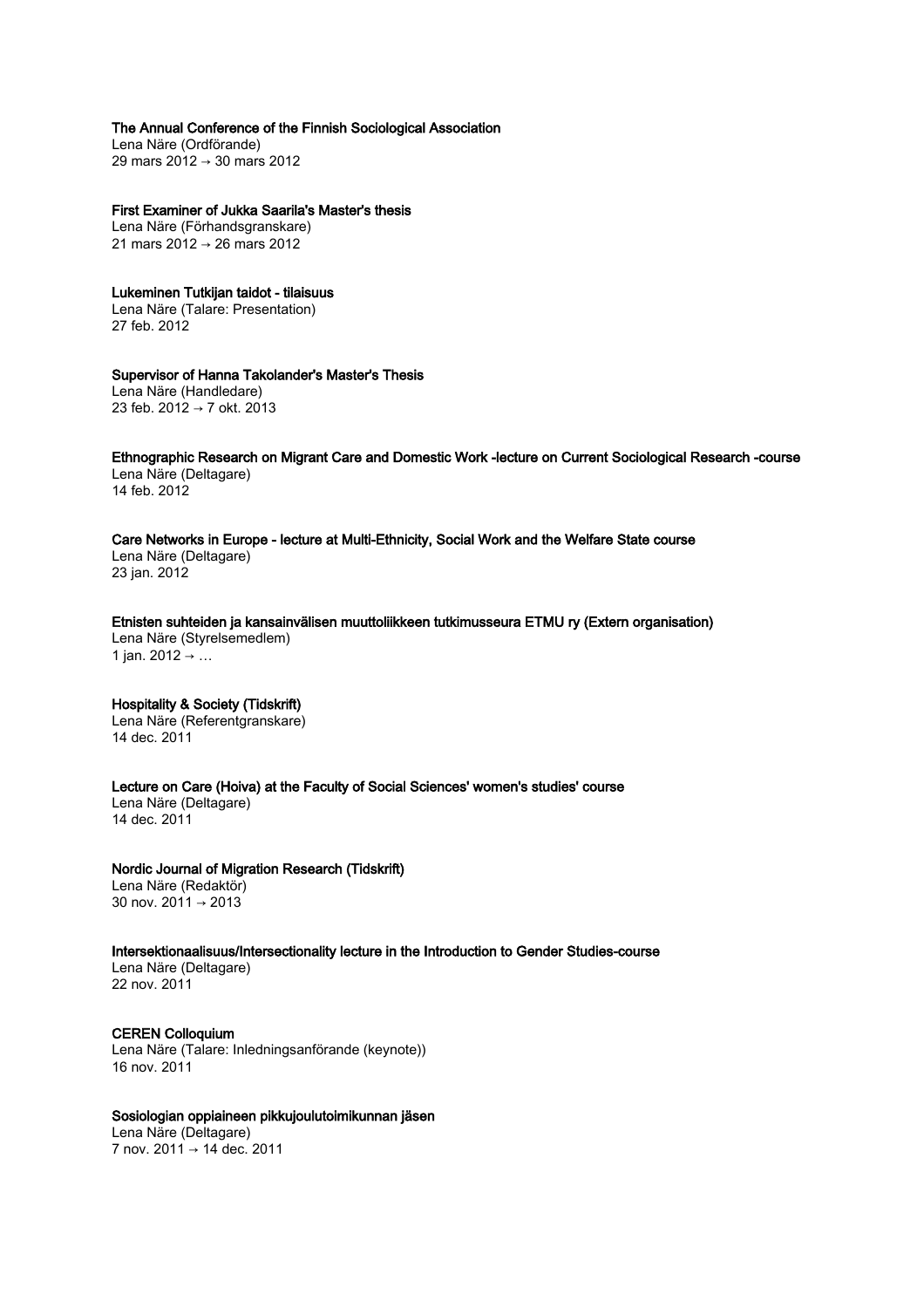#### Filippiiniläiset Suomen hoito- ja siivousalan töissä

Lena Näre (Talare: Presentation) 3 nov. 2011

#### Inclusion and exclusion of migrant domestic and care workers: The Italian and Finnish Case - Lecture at the Social Abandonment course

Lena Näre (Deltagare) 1 nov. 2011

#### First Examiner of Uyi Osazee's Master's thesis

Lena Näre (Förhandsgranskare) 21 okt. 2011

## Individualization and the Delivery of Welfare Services

Lena Näre (Talare: Inledningsanförande (keynote)) 20 okt. 2011

## Pia Grochowski's Master's thesis supervision

Lena Näre (Handledare) 17 okt. 2011 → …

## Research Seminar on Glocalisation

Lena Näre (Närvarande) 28 sep. 2011 → …

## Current Research in Ethnic Relations -lecturer and convenor

Lena Näre (Deltagare) 13 sep. 2011 → 21 okt. 2011

## European Sociological Association 10th Conference

Lena Näre (Talare: Presentation) 7 sep. 2011 → 10 sep. 2011

#### European Sociological Association 10th Conference

Lena Näre (Talare: Presentation) 7 sep. 2011 → 10 sep. 2011

## Sociology Discipline's Brown Bag-seminar speaker

Lena Näre (Talare: Inledningsanförande (keynote)) 30 aug. 2011

## Supervisor of Minna-Liisa Collins-Cona's Master's thesis

Lena Näre (Handledare) 20 juni 2011 → 10 sep. 2012

## First examiner of Liu Yan's Master's thesis

Lena Näre (Förhandsgranskare) 1 juni 2011

## Supervisor of Saara Myllymäki's Master's Thesis

Lena Näre (Handledare) 17 maj 2011 → 8 okt. 2012

# Sosiologia (Tidskrift)

Lena Näre (Redaktör)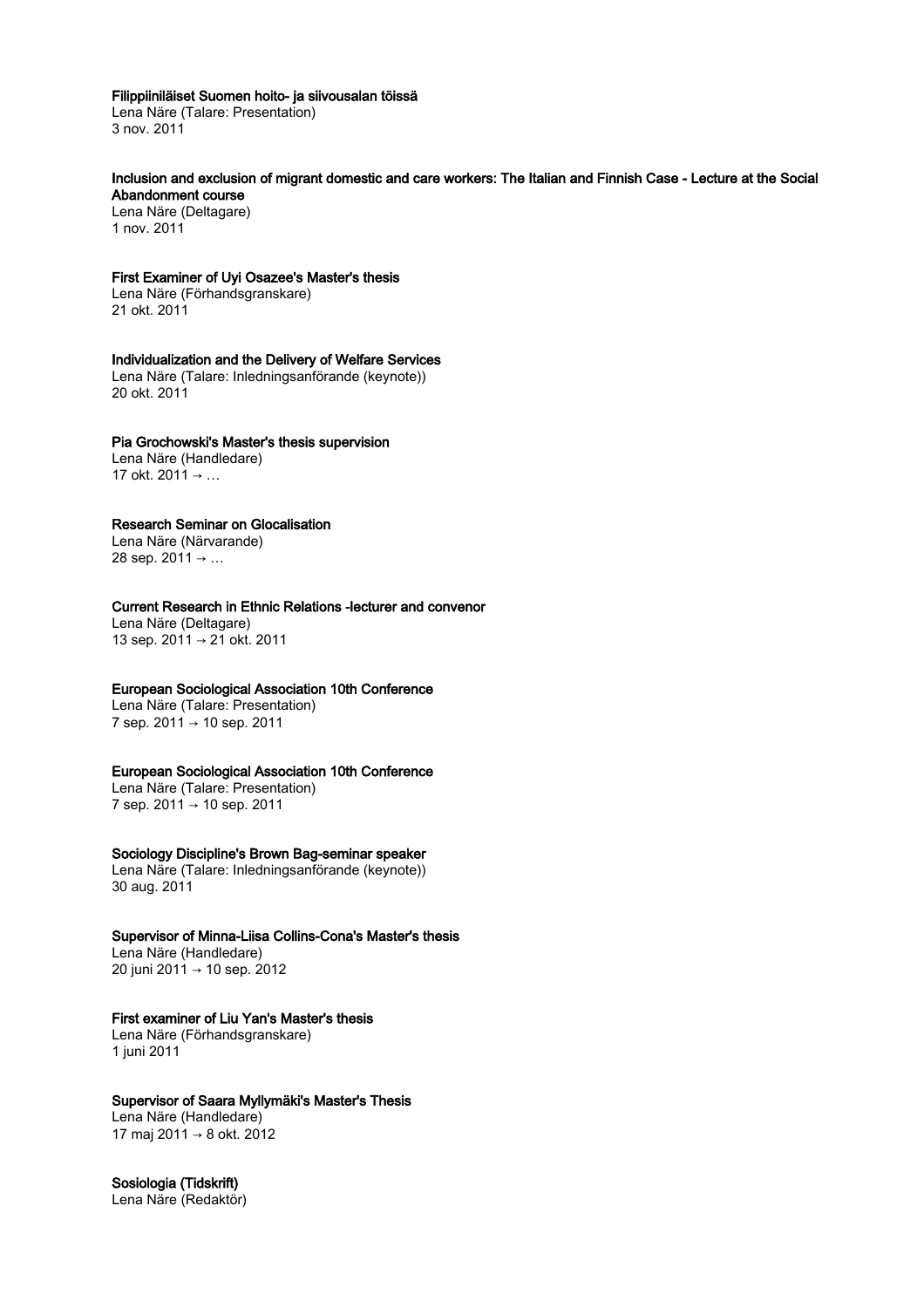1 apr. 2011 → 9 okt. 2012

Multi-Ethnicity, Social Work and the Welfare State - course convenor and examiner

Lena Näre (Deltagare) 20 jan. 2011 → 20 maj 2011

#### Chief editor of a research blog of ETMU ry

Lena Näre (Deltagare) 1 jan. 2011 → 31 dec. 2012

## Council for British Research in the Levant (Extern organisation)

Lena Näre (Expert) 13 dec. 2010 → 4 jan. 2011

#### Migration and Citizenship in the Glocalizing Welfare State

Lena Näre (Talare: Presentation) 8 dec. 2010

#### Perspectives on Political Ethnography Symposium

Lena Näre (Talare: Presentation) 29 okt. 2010

Subjectivity, Identity and Belonging in Globalising Workworlds Symposium Lena Näre (Talare: Presentation) 26 okt. 2010

## Journal of Contemporary Ethnography (Tidskrift)

Lena Näre (Referentgranskare)  $2010 \rightarrow 2011$ 

## Journal of Ethnic and Migration Studies (Tidskrift)

Lena Näre (Redaktör)  $2010 \rightarrow ...$ 

#### University of Sussex

Lena Näre (Besökande forskare) 1 juli 2009 → 1 juli 2011

#### 7th Feminist Research Conference

Lena Näre (Talare: Ordförande) 4 juni 2009 → 7 juni 2009

#### Sussex Centre for Migration Research

Lena Näre (Talare: Inledningsanförande (keynote)) 11 mars 2009

### The young migrants and their families conference

Lena Näre (Talare: Inledningsanförande (keynote)) 27 nov. 2008 → 28 nov. 2008

#### Sussex Geography Research Seminar

Lena Näre (Talare: Inledningsanförande (keynote)) 30 okt. 2008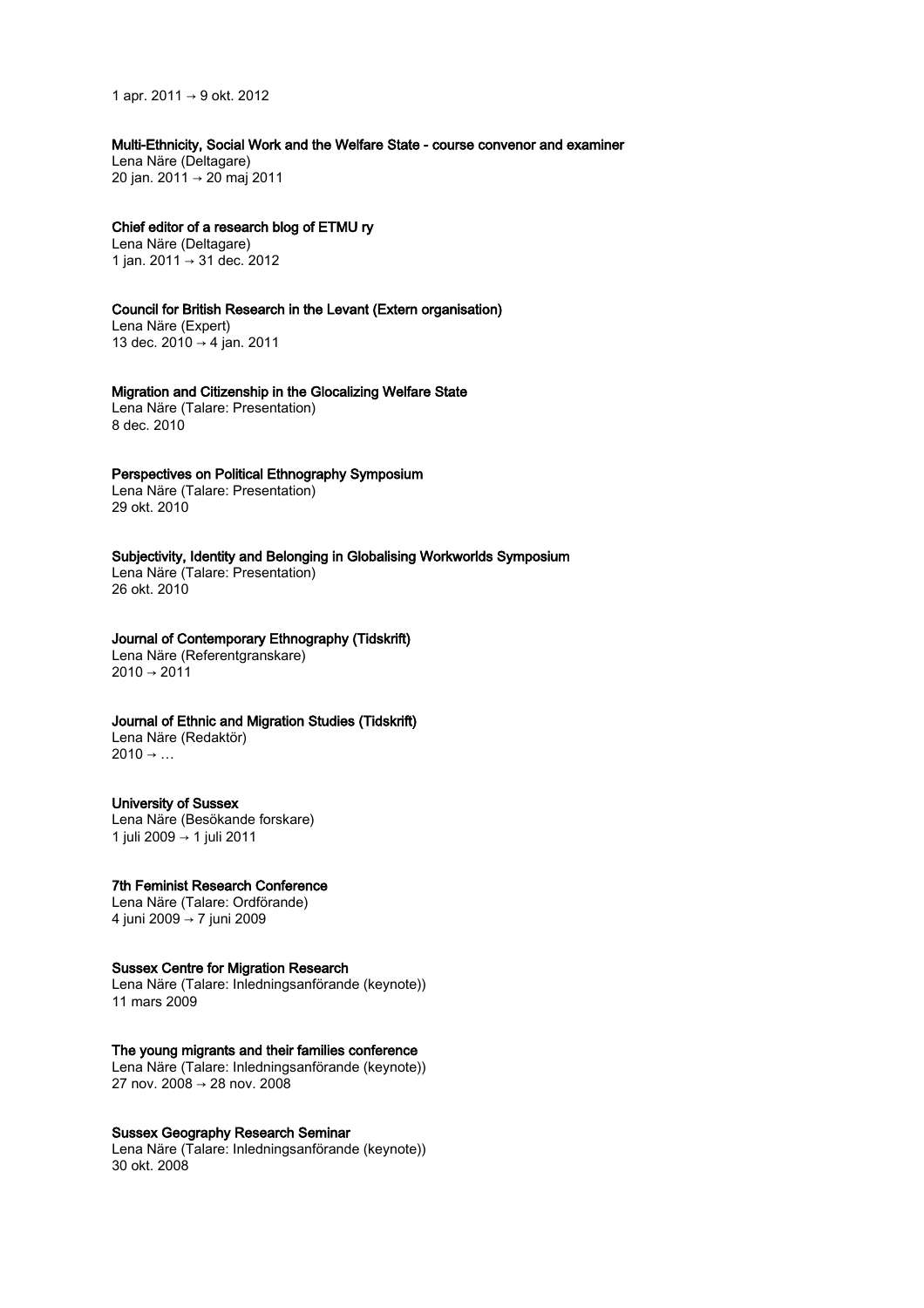## Journal of Ethnic and Migration Studies (Tidskrift)

Lena Näre (Referentgranskare) 31 jan. 2008 → 2 dec. 2008

Polis-Ricerche e Studi su Società e Politicà in Italia (Tidskrift)

Lena Näre (Chefredaktör) 22 jan. 2008 → 23 feb. 2008

## Journal of Ethnic and Migration Studies (Tidskrift)

Lena Näre (Referentgranskare) 4 dec. 2007 → 2 jan. 2008

# Nuorisotutkimus (Tidskrift)

Lena Näre (Referentgranskare) 22 okt. 2007

## 4th Annual IMISCOE conference,

Lena Näre (Talare: Presentation) 7 sep. 2007

## European Sociological Association (ESA) Conference

Lena Näre (Talare: Presentation) 3 sep. 2007 → 6 sep. 2007

## Naistutkimuspäivät

Lena Näre (Talare: Ordförande) 17 nov. 2006 → 18 nov. 2006

## EASA Biennial Conference "Europe and the World

Lena Näre (Talare: Presentation) 18 sep. 2006 → 21 sep. 2006

## IMISCOE Workshop on Irregular Migration and the Informal Economy

Lena Näre (Talare: Presentation) 5 juni 2006 → 7 juni 2006

# ESF Exploratory Workshop "Eastern European Women as Immigrants in Western European Transregions

Lena Näre (Talare: Presentation) 31 maj 2006 → 3 juni 2006

## Naistutkimuspäivät

Lena Näre (Talare: Presentation) 18 nov. 2005 → 19 nov. 2005

## 4th International Conference on the Capability Approach: Enhancing Human Security

Lena Näre (Talare: Presentation) 7 sep. 2005

# Priser

Article nominated for best article published in Sosiologia 2018-2019 Näre, Lena (!!Recipient), nov. 2020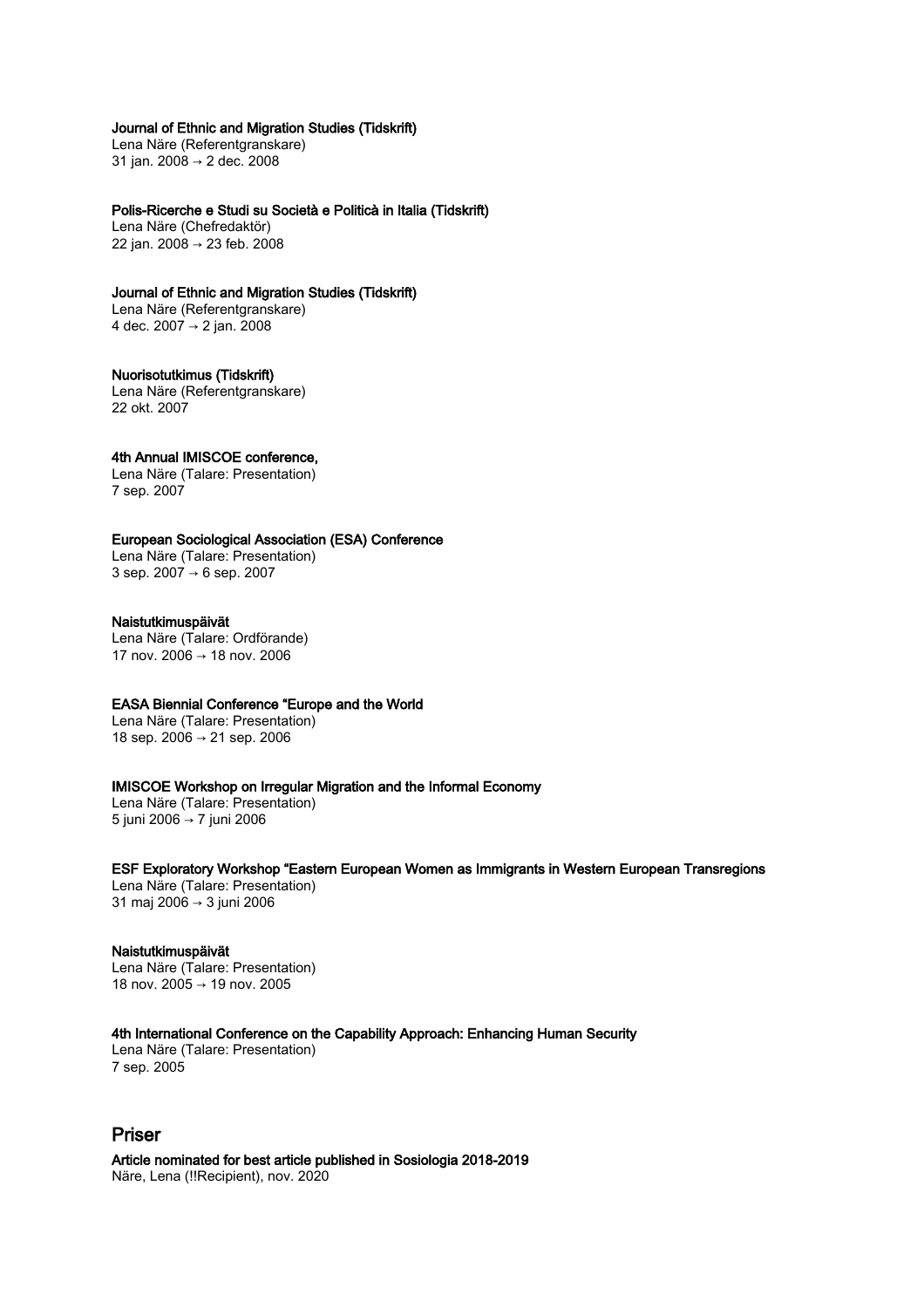## Article nominated for the best article published in Sosiologia 2010-2013

Näre, Lena (!!Recipient), 27 mars 2014

# Winner of the Graduate Essay Prize

Näre, Lena (!!Recipient), 2007

# Press/media

Background interview for Yle Fem Lena Näre 09/12/2016 1 objekt av Mediabevakning

## Background interview for a new internet media

Lena Näre 02/12/2016 1 Mediabidrag

## Expert in Yle Ykkösaamu

Lena Näre 20/10/2021 1 Mediabidrag

# Guest at Radio Suomi

Lena Näre 13/12/2016 1 objekt av Mediabevakning

## Haastattelu Vihreään Lankaan

Lena Näre 17/02/2017 1 objekt av Mediabevakning

## Haastattelu Yle-Hämeeseen vaaleista

Lena Näre 15/04/2015 1 Mediabidrag

## Haastattelu Ylen ajankohtaiseen radio-ohjelmaan yksityisistä hoivayrityksistä

Lena Näre 11/03/2015 1 Mediabidrag

## Helsinki University employees protest cuts

Lena Näre 21/04/2016 1 objekt av Mediabevakning

## Helsinki University staff protest job cuts

Lena Näre 21/04/2016 1 objekt av Mediabevakning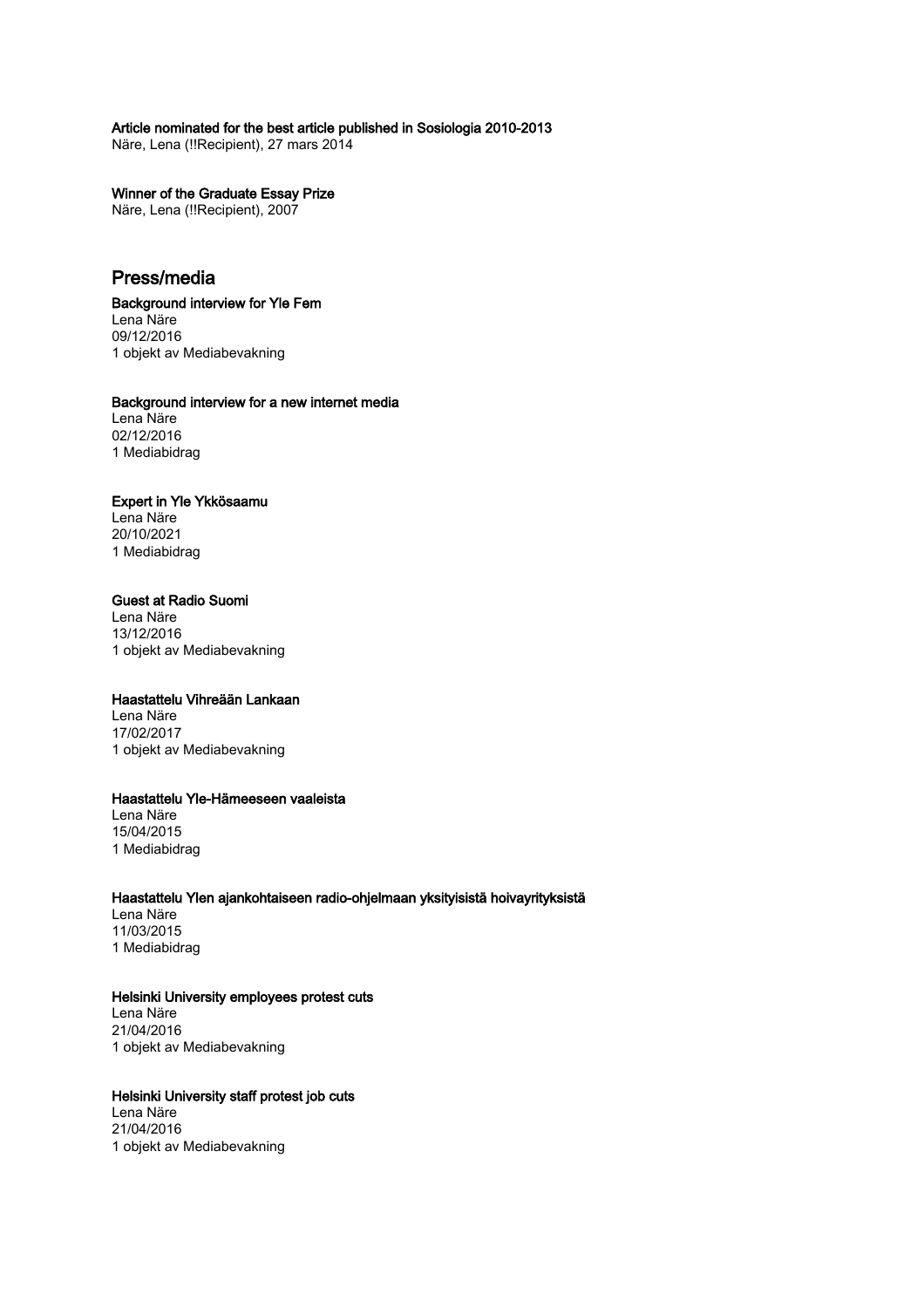## Interview at A-Studio

Lena Näre 22/02/2017 1 objekt av Mediabevakning

## Interview at MTV 3 breakfast show /esiintyminen Huomenta Suomi -lähetyksessä

Lena Näre 26/02/2016 1 Mediabidrag

## Interview at Yle radio

Lena Näre 03/05/2021 1 Mediabidrag

#### Interview for Demi magazine

Lena Näre 31/05/2016 1 Mediabidrag

#### Interview for EHYT magazine

Lena Näre 17/11/2016 1 objekt av Mediabevakning

## Interview for Helsingin Sanomat

Lena Näre 14/03/2016 1 Mediabidrag

### Interview for Helsingin Sanomat

Lena Näre 29/04/2017 1 objekt av Mediabevakning

#### Interview for Helsingin Sanomat

Lena Näre 14/04/2017 1 objekt av Mediabevakning

#### Interview for Helsingin Sanomat

Lena Näre 07/07/2017 1 objekt av Mediabevakning

## Interview for Helsingin Sanomat

Lena Näre 28/11/2017 1 Mediabidrag

## Interview for Helsingin Sanomat Lena Näre

13/08/2018 1 objekt av Mediabevakning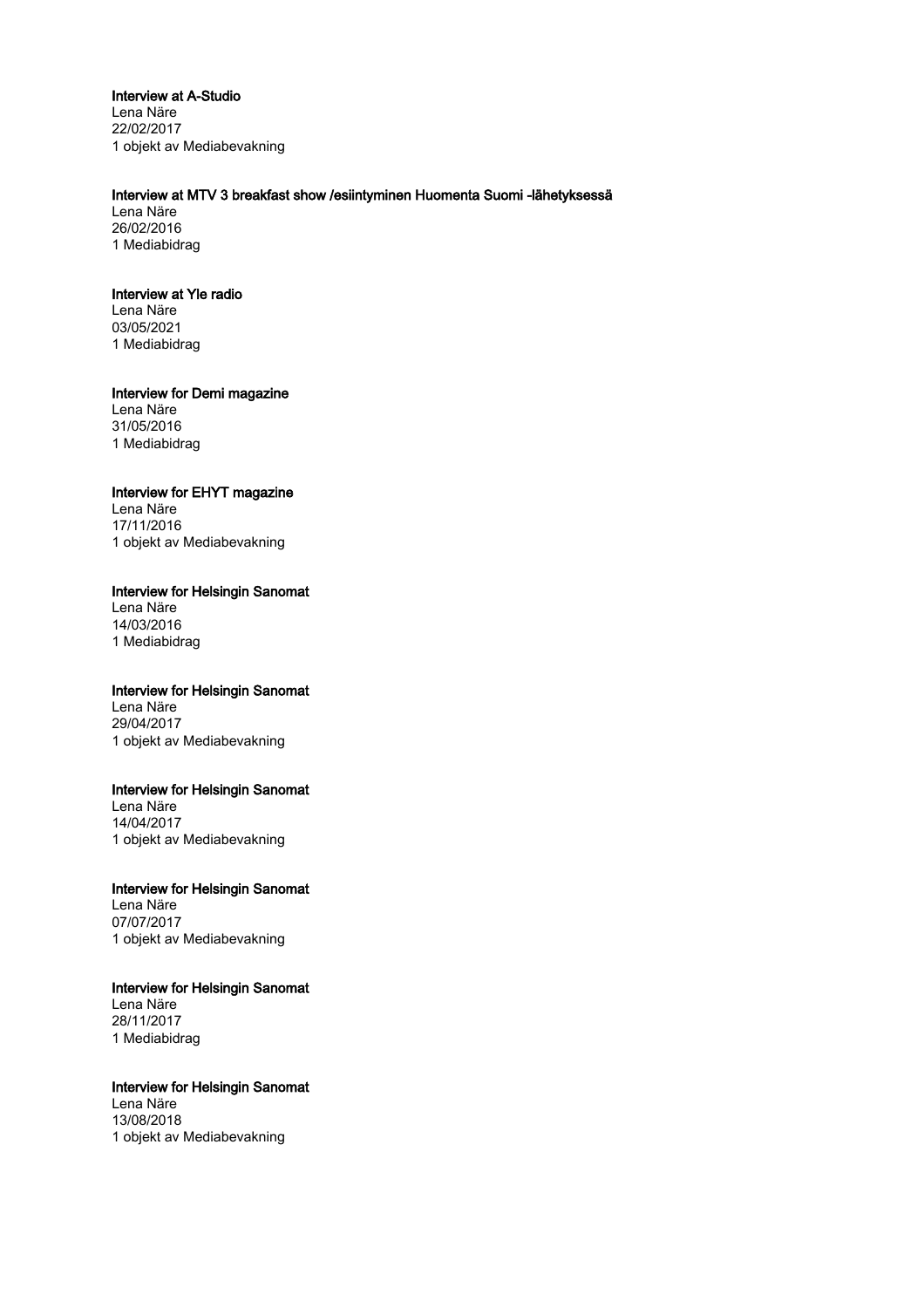## Interview for Helsingin Sanomat

Lena Näre 23/01/2019 1 objekt av Mediabevakning

## Interview for Helsingin Sanomat / NYT-liite on what is racism

Lena Näre 06/04/2016 1 Mediabidrag

## Interview for Helsingin Sanomat: Uhkaukset pelottavat rasismintutkijoita

Lena Näre 10/03/2013 1 Mediabidrag

#### Interview for Hoiva&Terveys

Lena Näre 12/02/2021 1 Mediabidrag

#### Interview for Hufvudstadsbladet

Lena Näre 27/06/2020 1 objekt av Mediabevakning

## Interview for Ilta-Sanomat

Lena Näre 23/05/2013 1 Mediabidrag

#### Interview for Ilta-Sanomat

Lena Näre 30/09/2019 1 Mediabidrag

#### Interview for Iso Numero

Lena Näre 12/09/2019 1 Mediabidrag

#### Interview for Iso Numero magazine (Big Issue)

Lena Näre 01/02/2022 1 Mediabidrag

# Interview for Lakimiesuutiset

Lena Näre 08/12/2015 1 Mediabidrag

#### Interview for Libero

Lena Näre 24/01/2014 1 Mediabidrag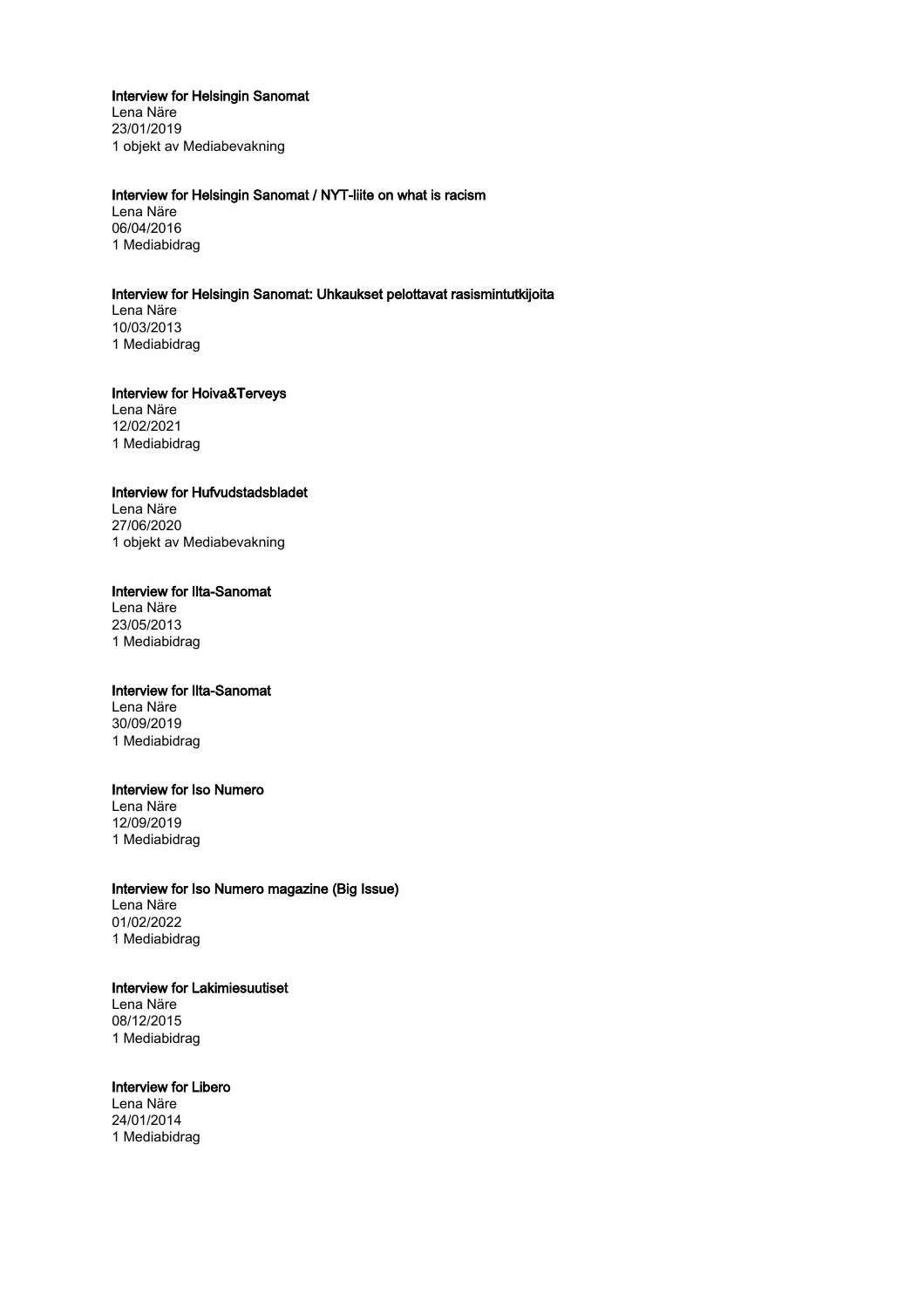## Interview for PAM-lehti

Lena Näre 02/03/2016 1 Mediabidrag

## Interview for Plan-journal

Lena Näre 22/03/2012 1 Mediabidrag

## Interview for Radio Suomi

Lena Näre 20/03/2018 1 objekt av Mediabevakning

Interview for Suomen Tietotoimisto Lena Näre 14/03/2016

1 Mediabidrag

## Interview for Vihreä Lanka

Lena Näre 26/11/2015 1 Mediabidrag

## Interview for Vihreä Lanka

Lena Näre 05/09/2019 1 Mediabidrag

#### Interview for YLE News

Lena Näre 26/05/2016 1 Mediabidrag

#### Interview for YLE horisontti

Lena Näre 19/03/2017 1 objekt av Mediabevakning

## Interview for YLE news

Lena Näre 13/07/2016 1 Mediabidrag

## Interview for YTN Newsquare South Korean news agency

Lena Näre 03/07/2018 1 objekt av Mediabevakning

## Interview for Yle Areena

Lena Näre 27/04/2021 1 Mediabidrag